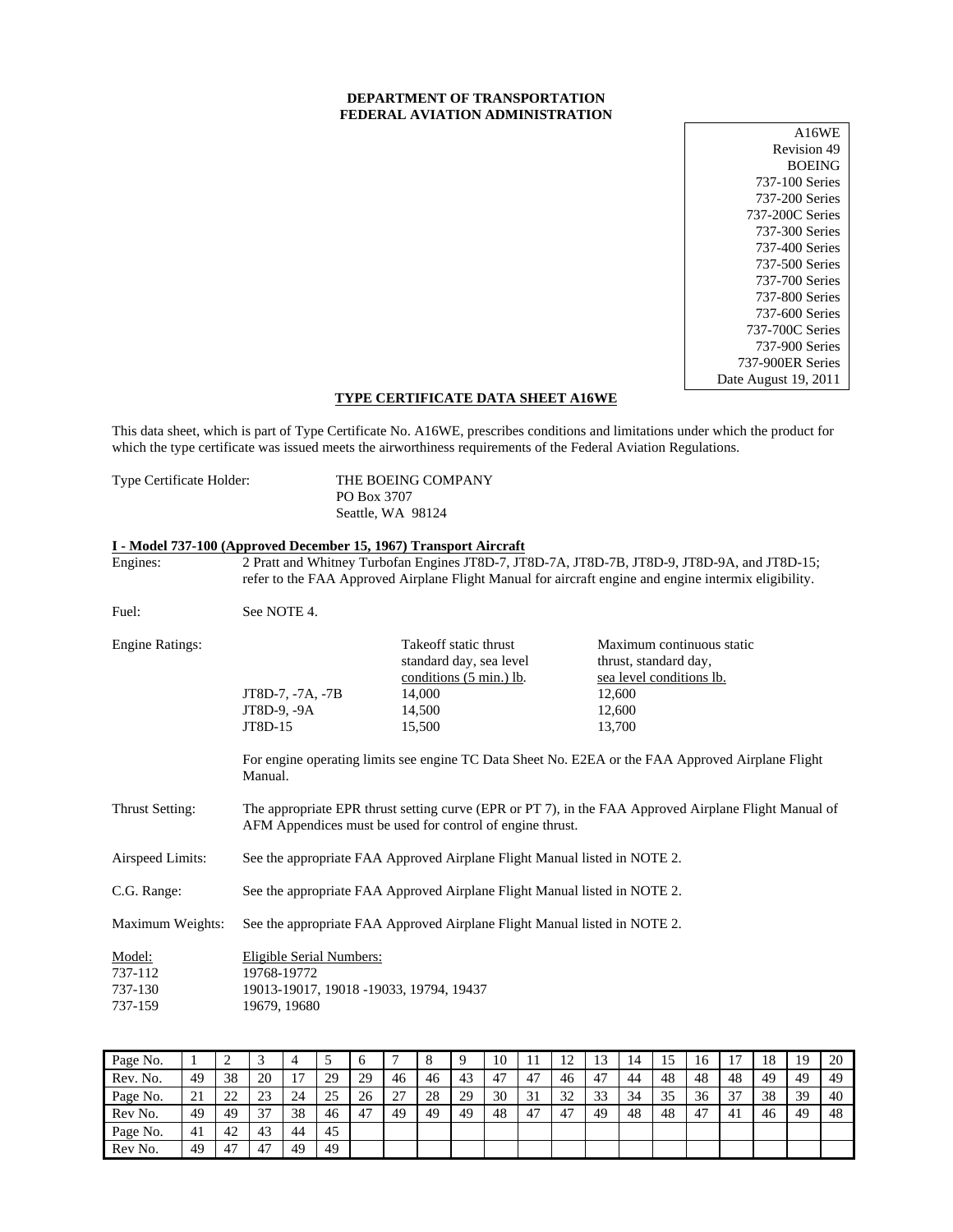| Engines:                |                                         |                                                                                       | 2 Pratt and Whitney Turbofan Engines JT8D-7, JT8D-7A, JT8D-7B, JT8D-9, JT8D-9A, JT8D-15,             |
|-------------------------|-----------------------------------------|---------------------------------------------------------------------------------------|------------------------------------------------------------------------------------------------------|
|                         |                                         |                                                                                       | JT8D-15A, JT8D-17, and JT8D-17A; Refer to the FAA Approved Airplane Flight Manual for aircraft       |
|                         | engine and engine intermix eligibility. |                                                                                       |                                                                                                      |
| <b>Engine Ratings:</b>  |                                         | Takeoff static thrust,<br>standard day, sea level<br>conditions $(5 \text{ min})$ lb. | Maximum continuous static<br>thrust, standard day,<br>sea level conditions lbs.                      |
|                         | JT8D-7, -7A, -7B                        | 14,000                                                                                | 12,600                                                                                               |
|                         | JT8D-9, -9A                             | 14,500                                                                                | 12,600                                                                                               |
|                         | JT8D-15, -15A                           | 15,500                                                                                | 13,750                                                                                               |
|                         | JT8D-17, -17A                           | 16,000                                                                                | 15,200                                                                                               |
| <b>Thrust Settings:</b> |                                         | Appendices must be used for control of engine thrust.                                 | The appropriate thrust setting curve (EPR or Pt7), in the FAA Approved Airplane Flight Manual or AFM |
| Airspeed Limits:        |                                         | See the appropriate FAA Approved Airplane Flight Manual listed in Note 2.             |                                                                                                      |
| C.G. Range:             |                                         | See the appropriate FAA Approved Airplane Flight Manual listed in Note 2.             |                                                                                                      |
| Maximum Weights:        |                                         | See the appropriate FAA Approved Airplane Flight Manual listed in Note 2.             |                                                                                                      |
| Model:                  | <b>Eligible Serial Numbers:</b>         |                                                                                       |                                                                                                      |
| 737-201                 |                                         |                                                                                       | 19418-19423, 20211-20216, 21665-21667, 21815-21818, 22018, 22273-22275, 22352-22355,<br>22443-       |
|                         |                                         | 22445, 22751-22758, 22795-22799, 22806, 22866-22869, 22961, 22962                     |                                                                                                      |
| 737-204                 |                                         |                                                                                       | 19707-19712, 20236, 20417, 20632, 20633, 20806-20808, 21335, 21336, 21693, 21694, 22057-22059,       |
|                         | 22364, 22365, 22638-22640, 22966, 22967 |                                                                                       |                                                                                                      |
| 737-205                 |                                         | 19408, 19409, 20412, 20711, 21184, 21219, 21445, 21729, 21765, 22022, 23464-23469     |                                                                                                      |
| 737-209                 | 23795, 23796, 23913, 24197              |                                                                                       |                                                                                                      |
| 737-210                 | 21820                                   |                                                                                       |                                                                                                      |
| 737-212                 | 20492, 20521                            |                                                                                       |                                                                                                      |
| 737-214                 |                                         | 19681, 19682, 19920, 19921, 20155-20160, 20368                                        |                                                                                                      |
| 737-217                 | 22864, 22865                            |                                                                                       | 19884-19888, 20196, 20197, 21716-21718, 22255-22260, 22341, 22342, 22658, 22659, 22728, 22729,       |
| 737-219                 |                                         | 19929-19931, 20344, 21130, 21131, 21645, 22088, 22657, 23470-23475                    |                                                                                                      |
| 737-222                 |                                         | 19039-19078, 19547-19556, 19758, 19932-19956                                          |                                                                                                      |
| 737-228                 |                                         | 23000-23011, 23349, 23503, 23504, 23792, 23793                                        |                                                                                                      |
| 737-229                 |                                         | 20907-20912, 21135-21137, 21176, 21177, 21596, 21839, 21840                           |                                                                                                      |
| 737-230                 |                                         | 22113-22143, 22402, 22634-22637, 23153-23158                                          |                                                                                                      |
| 737-232                 | 23073-23105                             |                                                                                       |                                                                                                      |
| 737-236                 |                                         | 21790-21808, 22026-22034, 23159-23172, 23225, 23226                                   |                                                                                                      |
| 737-241                 | 21000-21009                             |                                                                                       |                                                                                                      |
| 737-242                 | 21186, 22074, 22075                     |                                                                                       |                                                                                                      |
| 737-244                 |                                         | 19707, 19708, 20229, 20329-20331, 22580-22591, 22828                                  |                                                                                                      |
| 737-247                 |                                         | 19598-19617, 20125-20134, 23184-23189, 23516-23521, 23602-23609                       |                                                                                                      |
| 737-248                 | 19424, 19425, 20221-20223, 21714, 21715 |                                                                                       |                                                                                                      |
| 737-258                 | 22856, 22857                            |                                                                                       |                                                                                                      |
| 737-260                 | 23914, 23915                            |                                                                                       |                                                                                                      |
| 737-266                 | 21191-21196, 21227                      |                                                                                       |                                                                                                      |
| 737-268                 |                                         |                                                                                       | 20576-20578, 20882, 20883, 21275-21277, 21280-21283, 21360-21362, 21653, 21654, 22050                |
| 737-269                 | 21206                                   |                                                                                       |                                                                                                      |
| 737-275                 |                                         | 22087, 22159, 22264-22266, 22807, 22873, 22874, 23283-23285                           | 19742, 20142, 20588, 20670, 20785, 20922, 20958, 20959, 21115, 21639, 21712, 21713, 21819, 22086,    |
| 737-277                 | 22645-22656                             |                                                                                       |                                                                                                      |
| 737-281                 |                                         |                                                                                       | 20226, 20227, 20276, 20277, 20413, 20414, 20449-20452, 20506-20508, 20561-20563, 21766-21771         |
| 737-282                 | 23041-23046                             |                                                                                       |                                                                                                      |
| 737-284                 |                                         |                                                                                       | 21224, 21225, 21301, 21302, 21500, 21501, 22300, 22301, 22338, 22339, 22343, 22400, 22401            |
| 737-286                 | 20498, 20499, 21317                     |                                                                                       |                                                                                                      |
| 737-287                 |                                         | 20403-20406, 20523, 20537, 20768, 20964-20966                                         |                                                                                                      |
| 737-291                 |                                         | 22383, 22384, 22399, 22456, 22457, 22741-22744, 23023, 23024                          | 20361-20365, 21069, 21508, 21509, 21544-21546, 21640-21642, 21747-21751, 21980, 21981, 22089,        |

# **II. Model 737-200 (Approved December 21, 1967) Transport Aircraft**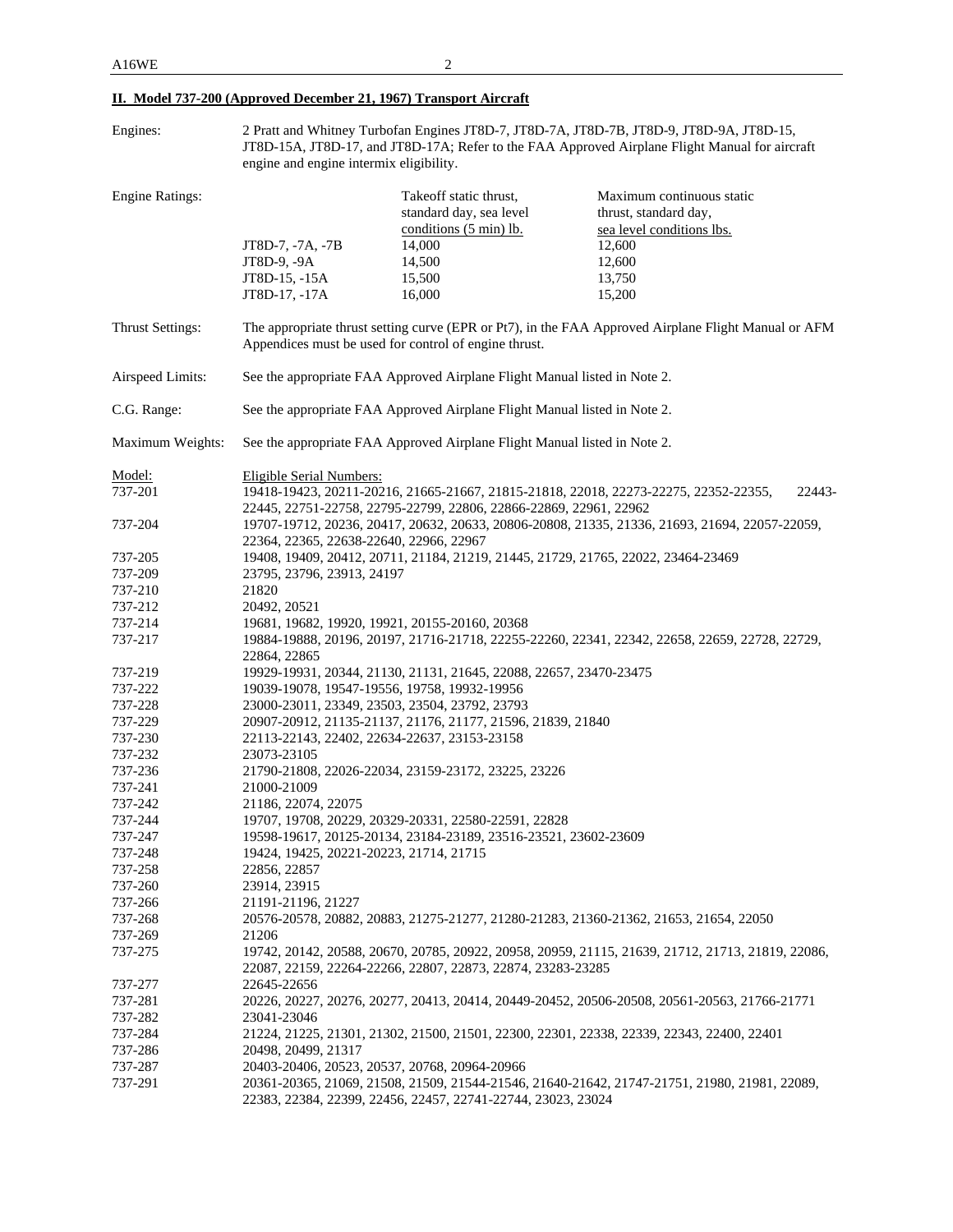| II. 737-200 (Cont'd) |                                                                                                                                                                                                  |
|----------------------|--------------------------------------------------------------------------------------------------------------------------------------------------------------------------------------------------|
| 737-293              | 19306-19309, 19713, 19714, 20334, 20335,                                                                                                                                                         |
| 737-296              | 22276, 22277, 22516, 22398                                                                                                                                                                       |
| 737-297              | 20209, 20210, 20242, 21739, 21740, 22051, 22426, 22629-22631                                                                                                                                     |
| 737-25A              | 23789-23791                                                                                                                                                                                      |
| 737-25C              | 24236                                                                                                                                                                                            |
| 737-27A              | 23794                                                                                                                                                                                            |
| 737-2A1              | 20092-20096, 20589, 20777-20779, 20967-20971, 21094, 21095, 21597-21599, 22602                                                                                                                   |
| 737-2A3              | 20299, 20300, 22737-22739                                                                                                                                                                        |
| 737-2A6              | 20194, 20195, 20412                                                                                                                                                                              |
| 737-2A8              | 20480-20486, 20960-20963, 21163, 21164, 21496-21498, 22280-22286, 22860-22863, 23036, 23037                                                                                                      |
| 737-2A9              | 20956                                                                                                                                                                                            |
| 737-2B1              | 20280, 20281, 20786                                                                                                                                                                              |
| 737-2B2              | 20231, 20680                                                                                                                                                                                     |
| 737-2B6              | 21214-21216, 22767                                                                                                                                                                               |
| 737-2B7              | 22878-22892, 23114-23116, 23131-23135                                                                                                                                                            |
| 737-2C0              | 20070-20074                                                                                                                                                                                      |
| 737-2C3              | 21012-21017                                                                                                                                                                                      |
| 737-2C9              | 21443, 21444                                                                                                                                                                                     |
| 737-2D6              | 20544, 20759, 20884, 21063-21065, 21211, 21212, 21285, 21286, 22766                                                                                                                              |
| 737-2E1              | 20396, 20397, 20681, 20776, 20976, 21112                                                                                                                                                         |
| 737-2E3              | 22703, 22792                                                                                                                                                                                     |
| 737-2E7              | 22875, 22876                                                                                                                                                                                     |
| 737-2F9              | 20671, 20672, 22771-22774, 22985, 22986                                                                                                                                                          |
| 737-2H3              | 21973, 22624, 22625                                                                                                                                                                              |
| 737-2H4              | 20336, 20345, 20369, 20925, 21117, 21262, 21337-21340, 21447, 21448, 21533-21535, 21593, 21721,<br>21722, 21811, 21812, 21970, 22060-22062, 22356-22358, 22673-22675, 22730-22732, 22826, 22827, |
|                      | 22903-22905, 22963-22965, 23053-23055, 23108-23110, 23249                                                                                                                                        |
| 737-2H5              | 20453, 20454                                                                                                                                                                                     |
| 737-2H6              | 20582-20584, 20586, 20587, 20631, 20926, 21732, 22620, 23320, 23849                                                                                                                              |
| 737-2J8              | 22859                                                                                                                                                                                            |
| 737-2K2              | 21397, 22025, 22296, 22906                                                                                                                                                                       |
| 737-2K3              | 23912, 24139                                                                                                                                                                                     |
| 737-2K5              | 22596-22601                                                                                                                                                                                      |
| 737-2K6              | 20957, 22340                                                                                                                                                                                     |
| 737-2K9              | 22415, 22416, 22504, 22505, 23386, 23404, 23405                                                                                                                                                  |
| 737-2L7              | 21616                                                                                                                                                                                            |
| 737-2L9              | 21278, 21279, 21528, 21685, 21686, 22070-22072, 22406-22408, 22733-22735                                                                                                                         |
| 737-2M2              | 21172, 21723, 22626, 22775, 22776, 23220, 23351                                                                                                                                                  |
| 737-2M6              | 20913, 21138                                                                                                                                                                                     |
| 737-2M8              | 21231, 21736, 21955, 22090                                                                                                                                                                       |
| 737-2M9              | 21236                                                                                                                                                                                            |
| 737-2N1              | 21167                                                                                                                                                                                            |
| 737-2N3              | 21165, 21166                                                                                                                                                                                     |
| 737-2N7              | 21226                                                                                                                                                                                            |
| 737-2N8              | 21296                                                                                                                                                                                            |
| 737-2N0              | 23677-23679                                                                                                                                                                                      |
| 737-2P5              | 21440, 21810, 22267, 22667, 23113                                                                                                                                                                |
| 737-2P6              | 21355-21359, 21612, 21613, 21677, 21733, 21734                                                                                                                                                   |
| 737-2Q3              | 21476-21478, 22367, 22736, 23117, 23481, 24103                                                                                                                                                   |
| 737-2Q8              | 21518, 21687, 21735, 21960, 22453, 22760, 23148                                                                                                                                                  |
| 737-2Q9              | 21719, 21720, 21975, 21976                                                                                                                                                                       |
| 737-2S3              | 21774-21776, 22278, 22279, 22633, 22660                                                                                                                                                          |
| 737-2S9              | 21957                                                                                                                                                                                            |
| 737-2T2              | 22793                                                                                                                                                                                            |
| 737-2T4              | 22054, 22055, 22368-22371, 22529, 22697-22701, 22800-22804, 23272-23274, 23443-23447                                                                                                             |
| 737-2T5              | 22023, 22024, 22395-22397, 22632, 22979                                                                                                                                                          |
| 737-2T7<br>737-2U4   | 22761, 22762                                                                                                                                                                                     |
| 737-2U9              | 22161, 22576<br>22575                                                                                                                                                                            |
| 737-2V2              | 22607                                                                                                                                                                                            |
| 737-2V5              | 22531                                                                                                                                                                                            |
| 737-2V6              | 22431                                                                                                                                                                                            |
|                      |                                                                                                                                                                                                  |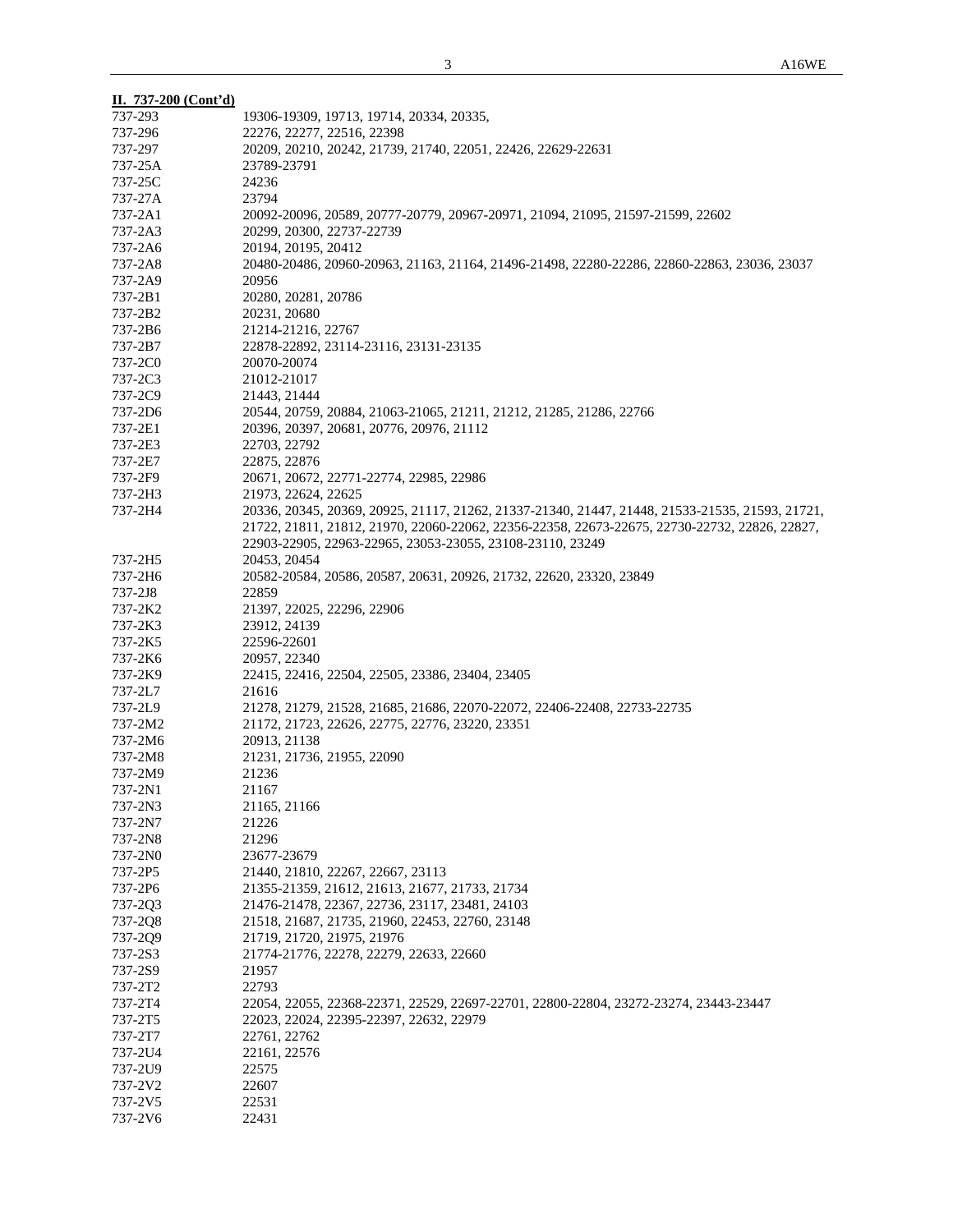# **II. 737-200 (Cont'd)**

| 737-2W8  | 22628                            |
|----------|----------------------------------|
| 737-2X2  | 22679                            |
| 737-2X9  | 22777-22779                      |
| 737-2Y5  | 23038-23040, 23847, 23848, 24031 |
| 737-276  | 23059                            |
| 737-T43A | 20685-20703                      |

# **III. Model 737-200C (Approved October 29, 1968) Transport Aircraft**

| Engines:                | and engine intermix eligibility.                                          |                                                                             | 2 Pratt and Whitney Turbofan Engines JT8D-7, JT8D-7A, JT8D-7B, JT8D-9, JT8D-9A, JT8D-15, JT8D-<br>15A, JT8D-17, and JT8D-17A; Refer to the FAA Approved Airplane Flight Manual for aircraft engine |  |  |  |
|-------------------------|---------------------------------------------------------------------------|-----------------------------------------------------------------------------|----------------------------------------------------------------------------------------------------------------------------------------------------------------------------------------------------|--|--|--|
| Fuel:                   | See NOTE 4.                                                               |                                                                             |                                                                                                                                                                                                    |  |  |  |
| <b>Engine Ratings:</b>  |                                                                           | Takeoff static thrust,<br>standard day, sea level<br>conditions (5 min) lb. | Maximum continuous<br>static thrust, standard<br>day, sea level conditions lb.                                                                                                                     |  |  |  |
|                         | JT8D-7, -7A, -7B                                                          | 14,000                                                                      | 12,600                                                                                                                                                                                             |  |  |  |
|                         | JT8D9D-9, -9A                                                             | 14,500                                                                      | 12,600                                                                                                                                                                                             |  |  |  |
|                         | JT8D-15, -15A                                                             | 15,500                                                                      | 13,750                                                                                                                                                                                             |  |  |  |
|                         | JT8D-17, -17A                                                             | 16,000                                                                      | 15,200                                                                                                                                                                                             |  |  |  |
|                         | Manual.                                                                   |                                                                             | For engine operating limits see engine TC Data Sheet No. E2EA or the FAA Approved Airplane Flight                                                                                                  |  |  |  |
| <b>Thrust Settings:</b> |                                                                           | Appendices must be used for control of engine thrust.                       | The appropriate thrust setting curve (EPR or Pt7), in the FAA Approved Airplane Flight Manual or AFM                                                                                               |  |  |  |
| Airspeed Limits:        |                                                                           | See the appropriate FAA Approved Airplane Flight Manual listed in NOTE 2.   |                                                                                                                                                                                                    |  |  |  |
| C.G. Range:             |                                                                           | See the appropriate FAA Approved Airplane Flight Manual listed in NOTE 2.   |                                                                                                                                                                                                    |  |  |  |
| Maximum Weights:        | See the appropriate FAA Approved Airplane Flight Manual listed in NOTE 2. |                                                                             |                                                                                                                                                                                                    |  |  |  |
| Model:                  | <b>Eligible Serial Numbers:</b>                                           |                                                                             |                                                                                                                                                                                                    |  |  |  |
| 737-202C                | 19426                                                                     |                                                                             |                                                                                                                                                                                                    |  |  |  |
| 737-204C                | 20282, 20389                                                              |                                                                             |                                                                                                                                                                                                    |  |  |  |
| 737-205C                | 20458                                                                     |                                                                             |                                                                                                                                                                                                    |  |  |  |
| 737-210C                |                                                                           | 19594, 20138, 20440, 20917, 21066, 21067, 21821, 21822                      |                                                                                                                                                                                                    |  |  |  |
| 737-219C                | 22994                                                                     |                                                                             |                                                                                                                                                                                                    |  |  |  |
| 737-229C<br>737-230C    | 20914-20916, 21139, 21738<br>20253-20258                                  |                                                                             |                                                                                                                                                                                                    |  |  |  |
| 737-242C                | 19847, 19848, 20455, 20496, 21728, 22877                                  |                                                                             |                                                                                                                                                                                                    |  |  |  |
| 737-248C                | 20218-20220, 21011                                                        |                                                                             |                                                                                                                                                                                                    |  |  |  |
| 737-268C                | 20574, 20575                                                              |                                                                             |                                                                                                                                                                                                    |  |  |  |
| 737-270C                | 20892, 20893, 21183                                                       |                                                                             |                                                                                                                                                                                                    |  |  |  |
| 737-275C                | 19743, 21116, 21294, 22160, 22618                                         |                                                                             |                                                                                                                                                                                                    |  |  |  |
| 737-282C                | 23051                                                                     |                                                                             |                                                                                                                                                                                                    |  |  |  |
| 737-286C                | 20500, 20740                                                              |                                                                             |                                                                                                                                                                                                    |  |  |  |
| 737-287C                | 20407, 20408                                                              |                                                                             |                                                                                                                                                                                                    |  |  |  |
| 737-290C                | 22577, 22578, 23136                                                       |                                                                             |                                                                                                                                                                                                    |  |  |  |
| 737-298C                | 20793-20795                                                               |                                                                             |                                                                                                                                                                                                    |  |  |  |
| 737-2A1C                | 21187, 21188                                                              |                                                                             |                                                                                                                                                                                                    |  |  |  |
| 737-2A8C                | 22473                                                                     |                                                                             |                                                                                                                                                                                                    |  |  |  |
| 737-2A9C                | 20205, 20206                                                              |                                                                             |                                                                                                                                                                                                    |  |  |  |
| 737-2B1C                | 20536                                                                     |                                                                             |                                                                                                                                                                                                    |  |  |  |
| 737-2B6C                | 23049, 23050                                                              |                                                                             |                                                                                                                                                                                                    |  |  |  |
| 737-2D6C                | 20650, 20758, 21287                                                       |                                                                             |                                                                                                                                                                                                    |  |  |  |
| 737-2H3C                | 21974                                                                     |                                                                             |                                                                                                                                                                                                    |  |  |  |
| 737-2H4C                | 20346                                                                     |                                                                             |                                                                                                                                                                                                    |  |  |  |
| 737-2H6C                | 21109                                                                     |                                                                             |                                                                                                                                                                                                    |  |  |  |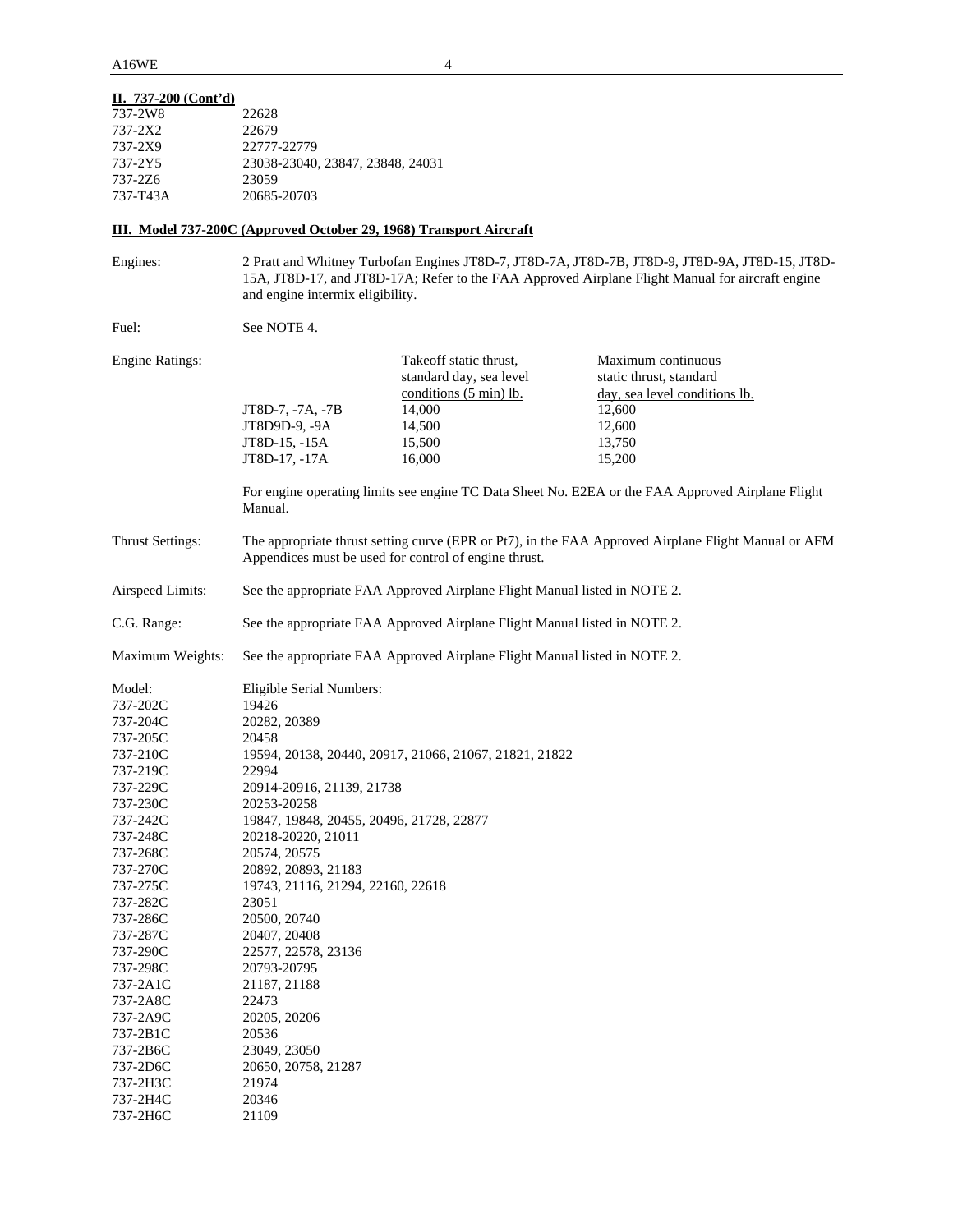# **III. 737-200C (cont'd)**

| 737-2H7C | 20590, 20591, 23386 |
|----------|---------------------|
| 737-2J8C | 21169, 21170        |
| 737-2K2C | 20836, 20943, 20944 |
| 737-2L7C | 21073               |
| 737-2M2C | 21173               |
| 737-2M6C | 21809               |
| 737-2N9C | 21499               |
| 737-202C | 21467               |
| 737-205C | 21538               |
| 737-208C | 21959               |
| 737-2R4C | 21763, 23129, 23130 |
| 737-2R6C | 22627               |
| 737-2R8C | 21710, 21711        |
| 737-2S2C | 21926-21929         |
| 737-2S5C | 22148               |
| 737-2T2C | 22056               |
| 737-2T4C | 23065, 23066        |
| 737-2X6C | 23121-23124, 23292  |

# **IV. Model 737-300 (Approved November 14, 1984) Transport Aircraft**

| Engines:                                                      | 2 CFM-56-3-B1, CFM-56-3B-2 or CFM-56-3C-1 Turbofan Engines. Refer to the FAA Approved<br>Airplane Flight Manual for engine limitations.                                                                                                                                                                                                                                                                        |                                                                                                                                                                                               |                                                                                                                                                                                                              |  |  |
|---------------------------------------------------------------|----------------------------------------------------------------------------------------------------------------------------------------------------------------------------------------------------------------------------------------------------------------------------------------------------------------------------------------------------------------------------------------------------------------|-----------------------------------------------------------------------------------------------------------------------------------------------------------------------------------------------|--------------------------------------------------------------------------------------------------------------------------------------------------------------------------------------------------------------|--|--|
| Fuel:                                                         |                                                                                                                                                                                                                                                                                                                                                                                                                | and JP-8 are acceptable alternatives. Consult flight manual for additive use.                                                                                                                 | Fuel conforming to commercial jet fuel Specification ASTM-D-1655 or G.E. Specification D50PF2 Jet A,<br>Jet A1, and Jet B are authorized for unlimited use. Fuels conforming to MIL-T-5624 grades JP-4, P-5, |  |  |
| <b>Engine Ratings:</b>                                        | CFM 56-3C-1<br>CFM 56-3-B1<br>CFM 56-3B-2<br>Airplane Flight Manual.                                                                                                                                                                                                                                                                                                                                           | Takeoff static thrust,<br>standard day, sea level<br>conditions (5 min) lb.<br>22,100<br>20,100<br>22,100<br>*CFM 56-3C-1 Throttle limiter to limit full throttle thrust equivalent to 22,100 | Maximum continuous static<br>thrust, standard day,<br>sea level conditions lb.<br>20,500<br>18,900<br>20,500<br>For engine operating limits see engine TC Data Sheet No. E2GL or E21EU or the FAA Approved   |  |  |
| <b>Thrust Settings:</b>                                       | The appropriate engine power setting curve (%N1), in the FAA Approved Airplane Flight Manual or<br>AFM Appendices must be used for control of engine thrust.                                                                                                                                                                                                                                                   |                                                                                                                                                                                               |                                                                                                                                                                                                              |  |  |
| Airspeed Limits:                                              | VMO/MMO - 340/0.82 (KCAS)                                                                                                                                                                                                                                                                                                                                                                                      |                                                                                                                                                                                               | For other airspeed limits see the appropriate FAA Approved Airplane Flight Manual listed in Note 2.                                                                                                          |  |  |
| C.G. Range:                                                   | See the appropriate FAA Approved Airplane Flight Manual listed in NOTE 2.                                                                                                                                                                                                                                                                                                                                      |                                                                                                                                                                                               |                                                                                                                                                                                                              |  |  |
| Maximum Weights:                                              | See the appropriate FAA Approved Airplane Flight Manual listed in NOTE 2.                                                                                                                                                                                                                                                                                                                                      |                                                                                                                                                                                               |                                                                                                                                                                                                              |  |  |
| Model:<br>737-301<br>737-306<br>737-317<br>737-319<br>737-322 | <b>Eligible Serial Numbers:</b><br>23228-23237, 23257-23261, 23510-23515, 23550-23560, 23739-23743, 23930-23937<br>23537-23546, 24261, 24262, 24404, 27420, 27421, 28719, 28720<br>23173-23177<br>25606-25609<br>23642-23644, 23665-23675, 23947-23957, 24147-24149, 24191-24193, 24228-24230, 24240-24253,<br>24301, 24319-24321, 24360-24362, 24378, 24379, 24452-24455, 24532-24540, 24637-24642,<br>24653- |                                                                                                                                                                                               |                                                                                                                                                                                                              |  |  |
| 737-329<br>737-330<br>737-332                                 | 24674, 24717-24718<br>23771-23775, 24355, 24356<br>23522-23531, 23833-23837, 23871-23875, 24280-24284, 24561-24565, 25148, 25149, 25215-25217,<br>25242, 25359, 25414-25416, 26428-26432, 27903-27905<br>25994, 25996, 25998                                                                                                                                                                                   |                                                                                                                                                                                               |                                                                                                                                                                                                              |  |  |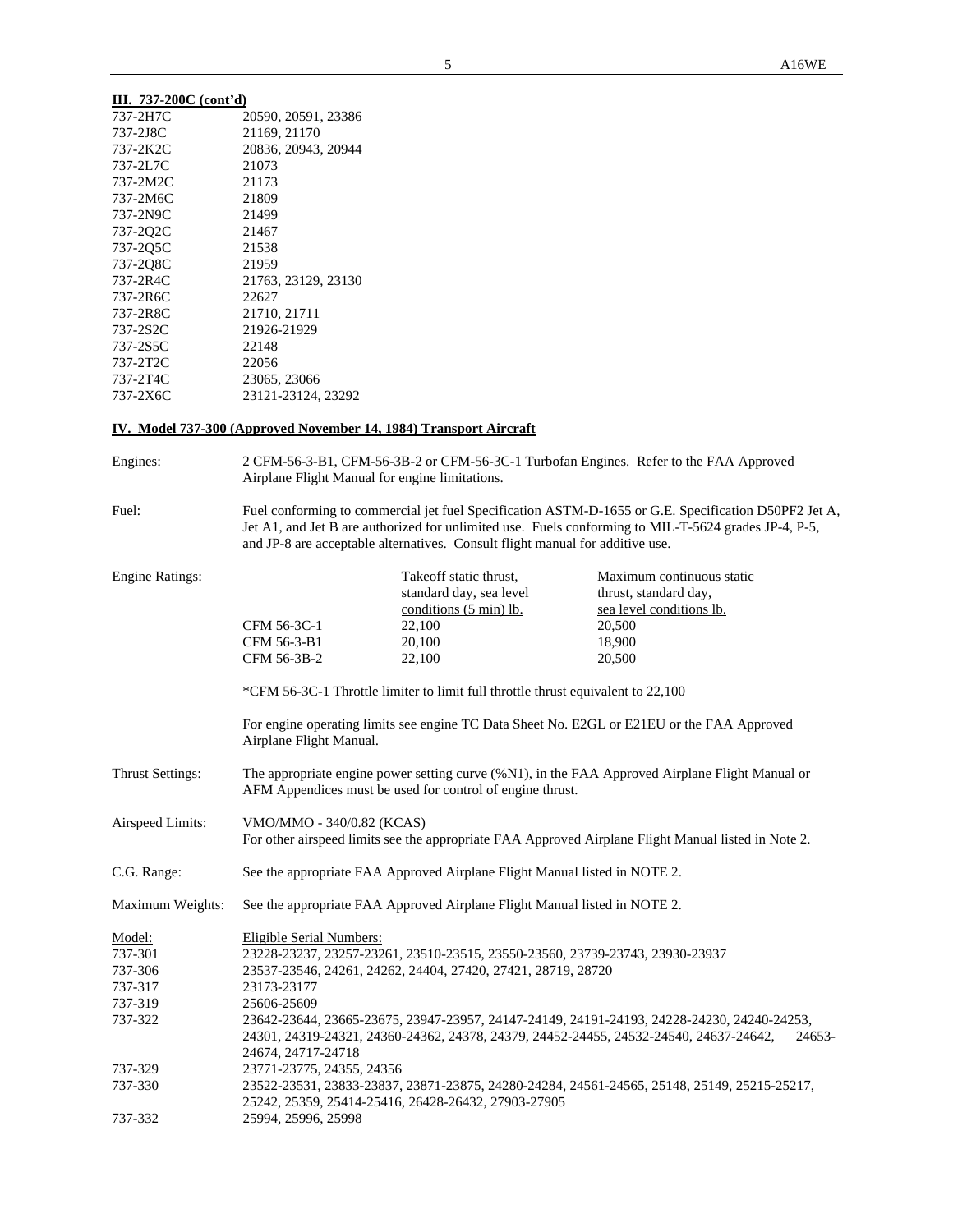| IV. Model 737-300 (cont'd) |                                                                                                                                                                                       |
|----------------------------|---------------------------------------------------------------------------------------------------------------------------------------------------------------------------------------|
| 737-340                    | 23294-23299                                                                                                                                                                           |
| 737-341                    | 24275-24279, 24935, 24936, 25048-25051, 26852-26857                                                                                                                                   |
| 737-347                    | 23181-23183, 23345-23347, 23440-23442, 23596-23599                                                                                                                                    |
| 737-348                    | 23809, 23810                                                                                                                                                                          |
| 737-375                    | 23707, 23708, 23808                                                                                                                                                                   |
| 737-376                    | 23477-23479, 23483-23491, 24295-24298                                                                                                                                                 |
| 737-377                    | 23653-23664, 24302-24305                                                                                                                                                              |
| 737-382                    | 24364-24366, 24449, 24450, 25161, 25162                                                                                                                                               |
| 737-31B                    | 25895, 25897, 27151, 27272, 27275, 27287-27290, 27343, 27344, 27519, 27520                                                                                                            |
| 737-31L                    | 27273, 27276, 27345, 27346                                                                                                                                                            |
| 737-31S                    | 29055-29060, 29099, 29100, 29116, 29264-29267                                                                                                                                         |
| 737-32Q                    | 29130                                                                                                                                                                                 |
| 737-33A                    | 23625-23636, 23827-23832, 24025-24030, 24092-24098, 24460, 24461, 24789-24791, 25010, 25011,                                                                                          |
|                            | 25032, 25033, 25056, 25057, 25118, 25119, 25138, 25401, 25402, 25426, 25502-25508, 25511, 25603,<br>25743, 25744, 27267, 27284, 27285, 27452-27460, 27462, 27463, 27469, 27907, 27910 |
| 737-33R                    | 28868-28871, 28873                                                                                                                                                                    |
| 737-33S                    | 29072                                                                                                                                                                                 |
| 737-33V                    | 29331-29342                                                                                                                                                                           |
| 737-34N                    | 28081, 28082                                                                                                                                                                          |
| 737-34S                    | 29108, 29109                                                                                                                                                                          |
| 737-35B                    | 23970-23972, 24237, 24238, 24269, 25069                                                                                                                                               |
| 737-35N                    | 28156-28158, 29315, 29316                                                                                                                                                             |
| 737-36E                    | 25159, 25256, 25263, 25264, 26315, 26317, 26322, 27626                                                                                                                                |
| 737-36M                    | 28332, 28333                                                                                                                                                                          |
| 737-36N                    | 28554-28564, 28566-28573, 28586, 28590, 28594, 28596, 28599, 28602, 28606, 28668-28673, 28872                                                                                         |
| 737-36Q                    | 28657-28660, 28662, 28664, 28760, 28761, 29140, 29141, 29189, 29326, 29327, 29405, 30333-30335                                                                                        |
| 737-36R                    | 29087, 30102                                                                                                                                                                          |
| 737-37K                    | 27283, 27335, 27375, 29407, 29408                                                                                                                                                     |
| 737-37Q                    | 28537, 28548                                                                                                                                                                          |
| 737-38B                    | 25124                                                                                                                                                                                 |
| 737-38J                    | 27179-27183, 27395                                                                                                                                                                    |
| 737-39A                    | 23800                                                                                                                                                                                 |
| 737-39K                    | 27274, 27362                                                                                                                                                                          |
| 737-39M                    | 28898                                                                                                                                                                                 |
| 737-39P                    | 29410, 29411, 20412                                                                                                                                                                   |
| 737-3A1                    | 28389                                                                                                                                                                                 |
| 737-3A4                    | 23251-23253, 23288-23291, 23505, 23752                                                                                                                                                |
| 737-3B3                    | 24387, 24388, 26850, 26851                                                                                                                                                            |
| 737-3B7                    | 22950-22959, 23310-23319, 23376-23385, 23594, 23595, 23699-23706, 23856-23862, 24410-24412,                                                                                           |
|                            | 24478, 24479, 24515, 24516                                                                                                                                                            |
| 737-3G7                    | 23218, 23219, 23776-23785, 24008-24012, 24633, 24634, 24710-24712, 25400                                                                                                              |
| 737-3H4                    | 22940-22949, 23333-23344, 23414, 23689-23697, 23938-23940, 23959, 23960, 24572, 24888, 24889,                                                                                         |
|                            | 25219, 25250, 25251, 26571-26602, 27378-27380, 27689-27722, 27926-27936, 27953-27956,<br>28033-                                                                                       |
|                            | 28037, 28329-28331, 28398-28401                                                                                                                                                       |
| 737-3H6                    | 27125, 27347                                                                                                                                                                          |
| 737-3H9                    | 23329, 23330, 23415, 23416, 23714-23716, 24140, 24141                                                                                                                                 |
| 737-3J6                    | 23302, 23303, 25078-25081, 25891, 25892, 25893, 27045, 27128, 27361, 27372, 27518, 27523                                                                                              |
| 737-3K2                    | 23411, 23412, 23738, 23786, 24326-24329, 26318, 27635, 28085                                                                                                                          |
| 737-3K9                    | 23797, 23798, 24211-24214, 24864, 24869, 25210, 25239, 25787, 25788                                                                                                                   |
| 737-3L9                    | 23331, 23332, 23717, 23718, 24219-24221, 24569-24571, 25125, 25150, 25360, 25440-26442, 27061,                                                                                        |
|                            | 27336, 27337, 27833, 27834, 27924, 27925                                                                                                                                              |
| 737-3M8                    | 24020-24024, 24376, 24377, 24413, 24414, 25015-25017, 25039-25041, 25070, 25071                                                                                                       |
| 737-3Q4                    | 24208-24210                                                                                                                                                                           |
| 737-3Q8                    | 23254-23256, 23387, 23388, 23401, 23402, 23406, 23506, 23507, 23535, 23766, 24068, 24131, 24132,                                                                                      |
|                            | 24299, 24300, 24403, 24470, 24492, 24698-24702, 24961-24963, 24986-24988, 25373, 26282-26286,                                                                                         |
|                            | 26288, 26292-26296, 26301, 26303, 26305, 26307, 26309-26314, 26321, 26325, 26333, 27271, 27286,                                                                                       |
|                            | 27633, 28054, 28200                                                                                                                                                                   |
| 737-3S1                    | 24834, 24856                                                                                                                                                                          |
| 737-3S3                    | 23712, 23713, 23733, 23734, 23787, 23788, 23811, 24059, 24060, 29244, 29245                                                                                                           |
| 737-3T0                    | 23352-23375, 23455-23460, 23569-23593, 23838-23841, 23941-23943                                                                                                                       |
| 737-3T5                    | 23060-23064                                                                                                                                                                           |
| 737-3U3                    | 28731, 28732, 28733, 28734, 28735, 28736, 28737, 28738, 28739, 28740, 28741, 28742                                                                                                    |
|                            |                                                                                                                                                                                       |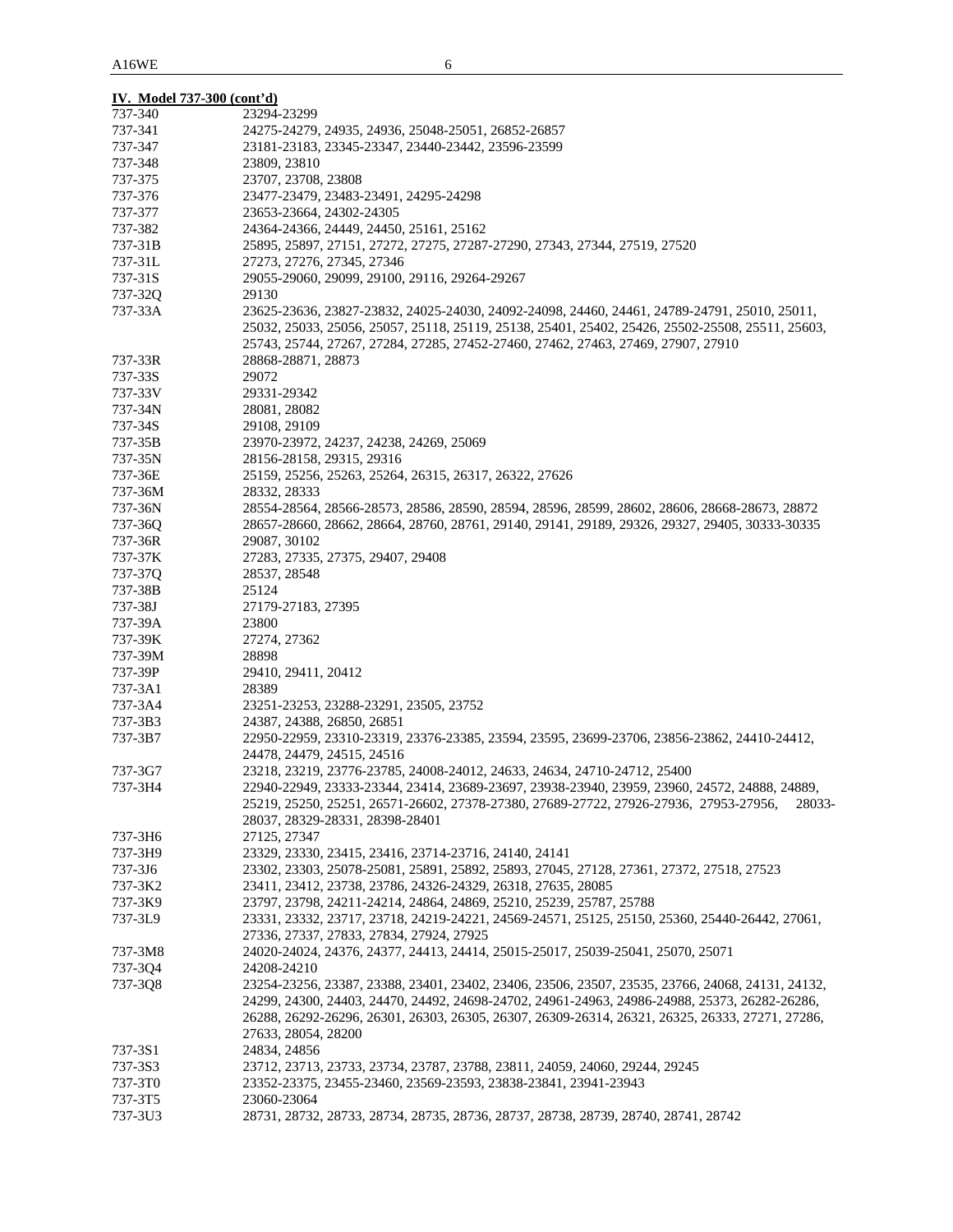| IV. Model 737-300 (cont'd) |                                                                                                 |                                                                                               |                                                                                                                                                                                                               |  |  |  |  |  |
|----------------------------|-------------------------------------------------------------------------------------------------|-----------------------------------------------------------------------------------------------|---------------------------------------------------------------------------------------------------------------------------------------------------------------------------------------------------------------|--|--|--|--|--|
| 737-3U8                    | 28746, 28747, 29088, 29705                                                                      |                                                                                               |                                                                                                                                                                                                               |  |  |  |  |  |
| 737-3W0                    |                                                                                                 | 23396, 23397, 25090, 27127, 27139, 27522, 28972, 28973, 29068, 29069                          |                                                                                                                                                                                                               |  |  |  |  |  |
| 737-3Y0                    |                                                                                                 | 23495-23500, 23684, 23685, 23747-23750, 23812, 23826, 23921-23927, 24255, 24256, 24462-24465, |                                                                                                                                                                                                               |  |  |  |  |  |
|                            | 24546, 24547, 24676-24681, 24770, 24902, 24905, 24907-24910, 24913, 24914, 24916, 24918, 25172- |                                                                                               |                                                                                                                                                                                                               |  |  |  |  |  |
|                            |                                                                                                 | 25174, 25179, 25187, 26068, 26070, 26072, 26082-26084                                         |                                                                                                                                                                                                               |  |  |  |  |  |
| 737-3Y5                    | 25613-25615                                                                                     |                                                                                               |                                                                                                                                                                                                               |  |  |  |  |  |
| 737-3Y9                    |                                                                                                 |                                                                                               |                                                                                                                                                                                                               |  |  |  |  |  |
|                            | 25604<br>23448-23451, 25089, 25896, 27046, 27047, 27126, 27138, 27176, 27373, 27374, 27521      |                                                                                               |                                                                                                                                                                                                               |  |  |  |  |  |
| 737-3Z0                    |                                                                                                 |                                                                                               |                                                                                                                                                                                                               |  |  |  |  |  |
| 737-3Z6                    | 24480                                                                                           |                                                                                               |                                                                                                                                                                                                               |  |  |  |  |  |
| 737-3Z8                    | 23152                                                                                           |                                                                                               |                                                                                                                                                                                                               |  |  |  |  |  |
| 737-3Z9                    | 23601, 24081                                                                                    |                                                                                               |                                                                                                                                                                                                               |  |  |  |  |  |
|                            | V. Model 737-400 (Approved September 2, 1988) Transport Category.                               |                                                                                               |                                                                                                                                                                                                               |  |  |  |  |  |
| Engines:                   | Manual for engine limitations.                                                                  |                                                                                               | 2 CFM-56-3C-1 or CFM-56-3B-2 Turbofan Engines. Refer to the FAA Approved Airplane Flight                                                                                                                      |  |  |  |  |  |
| Fuel:                      |                                                                                                 | and JP-8 are acceptable alternatives. Consult flight manual for additive use.                 | Fuel conforming to commercial jet fuel Specification ASTM-D-1655 or G.E. Specification D50PF2 Jet A,<br>Jet A1, and Jet B are authorized for unlimited use. Fuels conforming to MIL-T-5624 grades JP-4, JP-5, |  |  |  |  |  |
| <b>Engine Ratings:</b>     |                                                                                                 | Takeoff static thrust                                                                         | Maximum continuous static                                                                                                                                                                                     |  |  |  |  |  |
|                            |                                                                                                 | standard day, sea level                                                                       | thrust, standard day,                                                                                                                                                                                         |  |  |  |  |  |
|                            |                                                                                                 | conditions (5 min) lb.                                                                        | sea level conditions lbs.                                                                                                                                                                                     |  |  |  |  |  |
|                            | CFM-56-3C-1                                                                                     |                                                                                               |                                                                                                                                                                                                               |  |  |  |  |  |
|                            |                                                                                                 | 23,500                                                                                        | 21,860                                                                                                                                                                                                        |  |  |  |  |  |
|                            | CFM-56-3B-2                                                                                     | 22,100                                                                                        | 20,500                                                                                                                                                                                                        |  |  |  |  |  |
|                            | Airplane Flight Manual.                                                                         |                                                                                               | For engine operating limits see engine TC Data Sheet No. E2GL or E21EU or the FAA Approved                                                                                                                    |  |  |  |  |  |
| <b>Thrust Settings:</b>    |                                                                                                 | AFM Appendices must be used for control of engine thrust.                                     | The appropriate engine power setting curve (%N1), in the FAA Approved Airplane Flight Manual or                                                                                                               |  |  |  |  |  |
| Airspeed Limits:           | VMO/MMO - 340/0.82 (KCAS)                                                                       |                                                                                               | For other airspeed limits see the appropriate FAA Approved Airplane Flight Manual listed in NOTE 2.                                                                                                           |  |  |  |  |  |
| C.G. Range:                |                                                                                                 | See the appropriate FAA Approved Airplane Flight Manual listed in NOTE 2.                     |                                                                                                                                                                                                               |  |  |  |  |  |
| Maximum Weights:           |                                                                                                 | See the appropriate FAA Approved Airplane Flight Manual listed in NOTE 2.                     |                                                                                                                                                                                                               |  |  |  |  |  |
| Model:                     | Eligible Serial Numbers:                                                                        |                                                                                               |                                                                                                                                                                                                               |  |  |  |  |  |
| 737-401                    | 23876-23886, 23984-23992                                                                        |                                                                                               |                                                                                                                                                                                                               |  |  |  |  |  |
| 737-405                    | 24270, 24271, 24643, 24644, 25303, 25348, 25795                                                 |                                                                                               |                                                                                                                                                                                                               |  |  |  |  |  |
| 737-406                    |                                                                                                 | 24514, 24529, 24530, 24857, 24858, 24959, 25355, 25412, 25423, 25424, 27232, 27233            |                                                                                                                                                                                                               |  |  |  |  |  |
|                            |                                                                                                 |                                                                                               |                                                                                                                                                                                                               |  |  |  |  |  |
| 737-408                    | 24352, 24353, 24804, 25063                                                                      |                                                                                               |                                                                                                                                                                                                               |  |  |  |  |  |
| 737-429                    | 25226, 25247, 25248, 25729                                                                      |                                                                                               |                                                                                                                                                                                                               |  |  |  |  |  |
| 737-430                    | 27000-27005, 27007                                                                              |                                                                                               |                                                                                                                                                                                                               |  |  |  |  |  |
| 737-436                    |                                                                                                 |                                                                                               | 24052, 24053, 25267, 25304, 25305, 25349, 25350 25407, 25408, 25428, 25839-25844, 25848-25860                                                                                                                 |  |  |  |  |  |
| 737-446                    |                                                                                                 | 27916, 27917, 28087, 28097, 28831, 28832, 28994, 29864                                        |                                                                                                                                                                                                               |  |  |  |  |  |
| 737-448                    | 24474, 24521, 24773, 24866, 25052, 25736                                                        |                                                                                               |                                                                                                                                                                                                               |  |  |  |  |  |
| 737-476                    | 24430-24446, 28150-28152                                                                        |                                                                                               |                                                                                                                                                                                                               |  |  |  |  |  |
| 737-484                    | 25313, 25314, 25361, 25362, 25417, 25430, 27149                                                 |                                                                                               |                                                                                                                                                                                                               |  |  |  |  |  |
| 737-490                    |                                                                                                 | 27081, 27082, 28885-28896, 29270, 29318, 29858, 30161                                         |                                                                                                                                                                                                               |  |  |  |  |  |
| 737-497                    | 25663, 25664                                                                                    |                                                                                               |                                                                                                                                                                                                               |  |  |  |  |  |
|                            |                                                                                                 |                                                                                               |                                                                                                                                                                                                               |  |  |  |  |  |
| 737-42C                    | 24231, 24232, 24813, 24814                                                                      |                                                                                               |                                                                                                                                                                                                               |  |  |  |  |  |
| 737-42J                    | 27143                                                                                           |                                                                                               |                                                                                                                                                                                                               |  |  |  |  |  |
| 737-42R                    | 29107                                                                                           |                                                                                               |                                                                                                                                                                                                               |  |  |  |  |  |
| 737-43Q                    | 28489-28494                                                                                     |                                                                                               |                                                                                                                                                                                                               |  |  |  |  |  |
| 737-44P                    | 29914, 29915                                                                                    |                                                                                               |                                                                                                                                                                                                               |  |  |  |  |  |
| 737-45D                    | 27131, 27156, 27157, 27256, 27914, 28752, 28753                                                 |                                                                                               |                                                                                                                                                                                                               |  |  |  |  |  |
| 737-45R                    | 29032-29035                                                                                     |                                                                                               |                                                                                                                                                                                                               |  |  |  |  |  |
| 737-45S                    | 28473, 28474, 28476-28478                                                                       |                                                                                               |                                                                                                                                                                                                               |  |  |  |  |  |
|                            |                                                                                                 |                                                                                               |                                                                                                                                                                                                               |  |  |  |  |  |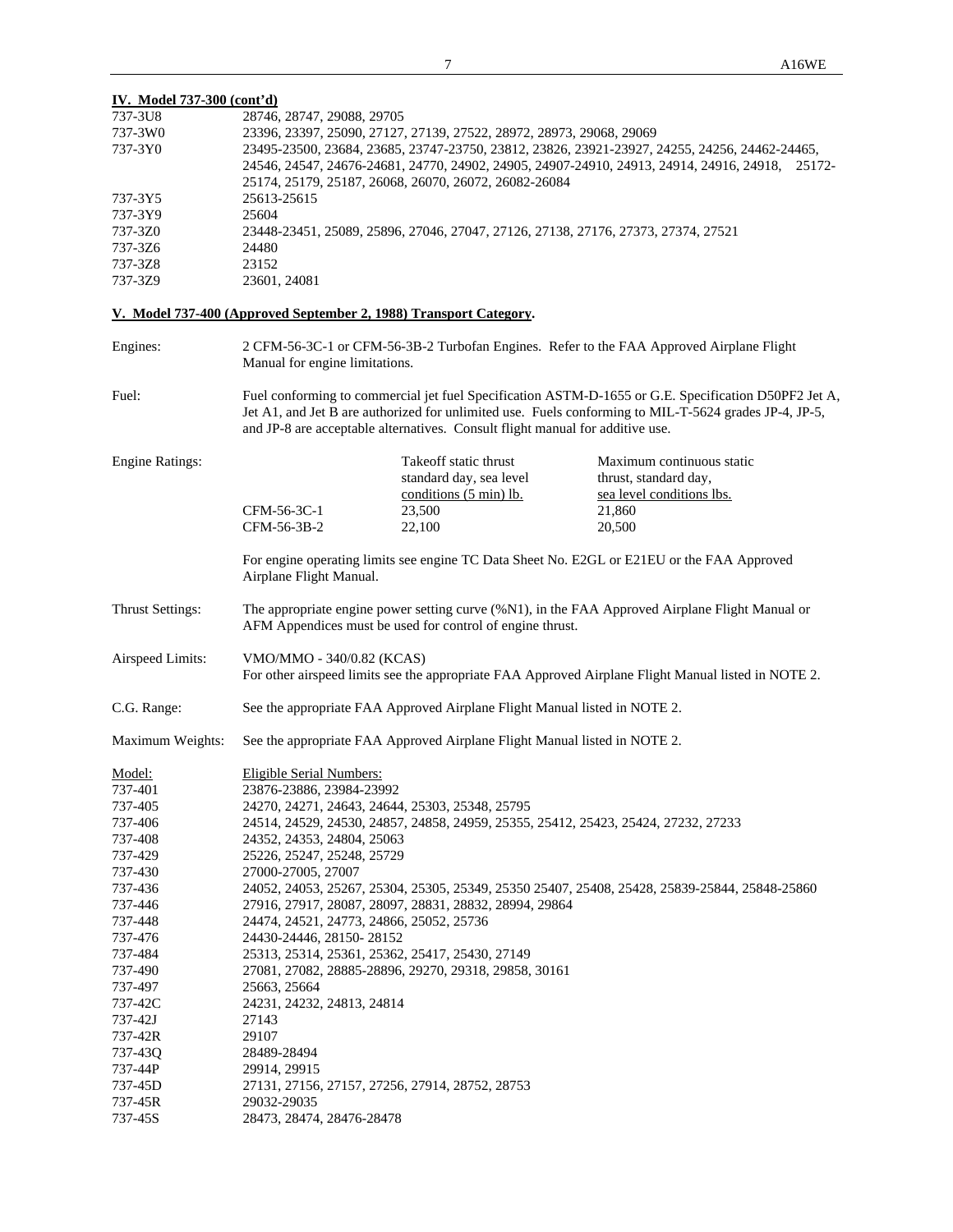|  |  | $V. 737-400$ (Cont'd) |
|--|--|-----------------------|
|--|--|-----------------------|

| 737-46B | 24123, 24124, 24573, 25262                                                                        |
|---------|---------------------------------------------------------------------------------------------------|
| 737-46J | 27171, 27213, 27826, 28038, 28271, 28334, 28867                                                   |
| 737-46M | 28549, 28550                                                                                      |
| 737-46N | 28723                                                                                             |
| 737-460 | 28661, 28663, 28758, 28759, 29000, 29001                                                          |
| 737-48E | 25764-25766, 25771-25776, 26334, 27630, 27632, 28053, 28198                                       |
| 737-49R | 28881, 28882                                                                                      |
| 737-4B3 | 24750, 24751                                                                                      |
| 737-4B6 | 24807, 24808, 26526, 26529-26531, 27678                                                           |
| 737-4B7 | 24548-24560, 24781, 24811, 24812, 24841, 24842, 24862, 24863, 24873, 24874, 24892, 24893, 24933,  |
|         | 24934, 24979, 24980, 24996, 24997, 25020-25024                                                    |
| 737-4C9 | 25429, 26437                                                                                      |
| 737-4D7 | 24830, 24831, 25321, 26611-26614, 28701-28704                                                     |
| 737-4H6 | 26443, 26444, 26447, 26449, 26451-26453, 26455, 26457-26468, 27083-27087, 27096, 27097,<br>27166- |
|         | 27170, 27190, 27191, 27306, 27352, 27353, 27383, 27384, 27673, 27674                              |
| 737-4K5 | 24125-24130, 24769, 24901, 26316, 27074, 27102, 27830, 27831                                      |
| 737-4L7 | 26960, 26961                                                                                      |
| 737-4M0 | 29201-29210                                                                                       |
| 737-403 | 26603-26606, 27660, 29485-29487                                                                   |
| 737-4Q8 | 24069, 24070, 24234, 24332, 24703-24709, 25095-25114, 25163, 25164, 25168, 25169, 25371-25378,    |
|         | 25740, 26279-26281, 26285, 26289-26291, 26298-26300, 26302, 26306, 26308, 26320, 26334, 26335,    |
|         | 26337, 27628, 28199, 28202                                                                        |
| 737-4S3 | 24163-24167, 24795, 24796, 25116, 25134, 25594-25596                                              |
| 737-4U3 | 25713-25719                                                                                       |
| 737-4Y0 | 23865-23870, 23976-23981, 24314, 24344, 24345, 24467-24469, 24493, 24494, 24511-24513, 24519,     |
|         | 24520, 24545, 24682-24693, 24903, 24904, 24906, 24911, 24912, 24915, 24917, 25177, 25178, 25180,  |
|         | 25181, 25184, 25190, 25261, 26065, 26066, 26069, 26071, 26073, 26074, 26077, 26078, 26081, 26085, |
|         | 26086, 26088                                                                                      |
| 737-4Z6 | 27906                                                                                             |
| 737-4Z9 | 25147, 27094                                                                                      |

# **VI. Model 737-500 (Approved February 12, 1990) Transport Aircraft**

| Engines:                | 2 CFM-56-3C-1 or CFM-56-3-B1 Turbofan Engines. Refer to the FAA Approved Airplane Flight<br>Manual for engine limitations.                                                                                                                                                                     |                                                                                                                                                                                               |                                                                                                                                                                                                   |
|-------------------------|------------------------------------------------------------------------------------------------------------------------------------------------------------------------------------------------------------------------------------------------------------------------------------------------|-----------------------------------------------------------------------------------------------------------------------------------------------------------------------------------------------|---------------------------------------------------------------------------------------------------------------------------------------------------------------------------------------------------|
| Fuel:                   | Fuel conforming to commercial jet fuel Specification ASTM-D-1655 or G.E. Specification D50PF2 Jet A,<br>Jet A1, and Jet B are authorized for unlimited use. Fuels conforming to MIL-T-5624 grades JP-4, JP-5,<br>and JP-8 are acceptable alternatives. Consult flight manual for additive use. |                                                                                                                                                                                               |                                                                                                                                                                                                   |
| <b>Engine Ratings:</b>  | CFM-56-3C-1<br>CFM-56-3-B1<br>Airplane Flight Manual.                                                                                                                                                                                                                                          | Takeoff static thrust<br>standard day, sea level<br>conditions $(5 \text{ min})$ lb.<br>20,100<br>20,100<br>*CFM 56-3C-1 throttle limiter to limit full throttle thrust equivalent to 20,100. | Maximum continuous static<br>thrust, standard day,<br>sea level conditions lb.<br>18.900*<br>18,900<br>For engine operating limits see engine TC Data Sheet No. E2GL or E21EU or the FAA Approved |
| <b>Thrust Settings:</b> | The appropriate engine power setting curve (%N1), in the FAA Approved Airplane Flight Manual or<br>AFM Appendices must be used for control of engine thrust.                                                                                                                                   |                                                                                                                                                                                               |                                                                                                                                                                                                   |
| Airspeed Limits:        | VMO/MMO - 340/0.82 (KCAS)<br>For other airspeed limits see the appropriate FAA Approved Airplane Flight Manual listed in NOTE 2.                                                                                                                                                               |                                                                                                                                                                                               |                                                                                                                                                                                                   |
| C.G. Range:             |                                                                                                                                                                                                                                                                                                | See the appropriate FAA Approved Airplane Flight Manual listed in NOTE 2.                                                                                                                     |                                                                                                                                                                                                   |
| Maximum Weights:        |                                                                                                                                                                                                                                                                                                | See the appropriate FAA Approved Airplane Flight Manual listed in NOTE 2.                                                                                                                     |                                                                                                                                                                                                   |
| Model:<br>737-505       | Eligible Serial Numbers:<br>26338, 27627, 27631                                                                                                                                                                                                                                                |                                                                                                                                                                                               | 24272-24274, 24645-24652, 24828, 25789-25792, 25797, 26297, 27153, 27155, 26304, 25794, 26336,                                                                                                    |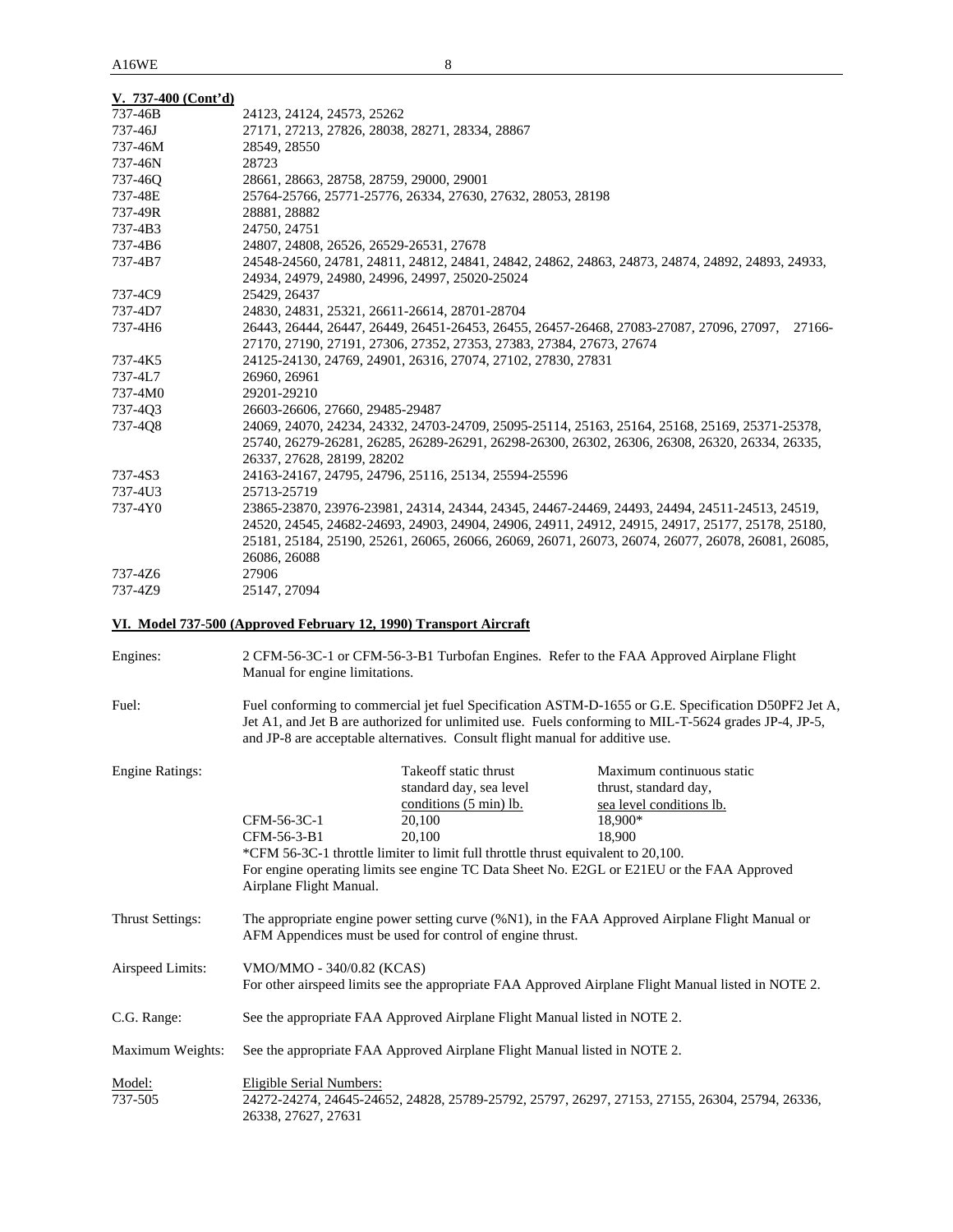| VI. Model 737-500 (cont'd) |  |
|----------------------------|--|
|----------------------------|--|

| 737-522 | 25001-25009, 25254, 25255, 25290, 25291, 25381-25388, 26642, 26643, 26645, 26646, 26648, 26649,  |
|---------|--------------------------------------------------------------------------------------------------|
|         | 26651-26653, 26655-26659, 26662, 26663, 26667, 26668, 26671, 26672, 26675, 26676, 26679, 26680,  |
|         | 26683, 26684, 26687, 26688, 26690-26692, 26695, 26696, 26700, 26703, 26704, 26707, 26739, 26699  |
| 737-524 | 27314-27334, 27526-27535, 27540, 27900, 27901, 26319, 26339, 26340, 28899-28928                  |
| 737-528 | 25206, 25227-25237, 27304, 27305, 27424-27426                                                    |
| 737-529 | 25218, 25249, 25418, 25419, 26537, 26538                                                         |
| 737-530 | 24815-24824, 24937-24946, 25243, 25244, 25270-25272, 25309-25311, 25357, 25358                   |
| 737-548 | 24878, 24919, 24968, 24989, 25115, 25165, 25737-25739, 26287                                     |
| 737-566 | 25051, 25084, 25307, 25352, 26051, 26052                                                         |
| 737-5B6 | 26527, 25317, 25364, 26525, 27679, 27680                                                         |
| 737-5C9 | 26438, 26439                                                                                     |
| 737-5H3 | 26639, 26640, 27257, 27912                                                                       |
| 737-5H4 | 24178-24190, 25153, 25154, 25318-25320, 26564-26570                                              |
| 737-5H6 | 26445, 26446, 26448, 26450, 26454, 26456, 27354-27356                                            |
| 737-5K5 | 24776, 24926, 24927, 25037, 25062                                                                |
| 737-5L9 | 24778, 24805, 24859, 24928, 25066, 28083, 28084, 28128-28131, 28721, 28722, 28995-28997, 29234,  |
|         | 29235                                                                                            |
| 737-5Q8 | 25160, 25166, 25167, 26323, 26324, 27629, 27634, 28052, 28055, 28201                             |
| 737-5U3 | 28726, 28727, 28728, 28729, 28730                                                                |
| 737-5Y0 | 24696, 24897-24900, 25175, 25176, 25182, 25183, 25185, 25186, 25188, 25189, 25191, 25192, 25288, |
|         | 25289, 26067, 26075, 26097, 26100, 26101, 26104, 26105                                           |
| 737-53A | 24754, 24785-24788, 24877, 24878, 24881, 24921, 24922, 24970, 25425                              |
| 737-53C | 24825-24827                                                                                      |
| 737-53S | 29073-29075                                                                                      |
| 737-54K | 27381, 27430-27435, 27966, 28461, 28462, 28990-28993, 29794, 29795                               |
| 737-55D | 27130, 27368, 27416-27419                                                                        |
| 737-55S | 26539-26543, 28469-28472, 28475                                                                  |
| 737-56N | 28565                                                                                            |
| 737-58E | 25767-25769, 29122                                                                               |
| 737-58N | 28866                                                                                            |
| 737-59D | 24694, 24695, 25038, 25065, 26419, 26421, 26422, 27268                                           |

# **DATA PERTINENT TO ALL MODELS EXCEPT 737-700, -800, -600, -700C, -900 & -900ER:**

| Minimum Crew for All Flights: | 2 (Pilot and Copilot) |
|-------------------------------|-----------------------|
|-------------------------------|-----------------------|

| Maximum Passengers:                   | 113 (737-100 Series Airplanes), 124 if compliance with FAR 25.2(b), (c), & (d) at Amendment<br>$25.20$ is shown.<br>119 (737-200/200C Series Airplanes), 136 if compliance with FAR 25.2(b), (c), & (d) is shown.<br>149 (737-300 Series Airplanes).<br>188 (737-400 Series Airplanes), limited by FAR 25.803(c)<br>140 (737-500 Series Airplanes), limited by FAR 25.807(d).                                                                                                                                                                                                                        |
|---------------------------------------|------------------------------------------------------------------------------------------------------------------------------------------------------------------------------------------------------------------------------------------------------------------------------------------------------------------------------------------------------------------------------------------------------------------------------------------------------------------------------------------------------------------------------------------------------------------------------------------------------|
| Maximum Baggage Cargo:                | See appropriate Weight & Balance Manual, Boeing Document No. D6-15066                                                                                                                                                                                                                                                                                                                                                                                                                                                                                                                                |
| Fuel & Oil Capacities:                | See appropriate Weight & Balance Manual, Boeing Document No. D6-15066                                                                                                                                                                                                                                                                                                                                                                                                                                                                                                                                |
| Minimum Required Fuel:                | See appropriate FAA Approved Airplane Flight Manual listed in NOTE 2.                                                                                                                                                                                                                                                                                                                                                                                                                                                                                                                                |
| <b>Maximum Operating</b><br>Altitude: | 35,000 ft. 37,000 ft. if authorized by Flight Manual. (737-100 and 737-200 Series Airplanes).<br>37,000 ft. (737-300, 737-400, and 737-500 Series Airplanes)                                                                                                                                                                                                                                                                                                                                                                                                                                         |
| Datum:                                | The airplane reference origin of coordinates is a point located 540 inches forward of the center<br>section wing front spar centerline, at buttock line zero, (i.e., aircraft fore/aft centerline as viewed in<br>plane view) and at water line zero. (737-100 Series) All production body stations coincide<br>numerically with moment arms. Horizontal distance of datum to nose gear jack point is 286 inches<br>for the 737-100 Series, 250 inches for the 737-200 Series, and 207.7 inches for the 737-300 Series,<br>135.7 inches for the 737-400 Series, 261.7 inches for the 737-500 Series. |
| MAC:                                  | 134.5 inches (L.E. of MAC is 625.59 inches aft of the aircraft datum).                                                                                                                                                                                                                                                                                                                                                                                                                                                                                                                               |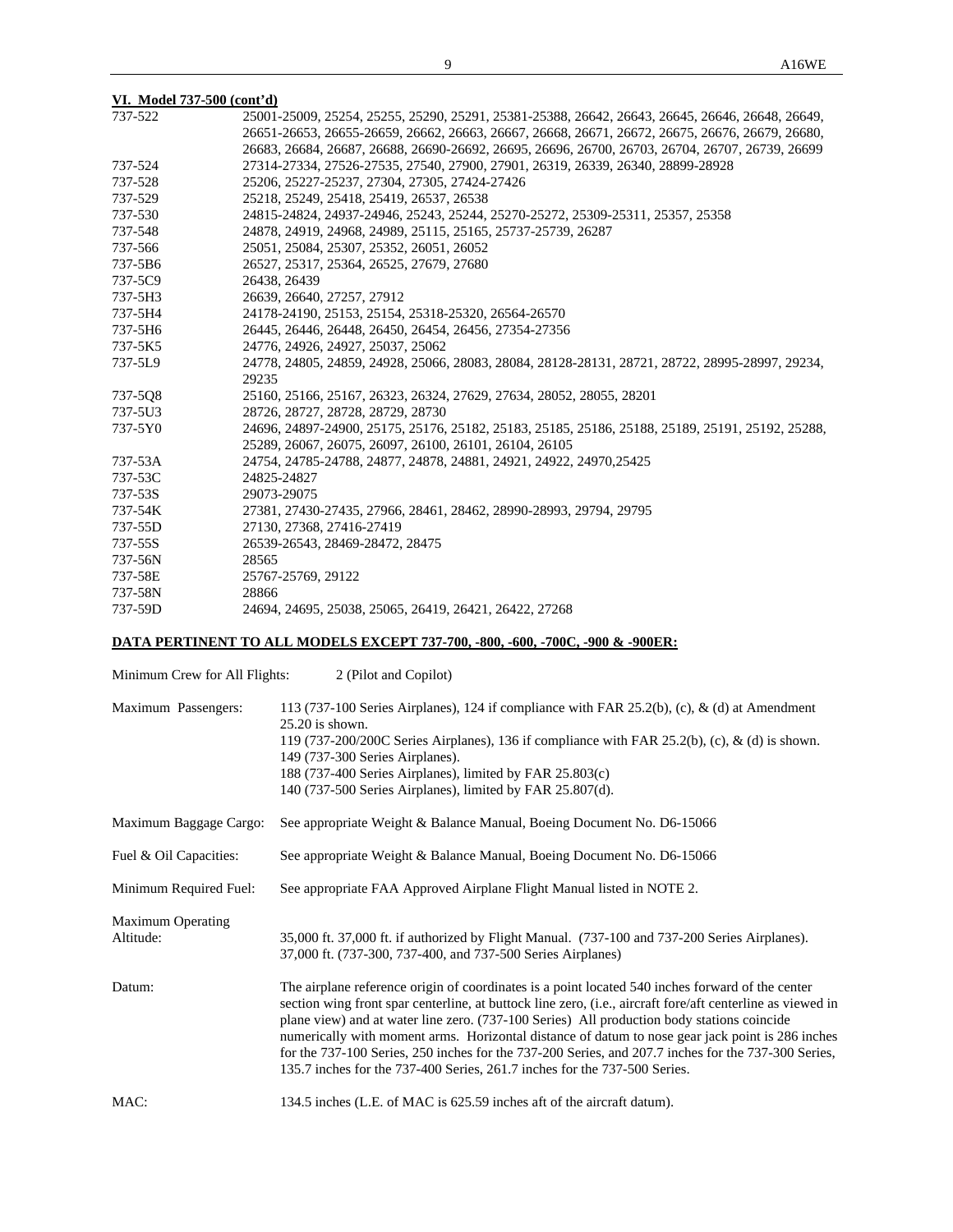|                               | DATA PERTINENT TO ALL MODELS EXCEPT 737-700, -800, -600, -700C, -900 & -900ER (CONT'D):                                                                                                                                                                                                                                                                                      |
|-------------------------------|------------------------------------------------------------------------------------------------------------------------------------------------------------------------------------------------------------------------------------------------------------------------------------------------------------------------------------------------------------------------------|
| Other Operating               |                                                                                                                                                                                                                                                                                                                                                                              |
| Limitations:                  | See FAA Approved Airplane Flight Manual Appendices listed In NOTE 2.<br>See NOTE 12.                                                                                                                                                                                                                                                                                         |
| Control Surface<br>Movements: | To insure proper operation of the airplane, the movements of the various control surfaces must be<br>carefully controlled by proper rigging of the flight control systems. The airplanes must, therefore,                                                                                                                                                                    |
|                               | be rigged according to the following FAA Approved data: Boeing Drawings No.                                                                                                                                                                                                                                                                                                  |
|                               | 65-45101<br>Control Installation, Aileron Spoiler                                                                                                                                                                                                                                                                                                                            |
|                               | 65-45102<br>Control Installation, Elevator                                                                                                                                                                                                                                                                                                                                   |
|                               | 65-45103<br>Control Installation, Rudder                                                                                                                                                                                                                                                                                                                                     |
|                               | 65-45104<br>Control Installation, Stabilizer Trim                                                                                                                                                                                                                                                                                                                            |
|                               | 65-45105<br>Control Installation, Aileron Trim                                                                                                                                                                                                                                                                                                                               |
|                               | 65-45106<br>Control Installation, Rudder Trim                                                                                                                                                                                                                                                                                                                                |
|                               | 65-45116<br>Control Installation, Speed Brake                                                                                                                                                                                                                                                                                                                                |
| Certification Basis:          | Type Certification Basis, (737-100 & 737-200 Series Airplanes).                                                                                                                                                                                                                                                                                                              |
|                               | 14 CFR part 25, Amendments 25-1 through 25-3, 25-7, 25-8, 25-15, 14 CFR § 21, 14 CFR part 1:<br>and special conditions attached to FAA letter to Boeing dated October 15, 1965, and modified in<br>letters dated December 23, 1966 and February 14, 1967, and Special Condition No. 25-89-NW-5<br>attached to FAA letter to Boeing dated April 10, 1979.                     |
|                               | Exemption from 14 CFR part 25 - No. 575 - Exemption from §25.1001 - allow takeoff weight<br>115% of maximum landing weight, (non-advanced airplanes only. See Note 8.)                                                                                                                                                                                                       |
|                               | Equivalency safety findings exist with respect to the following regulations for Boeing 737-100 and<br>200 airplanes:                                                                                                                                                                                                                                                         |
|                               | <b>Exterior Exit Marking</b><br>§25.811(f)                                                                                                                                                                                                                                                                                                                                   |
|                               | <b>Emergency Locator Transmitter</b><br>§25.1415(d)                                                                                                                                                                                                                                                                                                                          |
|                               | §25.853(a)<br>Compartment Interiors (documented in TAD ELOS memo PS-08-0670-C-1)                                                                                                                                                                                                                                                                                             |
|                               | Exemptions from 14 CFR part 25:<br>§25.1203(a) allows deletion of fire detector system in the extended nacelle tailpipe section of the<br>engines (Exemption No. 2072).<br>§25.901(c) Partial Exemption - No single powerplant or auxiliary power unit failure will<br>jeopardize the safe operation of the airplane. (Exemption No. 7968, February 4, 2003) See NOTE<br>16. |
|                               | Partial Time-Limited Exemption from 14 CFR §25.853(a), appendix F, paragraph (a)(1)(i), Testing<br>on Large Interior Panels, granted through November 28, 2011. (Exemption No. 9791, November<br>28, 2008, Exemption No. 9791B, March 1, 2010, Exemption No. 9791C, February 4, 2011)                                                                                        |
|                               | 14 CFR part 26<br>Based on 14 CFR §21.101(g) for changes made to TCs applicable provisions of 14 CFR part 26<br>subpart B and subpart E are included in the certification basis. For any future 14 CFR part 26<br>amendments, the holder of this TC must demonstrate compliance with the applicable sections                                                                 |
|                               | Compliance has been found for the following regulations at Amendment 26-0: §26.11<br>Compliance has been found for the following regulations at Amendment 26-1: §26.43, 26.45,<br>26.47, and 26.49                                                                                                                                                                           |
|                               | 14 CFR part 36 of the Federal Aviation Regulations.                                                                                                                                                                                                                                                                                                                          |
|                               | Special Federal Aviation Regulation 27.                                                                                                                                                                                                                                                                                                                                      |
|                               | Type Certification Basis, (737-300 Series Airplanes)                                                                                                                                                                                                                                                                                                                         |
|                               | 14 CFR part 25 of the Federal Aviation Regulations as amended by Amendments 25-1 through 25-3,<br>25-7, 25-8, and 25-15, except where superseded by the following sections of 14 CFR part 25 as<br>amended by Amendments 25-1 through:<br>25-11 (§ 25.939, 25.977, 25.1141);<br>$25-16$ (§ 25.1457);<br>25-17 (§ 25.813);<br>25-20 (§ 25.785);                               |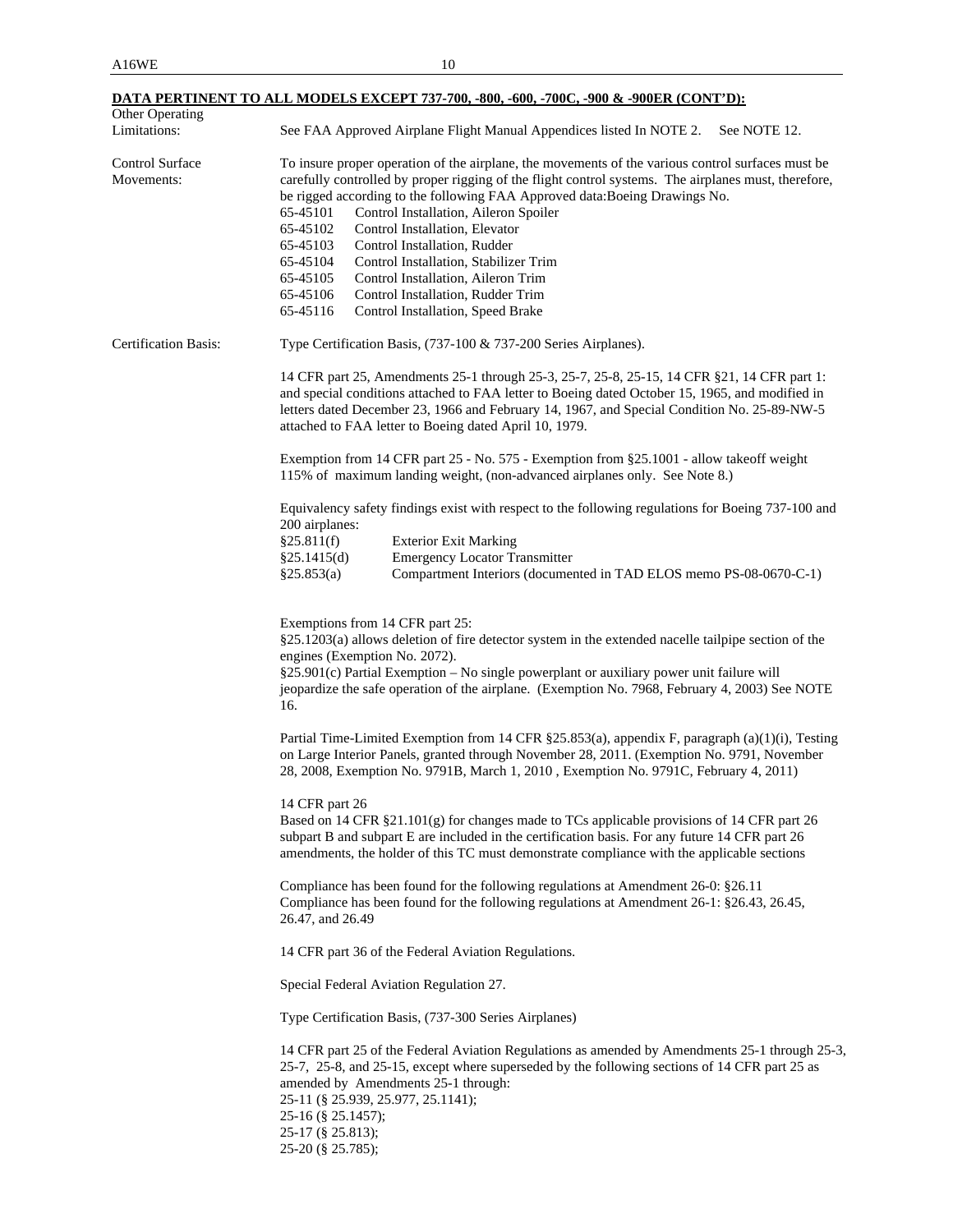#### **DATA PERTINENT TO ALL MODELS EXCEPT 737-700, -800, -600, -700C, -900 & -900ER (CONT'D):**

 25-23 (§ 25.701, 25.723, 25.729, 25.863, 25.1103, 25.1143, 25.1331, 25.1333, 25.1435); 25-31 (§ 25.1459); 25-32 (§ 25.787, 25.809, 25.811, 25.853, 25.1557); 25-36 (§ 25.1305(a), (c), (d)(1), and (d)(2)); 25-40 (§ 25.1585); 25-51 (§ 25.2, 25.101, 25.107, 25.111, 25.113, 25.143, 25.343, \*25.571(a) and (b), 25.571(d), 25.581, 25.629, \*25.671, \*25.672, 25.677, 25.683, \*25.699, 25.703, 25.735, 25.771, 25.772, 25.773, 25.789, 25.791, 25.803, 25.812, 25.855, 25.865, 25.903, 25.933, 25.934, 25.979, 25.993, 25.994, 25.1001, 25.1019, 25.1041, 25.1043, 25.1093, 25.1183, 25.1203, 25.1303, \*\*25.1305(d)(3), 25.1307, \*25.1309,

25.1325(a) through (f), 25.1326, 25.1351(d), 25.1359, 25.1387, 25.1413, 25.1415, 25.1419, 25.1447, 25.1450, 25.1561, 25.1581, 25.1583, 25.1587; 25-53 (§25.1411).

14 CFR part 26:

 Based on 14 CFR §21.101(g) for changes made to TCs applicable provisions of 14 CFR part 26 are included in the certification basis. For any future 14 CFR part 26 amendments, the holder of this TC must demonstrate compliance with the applicable sections

 Compliance has been found for the following regulations at Amendment 26-0: §26.11 Compliance has been found for the following regulations at Amendment 26-1: §26.43, 26.45, 26.47, and 26.49

 14 CFR part 36 of the Federal Aviation Regulations with Amendments 36-1 through 36-12, effective August 1, 1981.

Special Federal Aviation Regulation 27.

Exemptions from 14 CFR part 25:

 §25.901(c) Partial Exemption – No single powerplant or auxiliary power unit failure will jeopardize the safe operation of the airplane. (Exemption No. 7968, February 4, 2003) See NOTE 16.

 Partial Time-Limited Exemption from 14 CFR §25.853(a), appendix F, paragraph (a)(1)(i), Testing on Large Interior Panels, granted through November 28, 2011. (Exemption No. 9791, November 28, 2008, Exemption No. 9791B, March 1, 2010 , Exemption No. 9791C, February 4, 2011)

 \*Applicable only to new or major modified structure or to new systems and components unique to the 737-300 series airplane with respect to the existing Model 737-200 Series airplane. For unmodified areas of Power Operated Control Systems, the original amendment level of 14 CFR § 25.695 remains in effect.

\*\*Compliance with  $\S 25.1305(d)(3)$  has been mandated by the FAA in accordance with the provisions of 14 CFR § 21.101(b).

 Equivalency safety findings exist with respect to the following regulations: For 737-300 only: §25.723(a) Shock Absorption Tests §25.791 Passenger Information Signs and Placards §25.803(c)(8) Emergency Evacuation §25.809(f)(1)(ii) Escape Slides § 25.853(a) Compartment Interiors (documented in TAD ELOS memo PS-08-0670-C-1) §25.853(c) Compartment Interiors §25.811(e)(3) Emergency Handle Illumination §25.812(b)(1)(i) Emergency Exit Signs §25.1093(b)(1) Induction System Deicing and Anti-Icing provisions. §25.811(f) Exterior Exit Markings §25.1415(d) Emergency Locator Transmitter (ELT) Type Certification Basis, (737-400 and 737-500 Series Airplanes)

 14 CFR part 25 of the Federal Aviation Regulations as amended by Amendments 25-1 through 25- 3, 25-7, 25-8, and 25-15, except where superseded by the following sections of 14 CFR part 25 as amended by Amendments 25-1 through: 25-11 (§ 25.939, 25.977, 25.1141); 25-16 (§ 25.1457); 25-17 (§ 25.813); 25-20 (§ 25.785); 25-23 (§ 25.701, 25.723, 25.729, 25.863, 25.1103, 25.1143, 25.1331, 25.1333, 25.1435);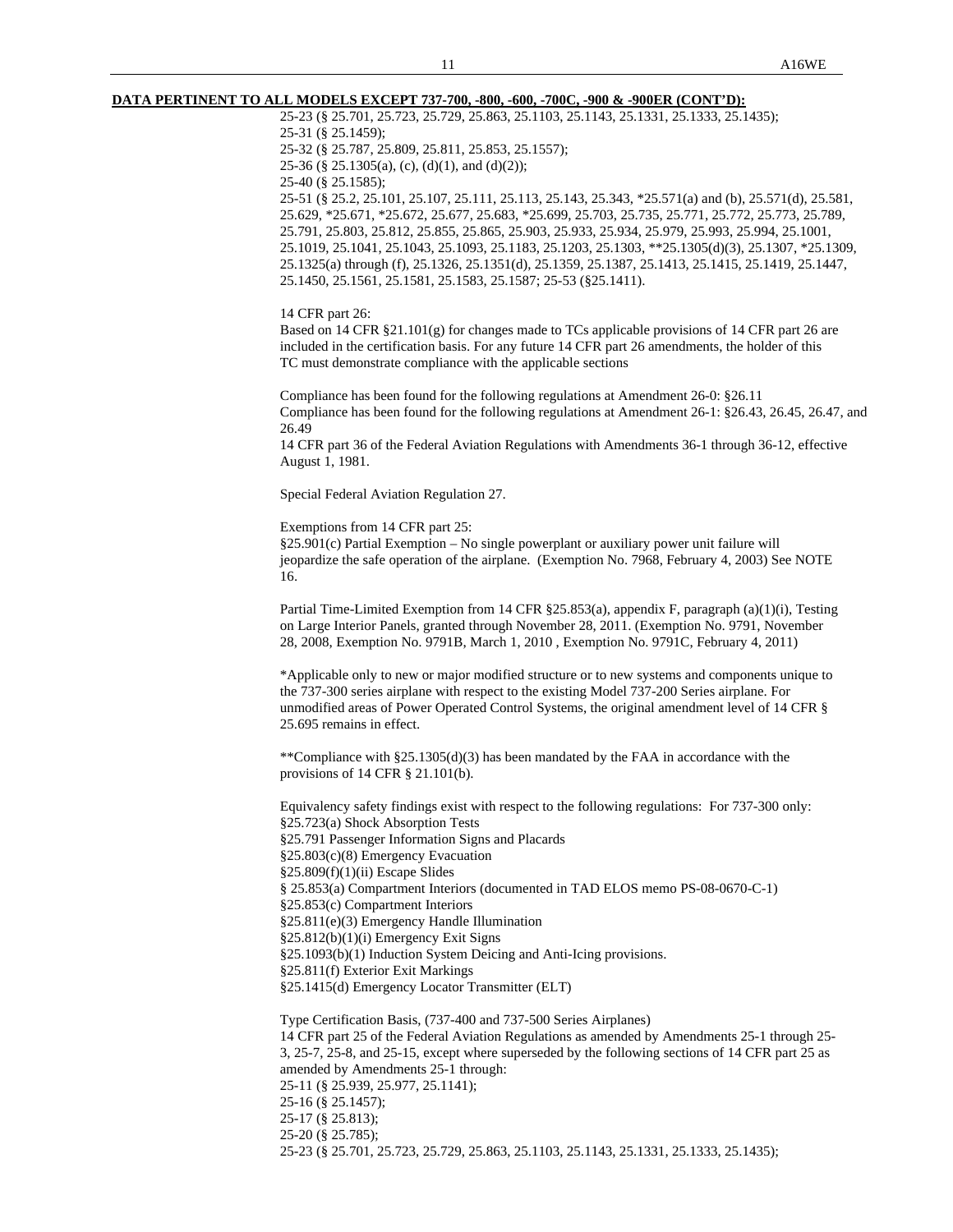#### **DATA PERTINENT TO ALL MODELS EXCEPT 737-700, -800, -600, -700C, -900 & -900ER (CONT'D):**

 25-31 (§ 25.1459); 25-32 (§ 25.787, 25.809, 25.811, 25.853, 25.1557); 25-33 (§ 25.772); 25-36 (§ 25.1305(a), (c), (d)(1), and (d)(2)); 25-40 (§ 25.1585);

 25-51 (§ 25.2, 25.101, 25.107, 25.111, 25.113, 25.143, 25.145, 25.147, 25.149, 25.177, 25.181, 25.201, 25.207, 25.233, 25.237, 25.253, 25.255, \*25.305, 25.343, \*25.571(a) and (b), 25.571(d), 25.581, 25.629, \*25.671, \*25.672, 25.677, 25.683, \*25.699. 25.703, 25.735, 25.771, 25.773, 25.789, 25.791, 25.803, 25.812, 25.855, 25.865, 25.903, 25.933, 25.934, 25.979, 25.993, 25.994, 25.1001, 25.1019, 25.1041, 25.1093, 25.1183, 25.1203, 25.1303, \*25.1305(d)(3), 25.1307, \*25.1309, 25.1325(a) through (f), 25.1326, 25.1351(d), 25.1359, 25.1387, 25.1413, 25.1415, 25.1419, 25.1447, 25.1450, 25.1561, 25.1581, 25.1583, 25.1587); 25-53 (§25.1411).

14 CFR part 26:

 Based on 14 CFR §21.101(g) for changes made to TCs applicable provisions of 14 CFR part 26 are included in the certification basis. For any future 14 CFR part 26 amendments, the holder of this TC must demonstrate compliance with the applicable sections

 Compliance has been found for the following regulations at Amendment 26-0: §26.11 Compliance has been found for the following regulations at Amendment 26-1: §26.43, 26.45, 26.47, and 26.49

 14 CFR part 36 of the Federal Aviation Regulations Amendments 36-1 through 36-15, effective May 6, 1988.

Special Federal Aviation Regulation 27.

 \*Applicable only to new or major modified structure or to new systems and components unique to the 737-400, and 737-500 series airplane with respect to the existing Model 737-200 Series airplane.

 For unmodified areas of Power Operated Control Systems, the original amendment level of 14 CFR §25.695 remains in effect.

 \*\*Compliance with §25.1305(d)(3) has been mandated by the FAA in accordance with the provisions of 14 CFR §21.101(b).

Exemptions from 14 CFR part 25:

 §25.901(c) Partial Exemption – No single powerplant or auxiliary power unit failure will jeopardize the safe operation of the airplane. (Exemption No. 7968, February 4, 2003) See NOTE 16.

 Partial Time-Limited Exemption from 14 CFR §25.853(a), appendix F, paragraph (a)(1)(i), Testing on Large Interior Panels, granted through November 28, 2011. (Exemption No. 9791, November 28, 2008, Exemption No. 9791B, March 1, 2010 , Exemption No. 9791C, February 4, 2011)

 Equivalent safety findings exist with respect to the following regulations: For 737-100/-200/- 200C/-300/-400/-500: 14 CFR §25.1415(d) Emergency Locator Transmitter

 An equivalent safety finding exists, with respect to incorporation of Boeing Service Bulletin 737- 28A1141, for the following regulation: For 737-200/-200C/-300/-400/-500; 14 CFR §25.901(c) Single Failures

 Equivalency safety findings exist with respect to the following regulations: For 737-400 and 737- 500 only:

14 CFR §1.2 Abbreviations and symbols

14 CFR §25.21 Proof of compliance

14 CFR §25.103 Stalling Speed

14 CFR §25.107 Takeoff Speeds

14 CFR §25.119 Landing Climb: All-engine- operating

14 CFR §25.121 Climb - One engine-operative

14 CFR §25.125 Landing

14 CFR §25.145 Longitudinal Control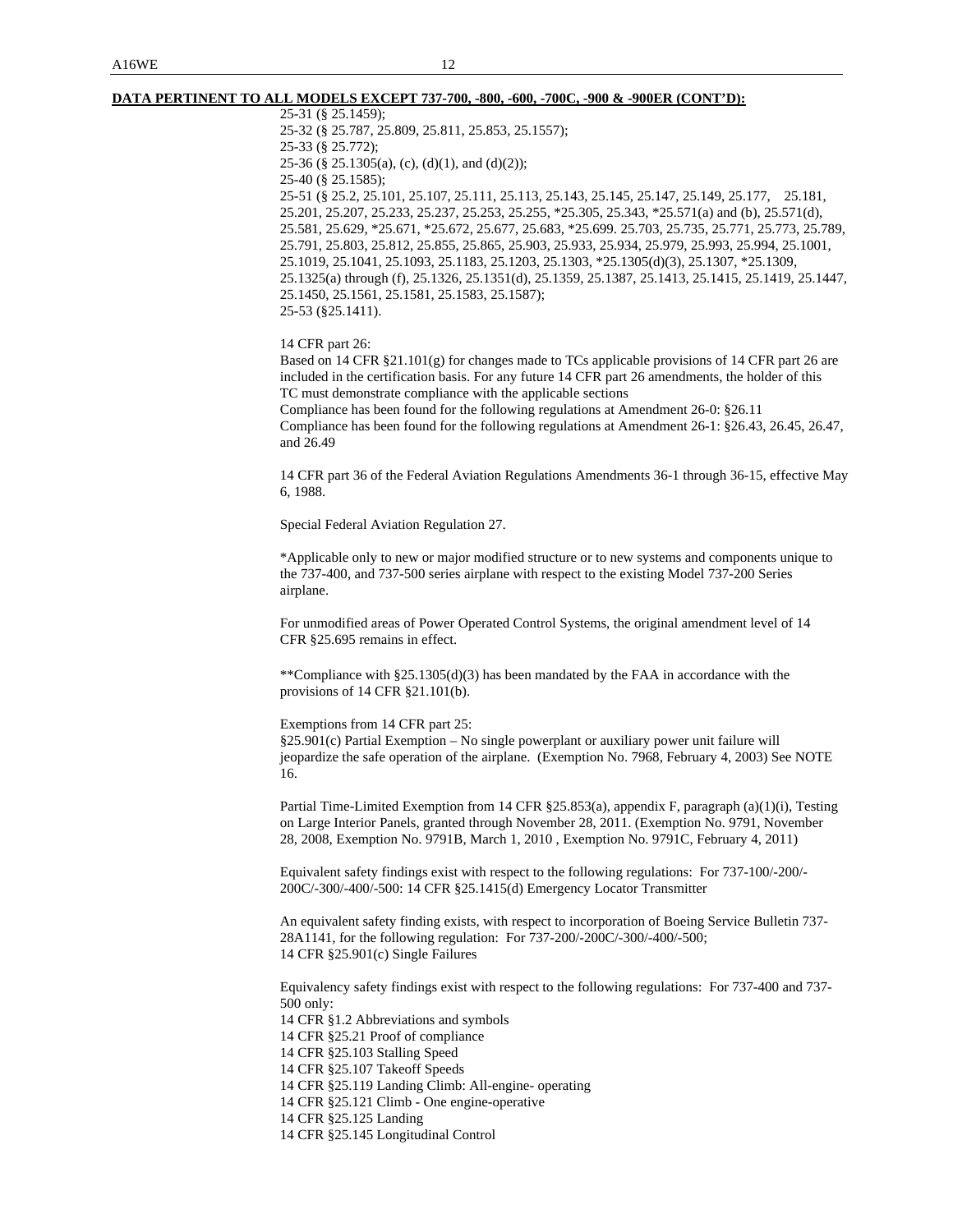**DATA PERTINENT TO ALL MODELS EXCEPT 737-700, -800, -600, -700C, -900 & -900ER (cont'd):** 14 CFR §25.147 Directional and lateral control 14 CFR §25.149 Minimum Control Speed

| 14 CFR §25.161 Trim                                           |
|---------------------------------------------------------------|
| 14 CFR §25.175 Demonstration of static longitudinal stability |
| 14 CFR §25.177 Static directional and lateral stability       |
| 14 CFR §25.201 Stall demonstration                            |
| 14 CFR §25.207 Stall Warning                                  |
| 14 CFR §25.723(a) Shock Absorption Tests                      |
| 14 CFR §25.735 Brakes                                         |
| 14 CFR §25.773 Pilot compartment view                         |
| 14 CFR $\S 25.803(c)(8)$ Emergency evacuation                 |
| 14 CFR $\S 25.809(f)(1)(ii)$ Escape slides                    |
| 14 CFR $\S 25.811(e)(3)$ Emergency handle illumination        |
| 14 CFR §25.811(f) Exterior Exit Markings                      |
|                                                               |

14 CFR §25.812(b)(1)(i) Emergency exit signs

14 CFR §25.853(a) Compartment Interiors (documented in TAD ELOS memo PS-08-0670-C-1)

14 CFR §25.1323 Airspeed indicating system

14 CFR §25.1325 Static pressure systems

14 CFR §25.1415(d) Emergency Locator Transmitter (ELT)

 14 CFR §36 Appendix C Use of the 1g Stall Speed instead of minimum speed in the stall as a basis for determining compliance.

Compliance with the following optional requirements has been established for all Models:

|                                      | <b>Ditching Provisions</b>                                                                                                                                                                                                                                                        | \$25.801                                                                  | (Overwater operation can be approved when the<br>aircraft has been equipped and has been approved<br>according to FAR 25.801. The 56-person life raft<br>is not approved for use on 737-100/200/300/400<br>airplanes due to ditching evacuation capability).                                           |  |
|--------------------------------------|-----------------------------------------------------------------------------------------------------------------------------------------------------------------------------------------------------------------------------------------------------------------------------------|---------------------------------------------------------------------------|--------------------------------------------------------------------------------------------------------------------------------------------------------------------------------------------------------------------------------------------------------------------------------------------------------|--|
|                                      | <b>Ice Protection Provisions</b>                                                                                                                                                                                                                                                  | \$25.1419                                                                 |                                                                                                                                                                                                                                                                                                        |  |
| Production Basis:                    | Production Certificate No. 700                                                                                                                                                                                                                                                    |                                                                           |                                                                                                                                                                                                                                                                                                        |  |
| Required Equipment:                  | The basic required equipment as prescribed in the applicable airworthiness regulations (see<br>Certification Basis) must be installed in the aircraft for certification. The required equipment is<br>noted in the Type Design Data.                                              |                                                                           |                                                                                                                                                                                                                                                                                                        |  |
| Service Information:                 | Boeing Document D6-15565 (For 737-100/200), D6-37635 (For 737-300), D6-38246 (For 737-<br>400), D6-38441 (For 737-500), "Structural Repair Manual" is FAA-approved. Service Bulletins<br>and other service information, when FAA-approved, will carry a statement to that effect. |                                                                           |                                                                                                                                                                                                                                                                                                        |  |
| C.G. Range:                          |                                                                                                                                                                                                                                                                                   | See the appropriate FAA Approved Airplane Flight Manual listed in Note 2. |                                                                                                                                                                                                                                                                                                        |  |
| <b>NOTES FOR SECTIONS I THRU VI:</b> |                                                                                                                                                                                                                                                                                   |                                                                           |                                                                                                                                                                                                                                                                                                        |  |
| NOTE 1.                              | operators having an approved weight control system.                                                                                                                                                                                                                               |                                                                           | Current Weight and Balance Control and Loading Manual, including list of equipment, (D6-<br>15066 Airplane Report), included in certificated weight empty and loading instructions must be in<br>each aircraft at the time of original certification and at all times thereafter except in the case of |  |
| NOTE 2.                              | be installed in the airplane.<br>737-100/200 airplanes.                                                                                                                                                                                                                           |                                                                           | Airplane operation must be in accordance with the FAA Approved AFM. All placards required<br>in either the FAA Approved AFM, the applicable operating rules or the Certification Basis must<br>Boeing Document No. D6-8737 is the basic FAA Approved Airplane Flight Manual for Models                 |  |
|                                      | 737-300 airplanes.                                                                                                                                                                                                                                                                |                                                                           | Boeing Document No. D6-8730 is the basic FAA Approved Airplane Flight Manual for Model                                                                                                                                                                                                                 |  |

 Boeing Document No. D6-8734 is the basic FAA Approved Airplane Flight Manual for Model 737-400 airplanes.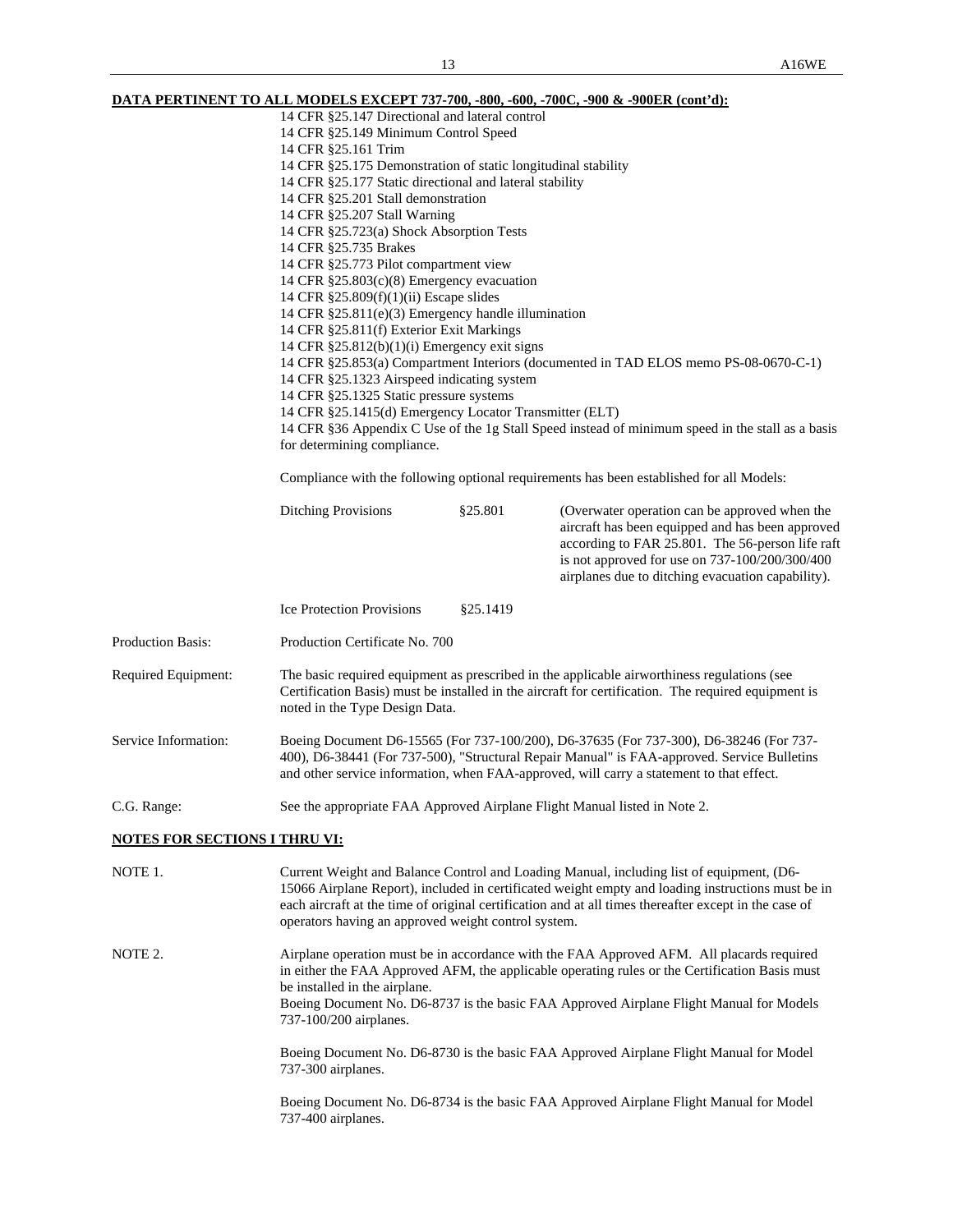#### **NOTES FOR SECTIONS I THRU VI: (cont'd)**

 Boeing Document No. D6-8735 is the basic FAA approved Airplane Flight Manual for Model 737-500 airplanes.

NOTE 3. The retirement times of fatigue critical parts are listed in the following table. FAA engineering approval is required to increase these values of retirement time. These service lives may be converted to flight hours based on service route segments average time and must be approved by the FAA.

| <b>SERIES</b> |               | WEIGHT RANGE (KIPS) |             | LIFE LIMIT (FLIGHTS) |
|---------------|---------------|---------------------|-------------|----------------------|
| $-100$        | <b>TAXI</b>   | <b>LANDING</b>      | <b>MAIN</b> | <b>NOSE</b>          |
| $-200$        | $95 - 111.2$  | $89.7 - 103$        | 81,000(1)   | 81,000               |
| <b>BGW</b>    |               |                     |             |                      |
| $-200$ HGWA   |               |                     |             |                      |
| $-200H$ GWA   | $114 - 128.6$ | 103-107             | 100,000(1)  | 90,000               |
| $-200HGWB$    |               |                     | (2)         |                      |
| $-300$        | 136.5 - 139   | 114                 |             | 75,000               |
| $-400$        | 143           | 121                 |             | 75,000               |
| $-500$        | 134-139       | 110                 |             | 75,000               |

#### LIFE LIMITS FOR MODEL 737 MAIN/NOSE LANDING GEARS (3)

- (1) Trunnion pins 65-46113-3 and -5 are to be replaced at 76,000 flights.
- (2) Forward trunnion fuse bolts 65-42196-4, -5 and 69-58854-2, used on 737-100 and 737-200 series airplanes are to be replaced at 83,000 flights.
- (3) For Detail Components Lives see Boeing Service Letter 737-SL-32-21.

| NOTE <sub>4</sub> . | (a) | JP-1, JP-4 and JP-5 fuels conforming to P & WA specification No. 522 and later revisions may be used<br>separately or mixed in any proportions without adversely affecting the engine operation or power output.<br>No fuel control adjustment is required when switching fuel types.                                                                                                                                          |
|---------------------|-----|--------------------------------------------------------------------------------------------------------------------------------------------------------------------------------------------------------------------------------------------------------------------------------------------------------------------------------------------------------------------------------------------------------------------------------|
|                     | (b) | Phillips anti-icing fuel additive PFA-55MB may be used if concentration delivered to airplane does not<br>exceed 0.15% by volume. No fuel system anti-icing credit is allowed.                                                                                                                                                                                                                                                 |
| NOTE 5.             |     | Models designation of the 737-100, 737-200, 737-200C, 737-300, 737-400, and 737-500 Series airplanes<br>are shown by the "Dash No." of the prefix "737," i.e. 737-105; the "1" represents the "-100 Series," and<br>the "05" represents the customer's configuration for which initial approval was obtained.                                                                                                                  |
| NOTE 6.             |     | Weight and Balance Control and Loading Manual. For each Model the Weight and Balance Control and<br>Loading Manual (Boeing Document D6-15066) consists of the Basic Manual and a Supplement Aircraft<br>Report.                                                                                                                                                                                                                |
| NOTE <sub>7</sub> . |     | The Boeing Supplemental Structural Inspection Document (SSID), D6-37089 and D6-37089-1, are<br>applicable to the 737-100, 737-200 and 737-200C (Sec ADs 98-11-04, Amendment 39-10531, 98-11-04<br>R1, Amendment 39-10984, 2008-08-23, Amendment 39-15477 and 2008-11-03, Amendment 39-15525).<br>The Boeing 737 SSID, D6-82669, is applicable to the 737-300, 737-400 and 737-500 (See AD 2008-09-<br>13, Amendment 39-15494). |
| NOTE 8.             |     | All Model 737-200 series airplanes having serial numbers 20492 and on, are of the -200 advanced series<br>airplane. All earlier airplanes can be kit modified to the advanced configuration.                                                                                                                                                                                                                                   |
| NOTE 9.             |     | The "Advanced" configuration (for aircraft with serial numbers before 20492) consists of the following<br>performance modification kits to be operator installed in the following order, if desired:                                                                                                                                                                                                                           |
|                     |     | (a) A stopping package, MC 3452, (S.B. 32-1051) plus a high lift package (MC-3400).<br>(b) The above (a) plus JT8D-15 engine (MC-3510).                                                                                                                                                                                                                                                                                        |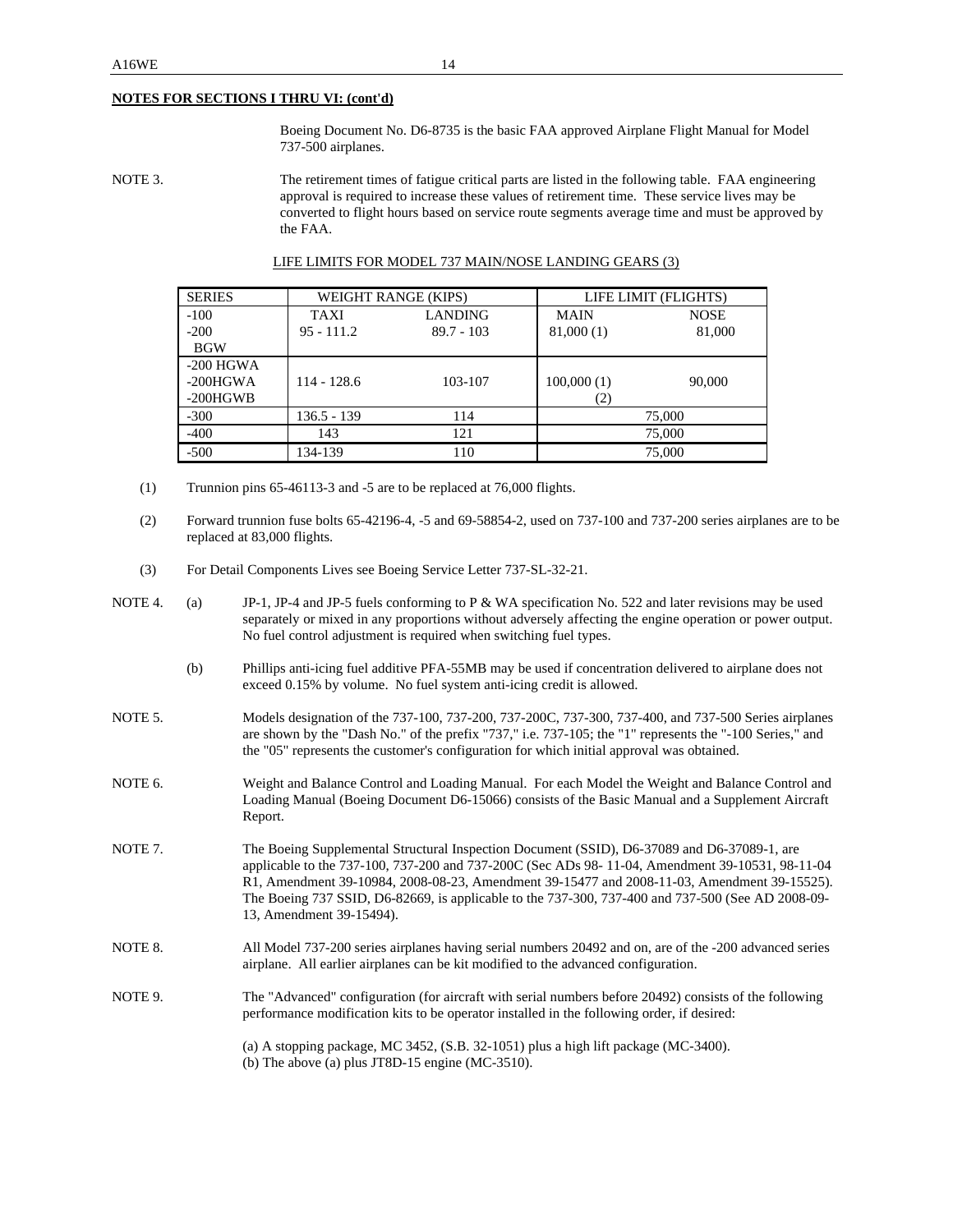|                 | <b>NOTES FOR SECTIONS I THRU VI: (cont'd)</b>                                                                                                                                                                                                                                                                                                                                                                                                         |
|-----------------|-------------------------------------------------------------------------------------------------------------------------------------------------------------------------------------------------------------------------------------------------------------------------------------------------------------------------------------------------------------------------------------------------------------------------------------------------------|
| NOTE 10.        | Individual airplanes may be limited to weights different than those specified herein. Refer to the FAA<br>Approved Airplane Flight Manual or the FAA Approved Weight and Balance Manual to determine<br>maximum permissible operating weights and balance limitations.                                                                                                                                                                                |
| NOTE 11.        | JT8D-15 engines equipped with MOD 10 exhaust mixer (Pratt & Whitney Aircraft Part No. 5004027)<br>have same engine limits as JT8D-15 engines with splitter type exhaust system.                                                                                                                                                                                                                                                                       |
| <b>NOTE 12.</b> | Reference Boeing Document D6-37349 for approved autoland equipment limitations for Model 737-200<br>series airplanes.                                                                                                                                                                                                                                                                                                                                 |
| NOTE 13.        | There are service bulletins which call for modifications which do not comply with the Type Certification<br>Basis. These service bulletins are listed in Boeing Document D6-19567 titled "Service Bulletin 737".<br>The records of airplanes imported into the USA should be reviewed to be sure that further modifications<br>are accomplished to insure compliance, if the non FAA-approved service bulletins modifications have<br>been installed. |
| NOTE 14.        | Airplanes line numbers 1591, 1593, 1595, and on, were manufactured on or after August 20, 1988, and<br>airplane line numbers 1718, 1903, 1907, and on, were manufactured on or after August 20, 1990.<br>Reference $$121.312(a)(1)$ and (2) Amendment 121-198. Airplanes 1718, 1907 through 1927 are exempt<br>(Exemption No. 5176A). See Service Bulletin Index Part 3 for cross reference of line number to airplane<br>serial number.              |

- NOTE 15. The type design reliability and performance of the Model 737-200, -300, -400, and -500 airplanes have been evaluated in accordance with FAA Advisory Circular 120-42A and found suitable for Extended Range Operations with Two-Engine Airplanes (ETOPS) when operated and maintained in accordance with Boeing Document D6-38091 "CONFIGURATION, MAINTENANCE, AND PROCEDURES FOR EXTENDED RANGE (ER) OPERATION" for the Model 737-200, and Boeing Document D6-38123 for the Models 737-300, -400, and -500.
- NOTE 16. The FAA has determined that the occurrence of any uncontrollable high thrust failure condition "may endanger the safe operation of an airplane" and hence is reportable under §121.703, 125.409, and 135.415.
- NOTE 17 Mandatory replacement times, inspection intervals, related inspection procedures and all critical design configuration control limitation for the fuel tank system determined during the Special Federal Aviation Regulation No. 88 program and for compliance with 14 CFR 25.981 are listed in the FAA-approved Airworthiness Limitations document, Boeing 737-100/200/200C/300/400/500 Airworthiness Limitations and Certification Maintenance Requirements, Document D6-38278-CMR, Revision May 2006 or later FAA-approved revision. The FAA is planning to issue an airworthiness directive mandating compliance with Revision May 2006, or a later FAA-approved revision, applicable to all Model 737-100, -200, - 200C, -300, -400, and -500 series airplanes.

#### **VII. Model 737-700 (Approved November 7, 1997), 737-800 (Approved March 13, 1998) , and 737-600 (Approved August 12, 1998) Transport Aircraft.**

Engines: Two CFM56-7B, -7B/2, -7B/3, or -7BE Series Turbofan Engines. Refer to the FAA Approved Airplane Flight Manual for engine limitations. The CFM56-7B/2 series have double annular combustors and provide the same thrust as the CFM56-7B series engines at the respective engine ratings and are approved for all models. The CFM56-7B/3 series have single annular combustors and provide the same thrust as the CFM56- 7B series engines at the respective engine ratings. The CFM56-7BE series have single annular combustors and provide the same thrust as the CFM56-7B series engines at the respective engine ratings. Fuel: Fuels meeting the following specifications and mixtures thereof are approved for use: \* Jet A, Jet A-1 as specified in ASTM-D1655<br> $\frac{\text{p}}{\text{p}}$  B 5 as specified in MIL T 5624 JP-5 as specified in MIL-T-5624 \* JP-8 as specified in MIL-T-83133

 Fuels conforming to G.E. Specification D50TF2 (Class A, C, D and E) or fuels produced or certified to other specifications and having properties meeting the requirements of the above specifications are acceptable for use. Consult Flight Manual for additive use.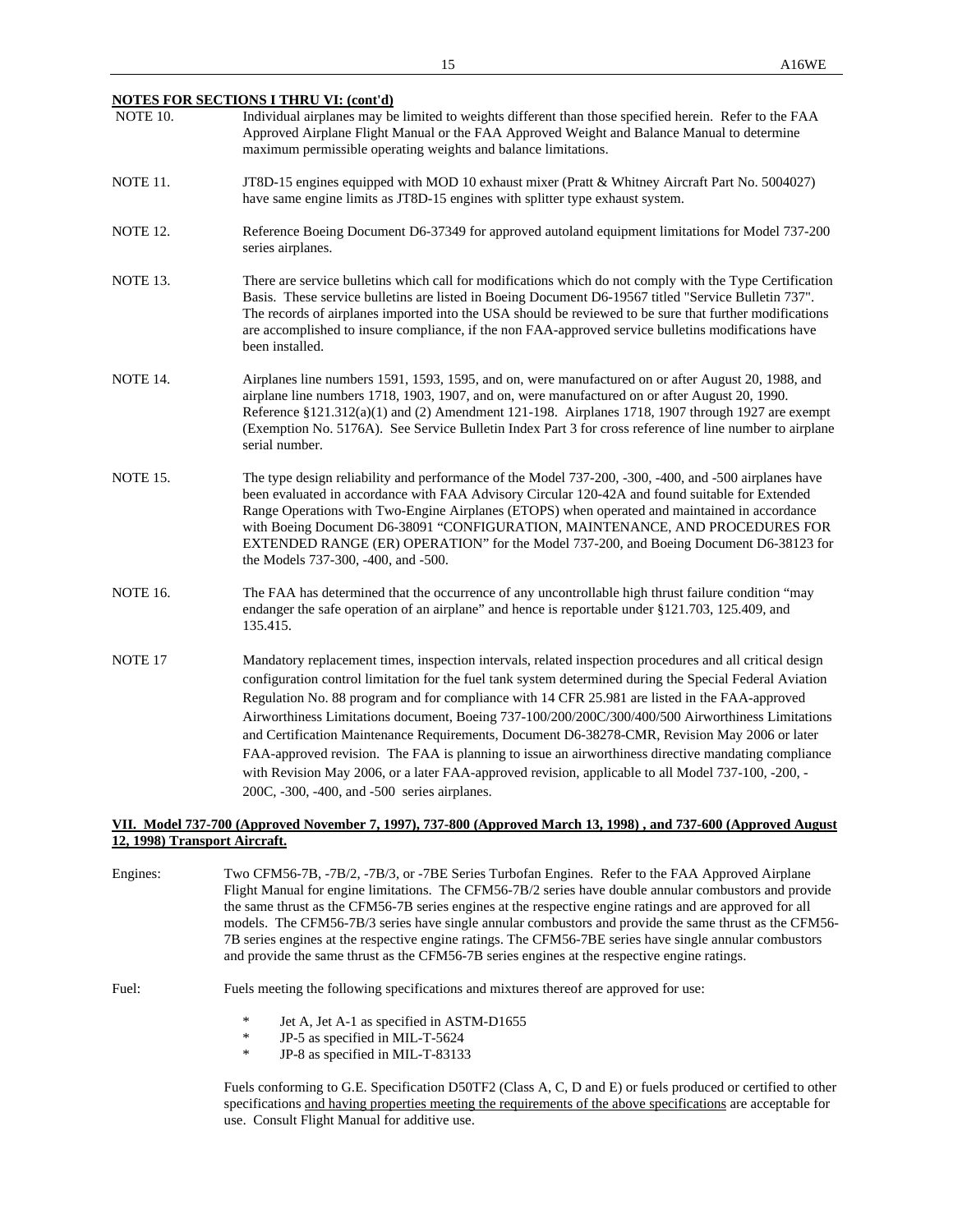| <b>Engine Ratings:</b> | Model 737-700                              | Takeoff static thrust<br>standard day, sea level | Maximum continuous static<br>thrust, standard day, |  |
|------------------------|--------------------------------------------|--------------------------------------------------|----------------------------------------------------|--|
|                        |                                            | conditions (5 min) lb.                           | sea level conditions lb                            |  |
|                        | CFM56-7B24                                 | 24,200                                           | 22,800                                             |  |
|                        | CFM56-7B24/2*                              | 24,200                                           | 22,800                                             |  |
|                        | CFM56-7B24/3                               | 24,200                                           | 22,800                                             |  |
|                        | CFM56-7B24E                                | 24,200                                           | 22,800                                             |  |
|                        | CFM56-7B24/B1**                            | 24,200                                           | 22,800                                             |  |
|                        | CFM56-7B24/3B1**                           | 24,200                                           | 22,800                                             |  |
|                        | CFM56-7B24E/B1**                           | 24,200                                           | 22,800                                             |  |
|                        | CFM56-7B22                                 |                                                  |                                                    |  |
|                        |                                            | 22,700                                           | 22,300<br>22,300                                   |  |
|                        | CFM56-7B22/2*<br>CFM56-7B22/3              | 22,700<br>22,700                                 | 22,300                                             |  |
|                        | CFM56-7B22E                                | 22,700                                           | 22,300                                             |  |
|                        | CFM56-7B20                                 | 20,600                                           | 19,400                                             |  |
|                        |                                            |                                                  |                                                    |  |
|                        | CFM56-7B20/2*                              | 20,600                                           | 19,400                                             |  |
|                        | CFM56-7B20/3                               | 20,600                                           | 19,400                                             |  |
|                        | CFM56-7B20E                                | 20,600                                           | 19,400                                             |  |
|                        | CFM56-7B26                                 | 26,300                                           | 25,900, Limited to 22,800 by FMC                   |  |
|                        | CFM56-7B26/3                               | 26,300                                           | 25,900, Limited to 22,800 by FMC                   |  |
|                        | CFM56-7B26E                                | 26,300                                           | 25,900, Limited to 22,800 by FMC                   |  |
|                        | CFM56-7B26/3B2                             | 26,300                                           | 22,800                                             |  |
|                        | CFM56-7B26E/B2                             | 26,300                                           | 22,800                                             |  |
|                        | CFM56-7B26/3B2F                            | 26,300                                           | 22,800                                             |  |
|                        | CFM56-7B26E/B2F                            | 26,300                                           | 22,800                                             |  |
|                        | CFM56-7B26/3F                              | 26,300                                           | 25,900, Limited to 22,800 by FMC                   |  |
|                        | CFM56-7B26E/F                              | 26,300                                           | 25,900, Limited to 22,800 by FMC                   |  |
|                        | CFM56-7B26/2*                              | 26,300                                           | 25,900, Limited to 22,800 by FMC                   |  |
|                        | CFM56-7B26/B2                              | 26,300                                           | 22,800                                             |  |
| <b>Engine Ratings:</b> | Model 737-700 Increased Gross Weight (IGW) |                                                  |                                                    |  |
|                        | CFM56-7B24                                 | 24,200                                           | 22,800                                             |  |
|                        | CFM56-7B24/2*                              | 24,200                                           | 22,800                                             |  |
|                        | CFM56-7B24/3                               | 24,200                                           | 22,800                                             |  |
|                        | CFM56-7B24E                                | 24,200                                           | 22,800                                             |  |
|                        | CFM56-7B24/3B1**                           | 24,200                                           | 22,800                                             |  |
|                        | CFM56-7B24E/B1**                           | 24,200                                           | 22,800                                             |  |
|                        | CFM56-7B22                                 | 22,700                                           | 22,300                                             |  |
|                        | CFM56-7B22/2*                              | 22,700                                           | 22,300                                             |  |
|                        | CFM56-7B22/3                               | 22,700                                           | 22,300                                             |  |
|                        | CFM56-7B22E                                | 22,700                                           | 22,300                                             |  |
|                        | CFM56-7B20                                 | 20,600                                           | 19,400                                             |  |
|                        | CFM56-70B20/2*                             | 20,600                                           | 19,400                                             |  |
|                        | CFM56-7B20/3                               | 20,600                                           | 19,400                                             |  |
|                        | CFM56-7B20E                                | 20,600                                           | 19,400                                             |  |
|                        | CFM56-7B26                                 | 26,300                                           | 25,900, Limited to 22,800 by FMC                   |  |
|                        | CFM56-7B26/2*                              | 26,300                                           | 25,900, Limited to 22,800 by FMC                   |  |
|                        | CFM56-7B26/3                               | 26,300                                           | 25,900, Limited to 22,800 by FMC                   |  |
|                        | CFM56-7B26E                                | 26,300                                           | 25,900, Limited to 22,800 by FMC                   |  |
|                        | CFM56-7B26/3F                              | 26,300                                           | 25,900, Limited to 22,800 by FMC                   |  |
|                        | CFM56-7B26E/F                              | 26,300                                           | 25,900, Limited to 22,800 by FMC                   |  |
|                        | CFM56-7B26/B1#                             | 26,300                                           | 25,900                                             |  |
|                        | CFM56-7B26E/B1#                            | 26,300                                           | 25,900                                             |  |
|                        | CFM56-7B27A                                | 27,300                                           | 25,900                                             |  |
|                        | CFM56-7B27/B3#                             | 27,300                                           | 25,900                                             |  |
|                        | CFM56-7B27/3B3#                            | 27,300                                           | 25,900                                             |  |
|                        | CFM56-7B27E/B3#                            | 27,300                                           | 25,900                                             |  |
|                        | CFM56-7B27E                                | 27,300                                           | 25,900                                             |  |
|                        | CFM56-7B27E/F                              | 27,300                                           | 25,900                                             |  |

 Please see note 4 at the end of Section VII for limitations which may be applicable to the 737-700 IGW airplanes.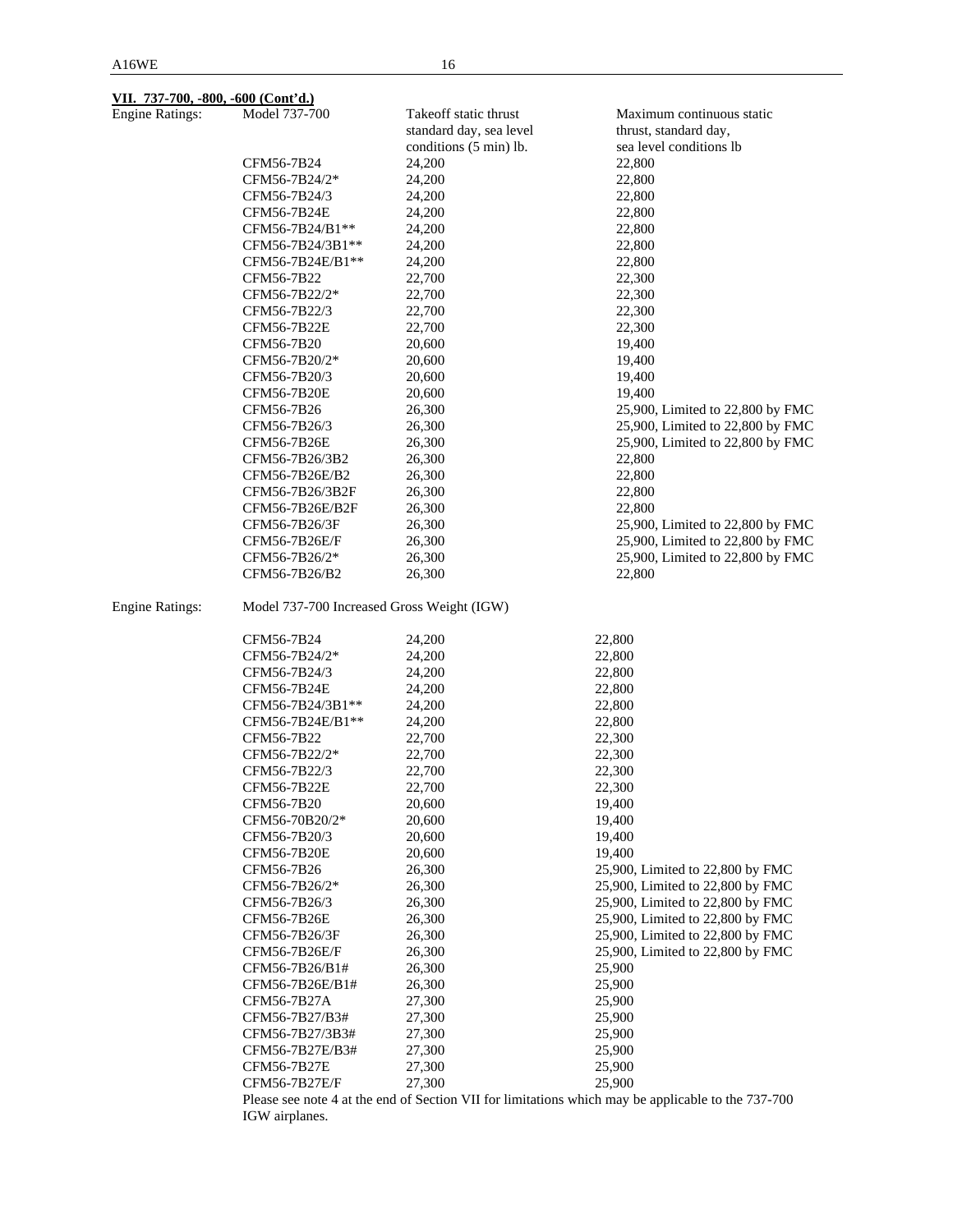### **VII. 737-700, -800, -600 (Cont'd.)**

| <b>Engine Ratings:</b>  | Model 737-800                                                                                                                                                | Takeoff static thrust                                  | Maximum continuous static                          |  |
|-------------------------|--------------------------------------------------------------------------------------------------------------------------------------------------------------|--------------------------------------------------------|----------------------------------------------------|--|
|                         |                                                                                                                                                              | standard day, sea level                                | thrust, standard day,                              |  |
|                         |                                                                                                                                                              | conditions (5 min) lb.                                 | sea level conditions lb                            |  |
|                         | CFM56-7B24                                                                                                                                                   | 24,200                                                 | 22,800                                             |  |
|                         | CFM56-7B24/2*                                                                                                                                                | 24,200                                                 | 22,800                                             |  |
|                         | CFM56-7B24/3                                                                                                                                                 | 24,200                                                 | 22,800                                             |  |
|                         | CFM56-7B24E                                                                                                                                                  | 24,200                                                 | 22,800                                             |  |
|                         | CFM56-7B24/B1**                                                                                                                                              | 24,200                                                 | 22,800                                             |  |
|                         | CFM56-7B24/3B1**                                                                                                                                             | 24,200                                                 | 22,800                                             |  |
|                         | CFM56-7B24E/B1**                                                                                                                                             | 24,200                                                 | 22,800                                             |  |
|                         | CFM56-7B26                                                                                                                                                   | 26,300                                                 | 25,900                                             |  |
|                         | CFM56-7B26/2*                                                                                                                                                | 26,300                                                 | 25,900                                             |  |
|                         | CFM56-7B26/3                                                                                                                                                 | 26,300                                                 | 25,900                                             |  |
|                         | CFM56-7B26E                                                                                                                                                  | 26,300                                                 | 25,900                                             |  |
|                         | CFM56-7B26/3F*                                                                                                                                               | 26,300                                                 | 25,900                                             |  |
|                         | CFM56-7B26E/F*                                                                                                                                               | 26,300                                                 | 25,900                                             |  |
|                         | CFM56-7B27                                                                                                                                                   | 27,300                                                 | 25,900                                             |  |
|                         | CFM56-7B27/2*                                                                                                                                                | 27,300                                                 | 25,900                                             |  |
|                         | CFM56-7B27/3                                                                                                                                                 | 27,300                                                 | 25,900                                             |  |
|                         | CFM56-7B27E                                                                                                                                                  | 27,300                                                 | 25,900                                             |  |
|                         | CFM56-7B27/3F                                                                                                                                                | 27,300                                                 | 25,900                                             |  |
|                         | CFM56-7B27E/F                                                                                                                                                | 27,300                                                 | 25,900                                             |  |
|                         | CFM56-7B27/B1**                                                                                                                                              | 27,300                                                 | 25,900                                             |  |
|                         | CFM56-7B27/3B1**                                                                                                                                             | 27,300                                                 | 25,900                                             |  |
|                         | CFM56-7B27E/B1**                                                                                                                                             | 27,300                                                 | 25,900                                             |  |
|                         | CFM56-7B27/3B1F**                                                                                                                                            | 27,300                                                 | 25,900                                             |  |
|                         | CFM56-7B27E/B1F**                                                                                                                                            | 27,300                                                 | 25,900                                             |  |
|                         | CFM56-7B27/B3**#                                                                                                                                             | 27,300                                                 | 25,900                                             |  |
|                         | CFM56-7B27/3B3**#                                                                                                                                            | 27,300                                                 | 25,900                                             |  |
|                         | CFM56-7B27E/B3**#                                                                                                                                            | 27,300                                                 | 25,900                                             |  |
|                         |                                                                                                                                                              | *See Note 10 for additional limitations that may apply |                                                    |  |
| <b>Engine Ratings:</b>  | Model 737-600                                                                                                                                                | Takeoff static thrust<br>standard day, sea level       | Maximum continuous static<br>thrust, standard day, |  |
|                         |                                                                                                                                                              | conditions (5 min) lb.                                 | sea level conditions lb                            |  |
|                         | CFM56-7B20                                                                                                                                                   | 20,600                                                 | 19,400                                             |  |
|                         | CFM56-7B20/2*                                                                                                                                                | 20,600                                                 | 19,400                                             |  |
|                         | CFM56-7B20/3                                                                                                                                                 | 20,600                                                 | 19,400                                             |  |
|                         | <b>CFM56-7B20E</b>                                                                                                                                           | 20,600                                                 | 19,400                                             |  |
|                         | CFM56-7B22                                                                                                                                                   | 22,700                                                 | 22,300                                             |  |
|                         | CFM56-7B22/2*                                                                                                                                                | 22,700                                                 | 22,300                                             |  |
|                         | CFM56-7B22/3                                                                                                                                                 | 22,700                                                 | 22,300                                             |  |
|                         | <b>CFM56-7B22E</b>                                                                                                                                           | 22,700                                                 | 22,300                                             |  |
|                         |                                                                                                                                                              |                                                        |                                                    |  |
|                         | ∗<br>Double Annular Combustor                                                                                                                                |                                                        |                                                    |  |
|                         | ** Special Rating                                                                                                                                            |                                                        |                                                    |  |
|                         | Special Maintenance Provisions (BBJ applications only).<br>#                                                                                                 |                                                        |                                                    |  |
|                         | For engine operating limits see Engine Type Certificate Data Sheet No. E00055EN or E00056EN or the<br>FAA Approved Airplane Flight Manual.                   |                                                        |                                                    |  |
| <b>Thrust Settings:</b> | The appropriate engine power setting curve (%N1), in the FAA Approved Airplane Flight Manual or<br>AFM Appendices must be used for control of engine thrust. |                                                        |                                                    |  |
| Airspeed Limits:        | VMO/MMO - 340/0.82 (KCAS)                                                                                                                                    |                                                        |                                                    |  |
|                         | For other airspeed limits see the appropriate FAA Approved Airplane Flight Manual listed in Note 2                                                           |                                                        |                                                    |  |
| C. G. Range:            | See the appropriate FAA Approved Airplane Flight Manual listed in Note 2                                                                                     |                                                        |                                                    |  |
|                         |                                                                                                                                                              |                                                        |                                                    |  |
| Maximum Weights:        | 737-700<br>Maximum Taxi Weight (MTW)                                                                                                                         |                                                        | 155,000 lbs.                                       |  |
|                         | Maximum Takeoff Weight (MTOW)                                                                                                                                |                                                        | 154,500 lbs.                                       |  |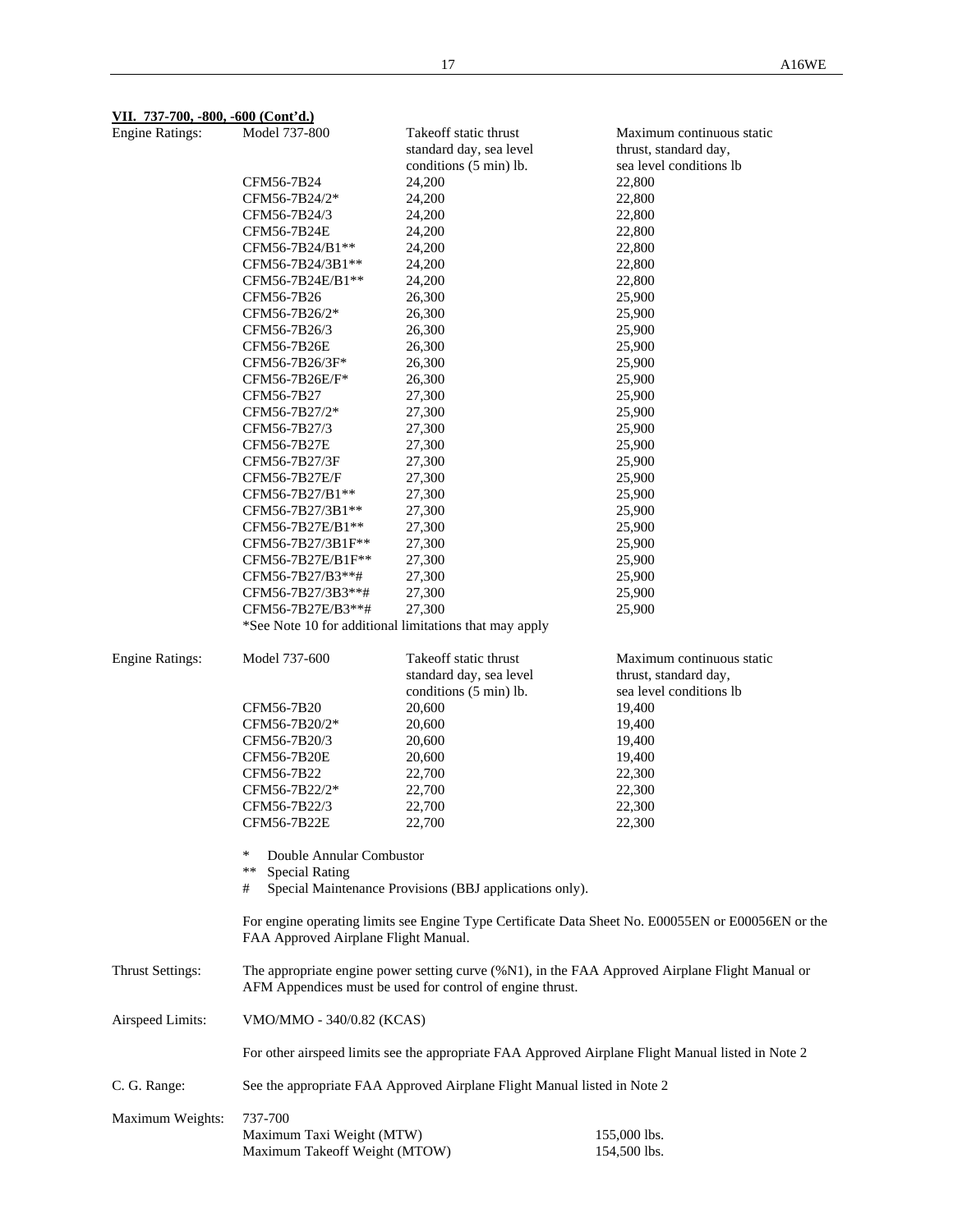| VII. 737-700, -800, -600 (Cont'd.)                                                               |                                                                                                                                                               |                                                                                                 |  |
|--------------------------------------------------------------------------------------------------|---------------------------------------------------------------------------------------------------------------------------------------------------------------|-------------------------------------------------------------------------------------------------|--|
|                                                                                                  | Maximum Landing Weight (MLW)                                                                                                                                  | 129,200 lbs.                                                                                    |  |
|                                                                                                  | Maximum Zero Fuel Weight (MZFW)                                                                                                                               | 121,700 lbs.                                                                                    |  |
|                                                                                                  | 737 700 Increased Gross Weight (IGW)                                                                                                                          |                                                                                                 |  |
|                                                                                                  | Please see Note 4 at the end of Section for limitations which may be applicable                                                                               |                                                                                                 |  |
|                                                                                                  | to the 737-700 IGW airplanes                                                                                                                                  |                                                                                                 |  |
|                                                                                                  | Maximum Taxi Weight (MTW)                                                                                                                                     | 171,500 lbs.                                                                                    |  |
|                                                                                                  | Maximum Takeoff Weight (MTOW)                                                                                                                                 | 171,000 lbs.                                                                                    |  |
|                                                                                                  | Maximum Landing Weight (MLW)                                                                                                                                  | 134,000 lbs.                                                                                    |  |
|                                                                                                  | Maximum Zero Fuel Weight (MZFW)                                                                                                                               | 126,000 lbs.                                                                                    |  |
|                                                                                                  | 737-700 Lower Cabin Altitude (LCA)\Increased Gross Weight (IGW)<br>Please see Note 8 and Note 4 at the end of Section for limitations which may be applicable |                                                                                                 |  |
|                                                                                                  | to the 737-700 LCA\IGW airplanes                                                                                                                              |                                                                                                 |  |
|                                                                                                  | Maximum Taxi Weight (MTW)                                                                                                                                     | 171,500 lbs.                                                                                    |  |
|                                                                                                  | Maximum Takeoff Weight (MTOW)                                                                                                                                 | 171,000 lbs.                                                                                    |  |
|                                                                                                  | Maximum Landing Weight (MLW)                                                                                                                                  | 134,000 lbs.                                                                                    |  |
|                                                                                                  | Maximum Zero Fuel Weight (MZFW)                                                                                                                               | 126,000 lbs.                                                                                    |  |
| Maximum Weights:                                                                                 | 737-800                                                                                                                                                       |                                                                                                 |  |
|                                                                                                  | Maximum Taxi Weight (MTW)                                                                                                                                     | 174,900 lbs.                                                                                    |  |
|                                                                                                  | Maximum Takeoff Weight (MTOW)                                                                                                                                 | 174,200 lbs.                                                                                    |  |
|                                                                                                  | Maximum Landing Weight (MLW)                                                                                                                                  | 146,300 lbs.                                                                                    |  |
|                                                                                                  | Maximum Zero Fuel Weight (MZFW)                                                                                                                               | 138,300 lbs.                                                                                    |  |
| Maximum Weights:                                                                                 | 737-800 Lower Cabin Altitude (LCA)                                                                                                                            |                                                                                                 |  |
|                                                                                                  | Please see Note 8 at the end Section 7 for additional information that is applicable                                                                          |                                                                                                 |  |
|                                                                                                  | to the LCA airplanes                                                                                                                                          |                                                                                                 |  |
|                                                                                                  | Maximum Taxi Weight (MTW)                                                                                                                                     | 174,900 lbs.                                                                                    |  |
|                                                                                                  | Maximum Takeoff Weight (MTOW)                                                                                                                                 | 174,200 lbs.                                                                                    |  |
|                                                                                                  | Maximum Landing Weight (MLW)                                                                                                                                  | 146,300 lbs.                                                                                    |  |
|                                                                                                  | Maximum Zero Fuel Weight (MZFW)                                                                                                                               | 138,300 lbs.                                                                                    |  |
| Maximum Weights:                                                                                 | 737-600                                                                                                                                                       |                                                                                                 |  |
|                                                                                                  | Maximum Taxi Weight (MTW)                                                                                                                                     | 146,000 lbs.                                                                                    |  |
|                                                                                                  | Maximum Takeoff Weight (MTOW)                                                                                                                                 | 145,500 lbs.                                                                                    |  |
|                                                                                                  | Maximum Landing Weight (MLW)                                                                                                                                  | 120,500 lbs.                                                                                    |  |
|                                                                                                  | Maximum Zero Fuel Weight (MZFW)                                                                                                                               | 114,000 lbs.                                                                                    |  |
|                                                                                                  |                                                                                                                                                               |                                                                                                 |  |
| Model 737-700                                                                                    | Eligible Serial Numbers:                                                                                                                                      |                                                                                                 |  |
| 737-705                                                                                          | 28211, 28217, 28222, 29089-29098                                                                                                                              |                                                                                                 |  |
| 737-724                                                                                          | 28945, 28948-28950                                                                                                                                            | 28762-28769, 28779, 28780, 28782-28787, 28789-28791, 28796-28800, 28803, 28936-28941, 28944,    |  |
| 737-732                                                                                          | 29633, 29634, 29645, 29648, 29656, 29665, 29679, 29683, 29687, 29688                                                                                          |                                                                                                 |  |
| 737-752                                                                                          | 28262, 29356, 29363, 30038, 32842, 33783-33793, 34293-34300, 35117, 35118, 35122-35124,<br>35785-35787                                                        |                                                                                                 |  |
| 737-758                                                                                          | 29960, 29961                                                                                                                                                  |                                                                                                 |  |
| 737-760                                                                                          | 33764-33766                                                                                                                                                   |                                                                                                 |  |
| 737-781                                                                                          | 33872-33878, 33881-33885, 33888-33900, 33916                                                                                                                  |                                                                                                 |  |
| 737-783                                                                                          | 28314-28317, 30191, 30192, 30471, 32276, 34548, 34549                                                                                                         |                                                                                                 |  |
| 737-790                                                                                          |                                                                                                                                                               | 29751-29753, 30162-30166, 30343, 30344, 30542, 30543, 30626, 30662, 30663, 30778, 30792-30795,  |  |
|                                                                                                  | 33011, 33012                                                                                                                                                  |                                                                                                 |  |
| 737-7B6                                                                                          | 28982, 28984-28986, 28988, 33062                                                                                                                              |                                                                                                 |  |
| 737-7C9                                                                                          | 33802, 33803, 33956                                                                                                                                           |                                                                                                 |  |
| 737-7H4                                                                                          | 27835-27897, 29275-29279, 29490, 29491, 29798-29856, 30544, 30587-30592, 30601-30606, 30677,                                                                  |                                                                                                 |  |
|                                                                                                  | 32452-32459, 32460-32545, 33658, 33659, 33715, 33716, 33720, 33721, 33829-33832, 33841,                                                                       |                                                                                                 |  |
|                                                                                                  | 33852-33861, 33866-33869, 33988-33990, 33998, 33999, 34010-34012, 34162, 34163, 34217, 34232,                                                                 |                                                                                                 |  |
| 34259, 34290, 34333, 34450, 34592, 34630-34632, 34713, 34714, 34863, 34864, 34951, 34972, 34973, |                                                                                                                                                               |                                                                                                 |  |
|                                                                                                  |                                                                                                                                                               | 35554, 36153, 36640-36442, 36528, 36610-36633, 36636, 36637, 36639, 36641, 36643-36648, 36659,  |  |
|                                                                                                  |                                                                                                                                                               | 36660, 36662-36665, 36667-36669, 36671-36676, 36887-36890, 39843, 36900, 36913, 36918, 36924,   |  |
|                                                                                                  | 36962, 36963, 41528                                                                                                                                           |                                                                                                 |  |
| 737-7K2                                                                                          | 38125-38127, 39255, 39256, 39446                                                                                                                              | 28256, 29347, 30659, 30364-30367, 30369, 30371, 30668, 30784, 33462-33465, 34170, 38053, 38054, |  |
| 737-7K5                                                                                          | 30714, 30717, 30726, 34693, 35135, 35136, 35140, 35141, 35144, 35150, 35277, 35282                                                                            |                                                                                                 |  |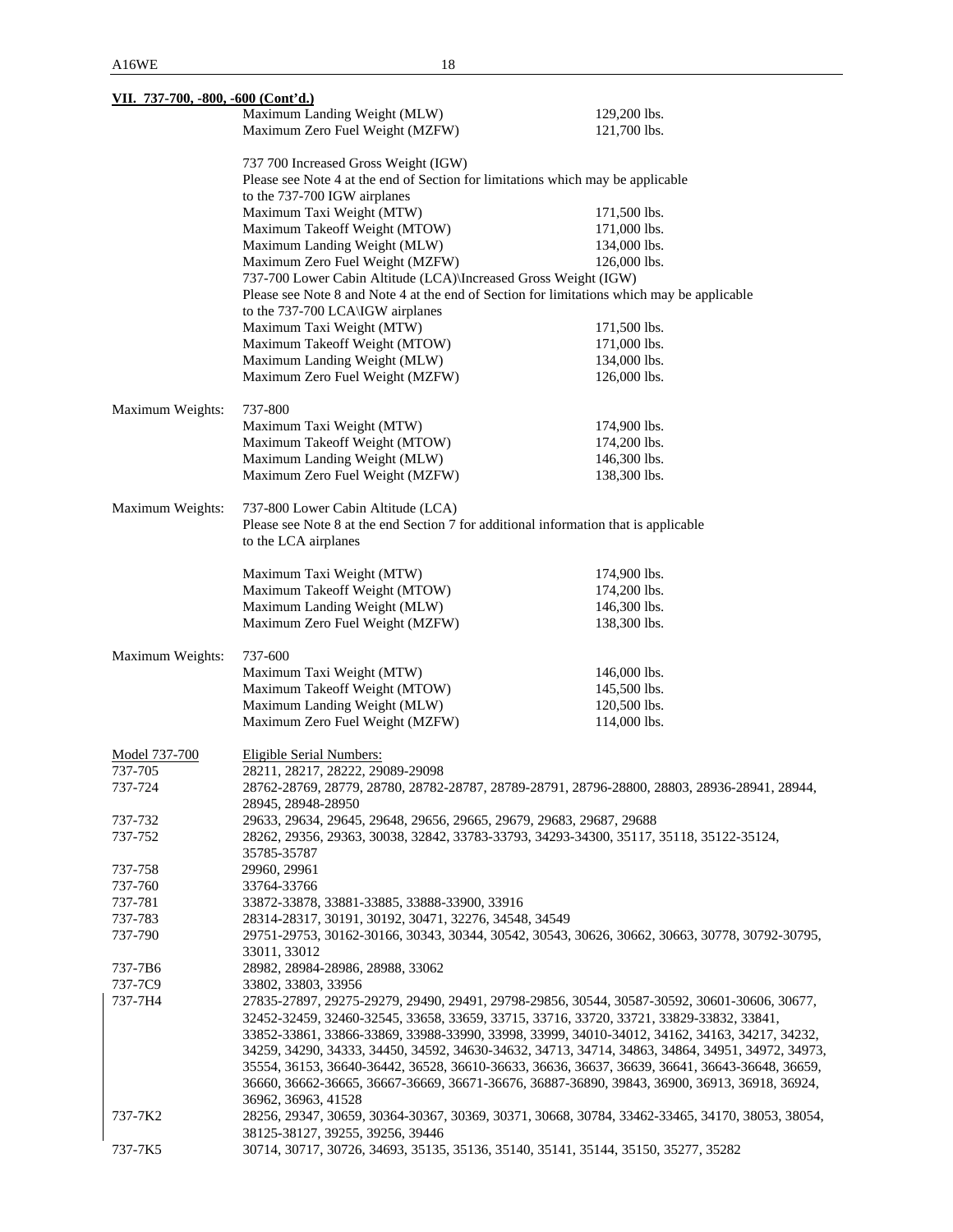$\overline{\phantom{a}}$ 

 $\overline{\phantom{a}}$ 

| VII. 737-700, -800, -600 (Cont'd.)   |                                                                                                                                                                                                       |
|--------------------------------------|-------------------------------------------------------------------------------------------------------------------------------------------------------------------------------------------------------|
| 737-7K9                              | 28088-28091, 30041, 30042, 34320, 34321, 34401, 34402                                                                                                                                                 |
| 737-7L9                              | 28004-28015                                                                                                                                                                                           |
| 737-7M2                              | 34559-34562                                                                                                                                                                                           |
|                                      |                                                                                                                                                                                                       |
| 737-7Q8                              | 28209, 28210, 28212, 28216, 28219, 28223, 28224, 28238, 28240, 28250, 28254, 29346, 29350, 29352,<br>29354, 29355, 29359, 30037, 30629, 30630, 30633, 30635, 30638, 30641, 30642, 30644, 30647-30649, |
|                                      |                                                                                                                                                                                                       |
|                                      | 30674, 30687, 30707, 30710, 30727                                                                                                                                                                     |
| 737-7U8                              | 32371, 32372                                                                                                                                                                                          |
| 737-7V3                              | 28607, 29360, 30049, 30458-30464, 30497, 30676, 33705-33708, 34535, 34536                                                                                                                             |
| 737-7W0                              | 29912, 29913, 30074, 30075                                                                                                                                                                            |
| 737-7X2                              | 28878                                                                                                                                                                                                 |
| 737-7Z9                              | 30418, 30419                                                                                                                                                                                          |
| 737-71B                              | 29366, 29367, 29370-29372, 32933-32940, 35337, 35360-35364, 35368, 35372, 35378, 35382-35384,                                                                                                         |
|                                      | 38912                                                                                                                                                                                                 |
| 737-71M                              | 33103                                                                                                                                                                                                 |
| 737-710                              | 29043-29048                                                                                                                                                                                           |
| 737-72K                              | 37235, 37237                                                                                                                                                                                          |
| 737-73A                              | 28497-28500                                                                                                                                                                                           |
| 737-73S                              | 29076-29083                                                                                                                                                                                           |
| 737-73V                              | 30235-30249, 32412-32428                                                                                                                                                                              |
| 737-75B                              | 28099-28110                                                                                                                                                                                           |
|                                      |                                                                                                                                                                                                       |
| 737-75C                              | 28258, 29042, 29084-29086, 30034, 30512, 30513, 30634, 30656, 34024-34028, 38381, 38383, 38384                                                                                                        |
| 737-75N                              | 33654, 33663, 33666                                                                                                                                                                                   |
| 737-75R                              | 30404-30406, 30411, 34805, 34806                                                                                                                                                                      |
| 737-76D                              | 30167, 30168, 33470, 33472, 35778, 35779                                                                                                                                                              |
| 737-76J                              | 36114-36118, 36873, 36874                                                                                                                                                                             |
| 737-76N                              | 28577, 28580, 28582-28585, 28609, 28613, 28630, 28635, 28640, 28641, 28651, 28654, 29885, 29886,                                                                                                      |
|                                      | 29893, 29904, 29905, 30050, 30051, 30133-30136, 30830, 32244, 32404, 32440, 32574, 32581-32583,                                                                                                       |
|                                      | 32596, 32652-32654, 32656, 32657, 32660-32662, 32664-32668, 32670, 32671, 32673-32681, 32684,                                                                                                         |
|                                      | 32695, 32696, 32731, 32734, 32737, 32738, 32741, 32743, 32744, 32881, 32883, 33005, 33378-33380,                                                                                                      |
|                                      | 33417, 33418, 33420, 34753-34758, 35218                                                                                                                                                               |
| 737-76Q                              | 30271, 30273, 30275, 30277, 30279, 30280, 30282, 30283, 30288, 30293                                                                                                                                  |
| 737-77L                              | 32722                                                                                                                                                                                                 |
| 737-78J                              | 28438-28440, 28442                                                                                                                                                                                    |
|                                      |                                                                                                                                                                                                       |
| 737-78S                              | 30169-30171                                                                                                                                                                                           |
| 737-79K                              | 29190, 29191                                                                                                                                                                                          |
| 737-79L                              | 33408-33413, 34019-34023, 34537-34543                                                                                                                                                                 |
| 737-79P                              | 28253, 28255, 29357, 29358, 29361, 29362, 29364, 29365, 30035, 30036, 30651, 30657, 33008, 33009,                                                                                                     |
|                                      | 33037-33046, 36269-36271, 36757-36760, 36762, 36764, 36766-36768, 36770, 36772, 37423                                                                                                                 |
| 737-7AD                              | 28436, 28437                                                                                                                                                                                          |
| 737-7AX                              | 30181, 30182, 30183                                                                                                                                                                                   |
| 737-7BD                              | 33917-33936, 33938, 33943, 33944, 34479, 34480, 34861, 34862, 35109, 35110, 35788, 35789, 35962,                                                                                                      |
|                                      | 36073, 36091, 36399, 36716-36721, 36724-36726                                                                                                                                                         |
| 737-7BK                              | 30617, 33015, 33025, 33026                                                                                                                                                                            |
| 737-7BX                              | 30736-30746                                                                                                                                                                                           |
| 737-7CT                              | 30712, 30713, 32747-32769, 32771, 32772, 33656, 33657, 33697, 33698, 33969, 33970, 34155-34157,                                                                                                       |
|                                      | 35078, 35084, 35086, 35503-35505, 35985, 36420-36422, 36442, 36689, 36691, 36693, 37088-37091,                                                                                                        |
|                                      | 37421, 37423, 37955, 37956, 38096, 40338                                                                                                                                                              |
| 737-7EA                              | 32406, 32407                                                                                                                                                                                          |
|                                      |                                                                                                                                                                                                       |
| 737-7EE                              | 34263                                                                                                                                                                                                 |
| 737-7EH                              | 37595, 37608                                                                                                                                                                                          |
| 737-7ES                              | 35327, 35328                                                                                                                                                                                          |
| 737-7FE                              | 34322, 34323                                                                                                                                                                                          |
| 737-7GL                              | 34759-34762, 37233, 37234, 37236                                                                                                                                                                      |
| 737-7HB                              | 35954, 35956                                                                                                                                                                                          |
| 737-700 Increased Gross Weight (IGW) |                                                                                                                                                                                                       |
| 737-781                              | 33879, 33880                                                                                                                                                                                          |
| 737-72T                              | 29024                                                                                                                                                                                                 |
|                                      | 29273                                                                                                                                                                                                 |
| 737-72U                              |                                                                                                                                                                                                       |
| 737-73Q                              | 29102, 30789                                                                                                                                                                                          |
| 737-73T                              | 29054                                                                                                                                                                                                 |
| 737-73U                              | 29200                                                                                                                                                                                                 |

737-73W 40117

737-74Q 29135, 29136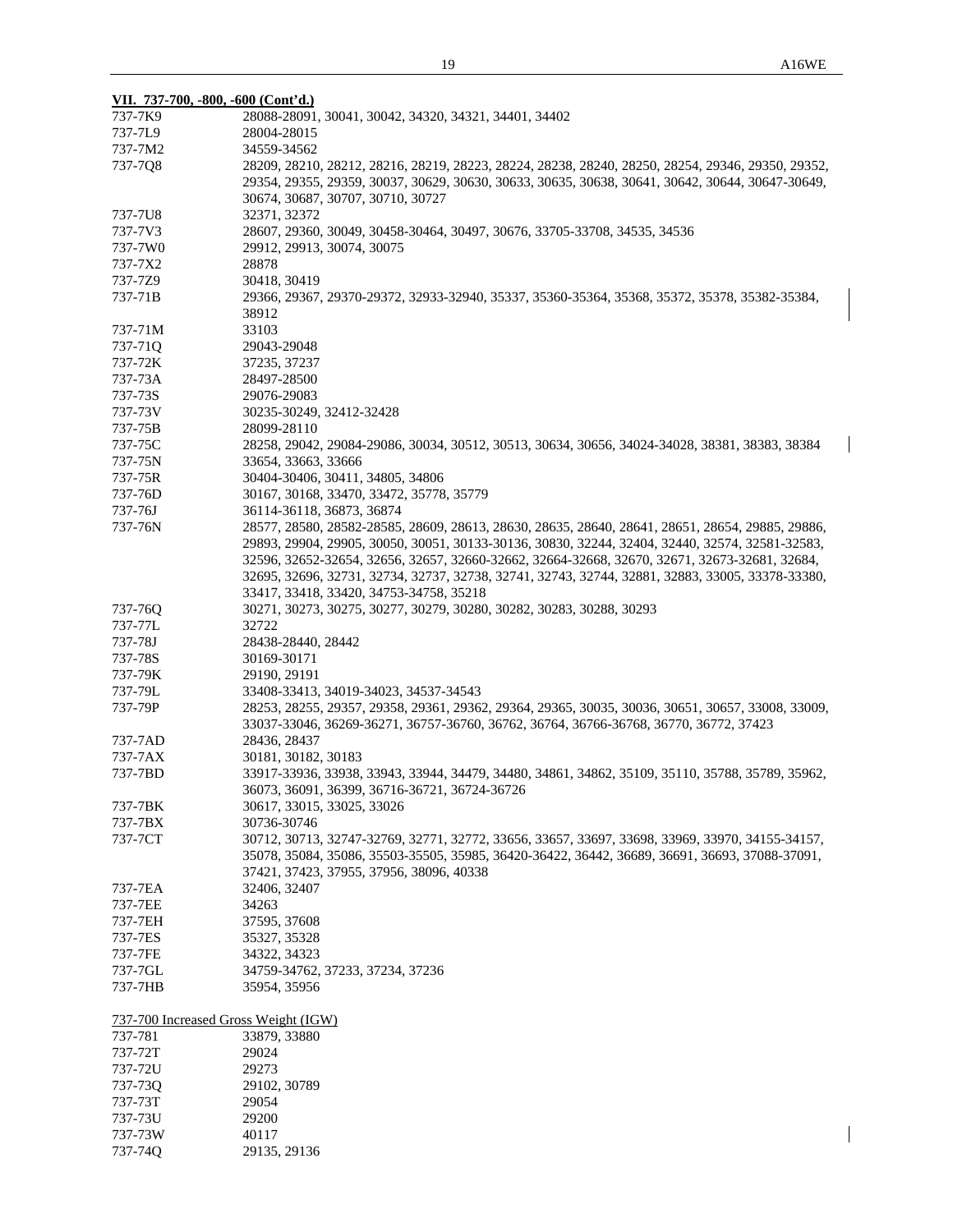|               | VII. 737-700, -800, -600 (Cont'd.)                                                                |
|---------------|---------------------------------------------------------------------------------------------------|
| 737-74U       | 29233                                                                                             |
| 737-74V       | 29272                                                                                             |
| 737-75T       | 29142                                                                                             |
| 737-75U       | 28976                                                                                             |
| 737-75V       | 28579, 28581                                                                                      |
| 737-79L       | 41090                                                                                             |
| 737-79T       | 29317                                                                                             |
| 737-7AF       | 40573                                                                                             |
| 737-7AJ       | 33499                                                                                             |
| 737-7AK       | 29865, 29866, 30752, 34303                                                                        |
| 737-7AN       | 29972                                                                                             |
| 737-7AV       | 30070                                                                                             |
| 737-7AW       | 30031                                                                                             |
| 737-7BC       | 30327, 30329, 30330, 30572, 30756, 30791, 30884, 32575, 32628, 32970, 33036, 33102, 33434         |
| 737-7BF       | 30496                                                                                             |
| 737-7BH       | 29791                                                                                             |
| 737-7BJ       | 30076                                                                                             |
| 737-7BQ       | 30547                                                                                             |
| 737-7CG       | 30751                                                                                             |
| 737-7CJ       | 30754                                                                                             |
| 737-7CP       | 30753, 30755                                                                                      |
| 737-7CU       | 30772                                                                                             |
| 737-7DF       | 30790                                                                                             |
| 737-7DM       | 29971, 32916, 33080, 34807, 34808, 34809, 407066                                                  |
| 737-7DP       | 32805                                                                                             |
| 737-7DT       | 30829                                                                                             |
| 737-7ED       | 32627                                                                                             |
| 737-7EG       | 32807                                                                                             |
| 737-7EJ       | 32774                                                                                             |
| 737-7EL       | 32775                                                                                             |
| 737-7EM       | 34865                                                                                             |
| 737-7EO       | 29251                                                                                             |
| 737-7ES       | 33542, 33962-33965, 33474, 33476, 33477, 33986, 33987, 34700, 35329                               |
| 737-7ET       | 33010                                                                                             |
| 737-7FB       | 33367                                                                                             |
| 737-7FD       | 33500                                                                                             |
| 737-7FG       | 33405                                                                                             |
| 737-7GC       | 34622                                                                                             |
| 737-7HD       | 35959                                                                                             |
| 737-7HF       | 35977                                                                                             |
| 737-7JF       | 37592                                                                                             |
| 737-7JV       | 38854                                                                                             |
| 737-7JY       | 39109                                                                                             |
| 737-7H3       | 29149                                                                                             |
| 737-7H6       | 29274                                                                                             |
| 737-7N6       | 34260                                                                                             |
| 737-7P3       | 29188                                                                                             |
| 737-7Z5       | 29268, 29269, 29857, 29858                                                                        |
|               |                                                                                                   |
| Model 737-800 | Eligible Serial Numbers:                                                                          |
| 737-804       | 28227, 28229, 28231, 30465, 30466, 32903, 32904                                                   |
| 737-808       | 34967, 34701-34710, 34968-34971                                                                   |
| 737-809       | 28236, 28402-28407, 29103-29106, 30173-30175, 30636, 30664                                        |
| 737-823       | 29503-29550, 29554-29570, 29575-29577, 30077-30100, 30598-30600, 30828, 30858, 30903-30908,       |
|               | 30910, 30912, 30914, 30916, 30918, 30920, 31067, 31069, 31071, 31073, 31075, 31077, 31079, 31081, |
|               | 31083, 31085, 31087, 31089, 31091, 31093, 31095, 31097, 31099, 31101, 31103, 31105, 31107, 31109, |
|               | 31111, 31127, 33203, 33205-33213, 33214, 33219, 33518-33521, 40579, 40580-40584, 40762-40764      |
| 737-824       | 28770-28778, 28781, 28788, 28792-28795, 28801, 28802, 28804-28809, 28929-28935, 28942, 28943,     |
|               | 28946, 28947, 28951-28958, 30132, 30429, 30576-30584, 30610-30613, 30779, 30802, 30803, 30855,    |
|               | 31582, 31604-31607, 31621, 31623, 31626, 31628, 31632, 31634-31639, 31642, 31652, 31658-31660,    |
|               | 31662, 31663, 32402, 32403, 32828, 32832, 32834, 33451-33455, 33458, 33459, 33461, 34000-34005,   |
|               | 37096, 37101, 38700, 38701, 39998, 39999                                                          |
| 737-832       | 29619-29632, 30265, 30266, 30345-30350, 30373-30382, 30487-30493, 30536-30541, 30560-30562,       |
|               | 30773-30776, 30799, 30800, 30813-30823, 30825, 30835-30837, 32373-32375, 32626                    |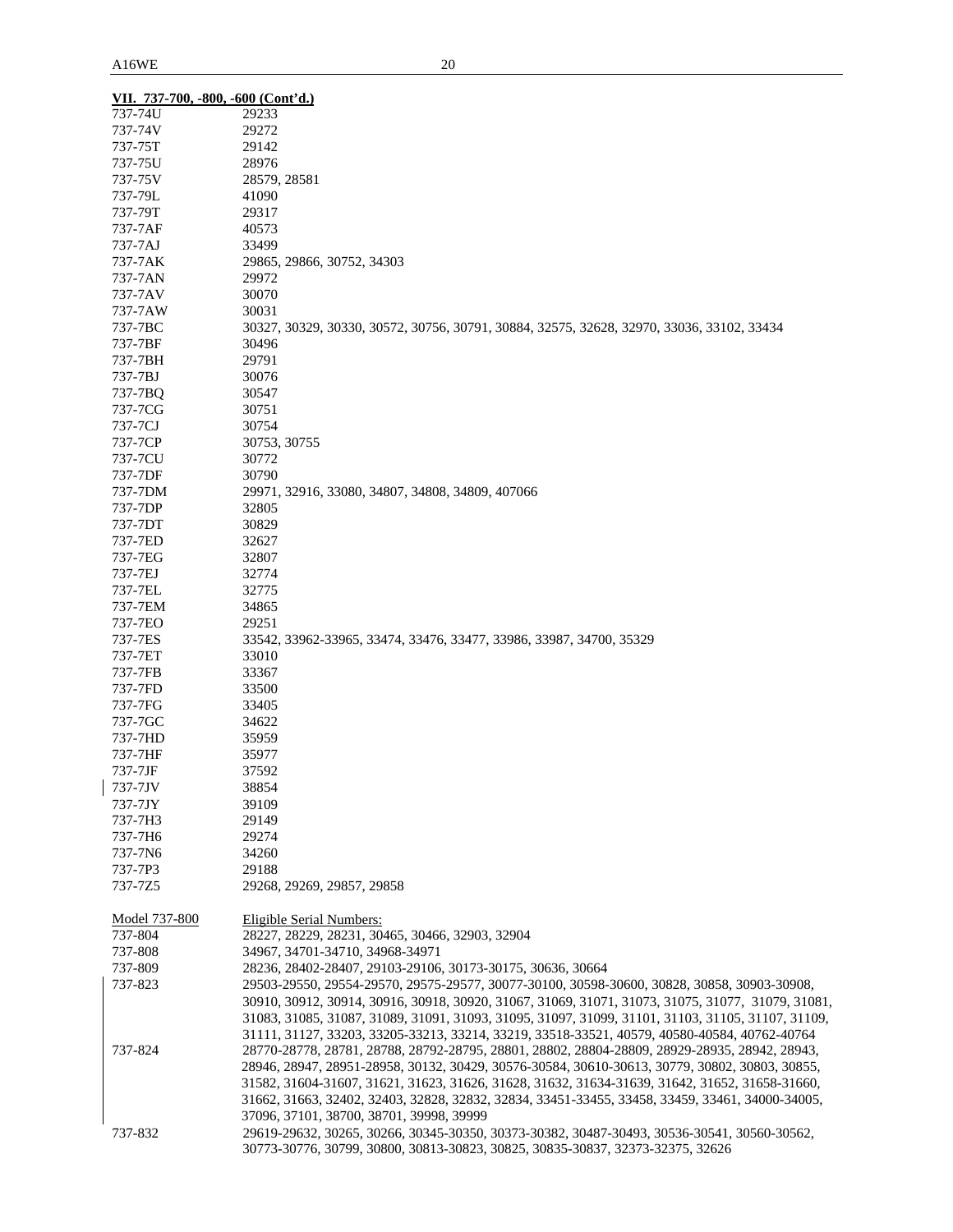| VII. 737-700, -800, -600 (Cont'd.) |                                                                                                   |  |  |
|------------------------------------|---------------------------------------------------------------------------------------------------|--|--|
| 737-838                            | 29551-29553, 30101, 30734, 30897, 30899, 30901, 33478-33485, 33722-33725, 33760-33763, 33991,     |  |  |
|                                    | 33995, 34180-34185, 34190-34192, 34195-34204, 39357, 39362                                        |  |  |
| 737-844                            | 32631-32635                                                                                       |  |  |
| 737-846                            | 35330-35359, 40346-40352, 40354, 40355                                                            |  |  |
| 737-852                            | 35114-35116, 35119-35121                                                                          |  |  |
| 737-858                            | 29957-29959                                                                                       |  |  |
| 737-866                            | 35558-35569, 40757-40760, 40800                                                                   |  |  |
| 737-881                            | 33886, 33887, 33890-33899, 33901-33903, 33909, 33911, 40027                                       |  |  |
| 737-883                            | 28318-28321, 28323-28328, 28390, 30193-30197, 30467-30470, 32277, 32278, 34546, 34547             |  |  |
| 737-890                            | 30020, 30022, 34593-34595, 35091, 35103, 35107, 35175-35202, 35681, 35682, 35684-35695, 36346,    |  |  |
|                                    | 36481, 36482, 36578, 39043, 39044                                                                 |  |  |
| 737-81B                            | 30697, 30699, 30708, 30709, 32921-32932, 33006, 34248, 34250, 34252, 35365-35367, 35369-35371,    |  |  |
|                                    | 35373-35376, 35379, 35380, 35381, 35385-35389, 35683, 38964, 38966                                |  |  |
| 737-81D                            | 39412-39415                                                                                       |  |  |
| 737-81M                            | 30721, 33104, 34242, 35108, 35272, 35284, 35287, 37161                                            |  |  |
| 737-810                            | 29049-29052, 30618, 30619, 30785-30787                                                            |  |  |
| 737-82K                            | 35699, 36088, 36089                                                                               |  |  |
| 737-82R                            | 29329, 29344, 30658, 30666, 35699, 35700-35702, 35983, 35984, 38173, 40011, 40696, 40697, 40720,  |  |  |
|                                    | 40722-40724, 40727, 40728, 40871-40877                                                            |  |  |
| 737-82Y                            | 40712, 40713                                                                                      |  |  |
| 737-83N                            | 28239, 28243-28247, 28249, 28648, 28653, 30023, 30033, 30640, 30643, 30660, 30673, 30675, 30679,  |  |  |
|                                    | 30706, 32348, 32576-32580, 32609-32616, 32663, 32882, 32884                                       |  |  |
| 737-84P                            | 29947, 30474, 30475, 32599-32608, 34029-34034, 35072, 35074, 35076, 35077, 35274, 35276, 35285,   |  |  |
|                                    | 35707, 35747-35749, 35750-35755, 35760-35766, 36779-36783, 36697, 37422, 37425, 37953, 38143,     |  |  |
|                                    | 39223, 39224                                                                                      |  |  |
| 737-85C                            | 30723, 35044-35058, 37148, 37149-37153, 37574-37579                                               |  |  |
| 737-85F                            | 28821-28830, 30006, 30007, 30476-30478, 30567-30569, 30571                                        |  |  |
| 737-85H                            | 29444, 29445                                                                                      |  |  |
| 737-85N                            | 33660, 33661, 33664, 33665, 36190-36195, 36773-36778, 39115, 39128, 40882, 40883                  |  |  |
| 737-85P                            | 28381-28388, 28535, 28536, 33971-33982, 35485-35487, 35493, 35706-35708, 36584                    |  |  |
| 737-85R                            | 29036-29041, 30403, 30407-30410, 34797-34804, 35082, 35083, 35099, 35106, 35289, 35651, 36551,    |  |  |
|                                    | 36553, 36694, 36695, 36698                                                                        |  |  |
| 737-86D                            | 33471, 35767-35771-35776, 37906                                                                   |  |  |
| 737-86J                            | 28068-28073, 29120, 29121, 29641, 30062, 30063, 30498-30501, 30570, 30827, 30876-30881, 32624,    |  |  |
|                                    | 32625, 32917-32920, 36878, 36880, 36881, 36883, 36884, 37740-37743, 37745-37749, 37753-37758,     |  |  |
|                                    | 37760, 37744                                                                                      |  |  |
| 737-86N                            | 28574-28576, 28587, 28591, 28592, 28595, 28608, 28610, 28612, 28614-28622, 28624-28626, 28628,    |  |  |
|                                    | 28636, 28638, 28639, 28642-28645, 28647, 28655, 29883, 29884, 29887-29889, 30230, 30231, 30806,   |  |  |
|                                    | 30807, 32243, 32655, 32658, 32659, 32669, 32672, 32682, 32683, 32685-32694, 32732, 32733, 32735,  |  |  |
|                                    | 32736, 32739, 32740, 32742, 33003, 33004, 33419, 33677, 34247, 34249, 34251, 34253-34258,         |  |  |
|                                    | 35209-35217, 35219-35222, 35224, 35226, 35228, 35630-35639, 35641, 35643, 35644, 35647-35649,     |  |  |
|                                    | 36540-36543, 36545-36549, 36802-36821, 36823, 36824, 37884-37888, 38011-38022, 38033, 39388-      |  |  |
|                                    | 39393, 39403, 39404                                                                               |  |  |
| 737-86Q                            | 30272, 30274, 30276, 30278, 30281, 30284-30287, 30289-30292, 30294-30296, 32773, 32885            |  |  |
| 737-86R                            | 30494, 30495                                                                                      |  |  |
| 737-87L                            | 35527-35536, 39143-39148                                                                          |  |  |
| 737-89L                            | 29876-29880, 30159, 30160, 30514-30517, 36483-36492, 36741-36755, 40015, 40026, 40028, 40032      |  |  |
| 737-89M                            | 40910, 40911                                                                                      |  |  |
| 737-89P                            | 29652, 29653, 29655, 29661, 30681, 30682, 30691, 32800, 32802, 36272, 36761, 36763, 36765, 36769, |  |  |
|                                    | 36771                                                                                             |  |  |
| 737-8AJ                            | 32825                                                                                             |  |  |
| 737-8AL                            | 35069-35071, 35073, 35075, 35079, 35081, 35085, 35087, 35088, 36692, 37424, 37954                 |  |  |
| 737-8AN                            | 32438                                                                                             |  |  |
| 737-8AR                            | 30139                                                                                             |  |  |
| 737-8AS                            | 29916-29940, 32778-32780, 33544-33643, 33717-33719, 33804-33832, 34177, 34178, 34974-34981,       |  |  |
|                                    | 34983-34987, 35000, 35001, 35006-35034, 35036-35042, 35502-35505, 35549-35553, 36074-36082,       |  |  |
|                                    | 36567-36576, 37512-37543, 38489-38500, 38503-38515, 40283-40285, 40289, 40300-40312               |  |  |
| 737-8AW                            | 32806                                                                                             |  |  |
| 737-8BG                            | 32353-32358                                                                                       |  |  |
| 737-8BK                            | 29635, 29642-29644, 29646, 29660, 29673, 29675, 29676, 29685, 30620-30625, 33013, 33014, 33016-   |  |  |
|                                    | 33024, 33027-33030, 33828, 37819                                                                  |  |  |
| 737-8CT                            | 32770, 34151-34154, 35080, 35288, 35502, 36435, 36690, 36696, 37092, 37158, 39092                 |  |  |
| 737-8CX                            | 32359-32368                                                                                       |  |  |
| 737-8DC                            | 34596                                                                                             |  |  |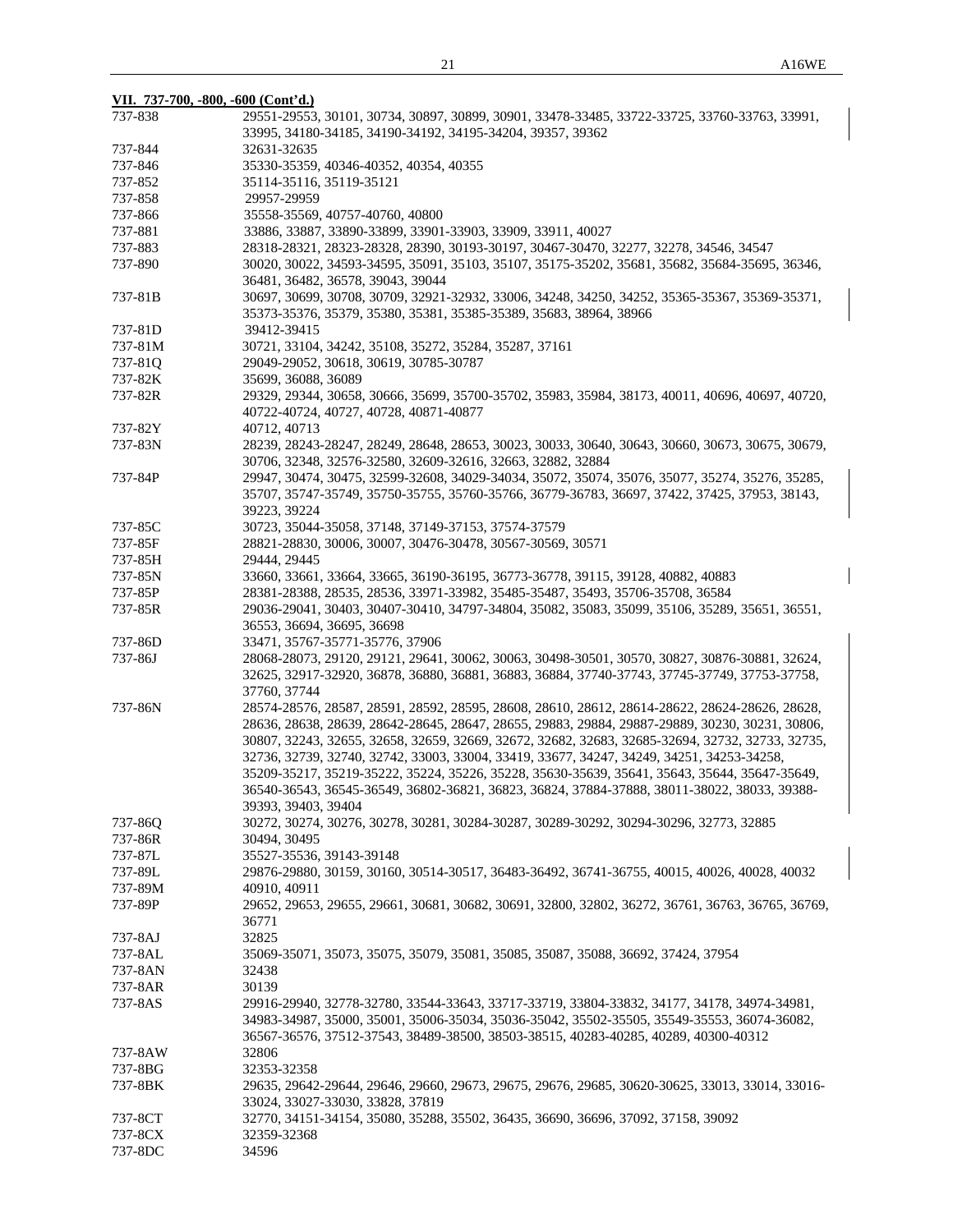| VII. 737-700, -800, -600 (Cont'd.) |                                                                                                   |
|------------------------------------|---------------------------------------------------------------------------------------------------|
| 737-8DP                            | 32451                                                                                             |
| 737-8DR                            | 32777                                                                                             |
| 737-8DV                            | 32915                                                                                             |
| 737-8EC                            | 32450                                                                                             |
| 737-8EF                            | 32971                                                                                             |
| 737-8EQ                            | 33361                                                                                             |
| 737-8EH                            | 34267-34281, 34474, 34475, 34653-34656, 34962-34966, 35063-35066, 35824-35832, 35835-35838,       |
|                                    | 35842-35844, 35851, 36146-36150, 36566, 36596, 37596-37601                                        |
|                                    |                                                                                                   |
| 737-8EO                            | 35238                                                                                             |
| 737-8EV                            | 33079                                                                                             |
| 737-8EX                            | 33473                                                                                             |
| 737-8FE                            | 33758, 33759, 33794-33801, 33996, 33997, 34013-34015, 34167, 34168, 34438, 34440, 34441, 34443,   |
|                                    | 36601-36609, 37821-37824, 39921, 40994, 40995                                                     |
| 737-8FH                            | 29639, 29640, 29668, 29669, 29671, 29672, 30824, 30826, 35089, 35090, 35092-35098, 35101, 35102,  |
|                                    | 35104, 35105                                                                                      |
| 737-8FN                            | 37076, 37077                                                                                      |
| 737-8FZ                            | 29637, 29657, 29659, 29663, 29664, 29674, 29680, 29682, 31713, 31717, 31723, 31743, 31779, 31793, |
|                                    | 33440, 34954, 39319, 39320                                                                        |
| 737-8GG                            | 34620                                                                                             |
| 737-8GJ                            | 34896-34905, 34955, 34958-34960, 36367-36369, 37360, 37361, 37365, 37366                          |
| 737-8GK                            | 34948, 34949                                                                                      |
| 737-8GO                            | 35790-35793                                                                                       |
| 737-8GU                            | 36386, 36387, 37552, 37553                                                                        |
| 737-8HC                            | 36529, 36530, 40754, 40756, 40775-40777                                                           |
| 737-8HG                            | 36323-36340                                                                                       |
| 737-8HO                            | 37932-37937                                                                                       |
| 737-8HX                            | 29638, 29647, 29649, 29654, 29658, 29662, 29677, 29681, 29684, 29686, 36433, 36434, 36552, 36845- |
|                                    | 36847-36849, 38098                                                                                |
|                                    |                                                                                                   |
| 737-8JE                            | 38970, 38971                                                                                      |
| 737-8JM                            | 37663                                                                                             |
|                                    | 737-8JP37816-37818, 39002-39008, 39045-39048, 39162-39165, 40865-40870                            |
| 737-8KG                            | 39448-39450                                                                                       |
| 737-8KN                            | 29636, 31716, 31765, 35794, 35795, 40233-40247, 40249                                             |
| 737-8KT                            | 40118                                                                                             |
| 737-8ZQ                            | 40884, 40885                                                                                      |
| 737-8ZS                            | 37084, 37085                                                                                      |
| 737-8B5                            | 29981-29986                                                                                       |
| 737-8B6                            | 28980, 28981, 28983, 28987, 33057-33061, 33063-33071, 37718                                       |
| 737-8D6                            | 30202-30208, 34164-34166, 40858-40864                                                             |
| 737-8F2                            | 29765-29790, 34405-34419, 35738-35745                                                             |
| 737-8H6                            | 40128-40130, 40132                                                                                |
| 737-8K2                            | 28248, 28373-28380, 29131-29134, 29345, 29595-29598, 29650, 29651, 29678, 30355-30361, 30368,     |
|                                    | 30370, 30372, 30389-30392, 30646, 30650, 32943, 34169, 34171-34173, 37160, 37593, 37594, 37820,   |
|                                    | 39443, 39259, 39260                                                                               |
| 737-8K5                            | 27977-27984, 27989-27992, 27985-27988, 28228, 28623, 30413-30417, 30593, 30783, 30882, 30883,     |
|                                    | 32905-32907, 34684-34692, 35100, 35131-35139, 35142, 35143, 35145-35149, 37238, 37245, 37247,     |
|                                    | 37248, 37252-37254, 37258-37260, 38097, 38820, 39093, 39094                                       |
| 737-8K9                            | 34399, 34400                                                                                      |
| 737-8Q8                            | 28056, 28213-28215, 28218, 28220, 28221, 28225, 28226, 28230, 28232-28235, 28237, 28241, 28242,   |
|                                    | 28251, 28252, 29351, 29368, 29369, 29373, 29374, 30032, 30039, 30040, 30332, 30627, 30628, 30631, |
|                                    | 30632, 30637, 30639, 30645, 30652, 30654, 30661, 30665, 30667, 30669-30672, 30680, 30683-30686,   |
|                                    | 30688, 30689, 30690, 30692-30696, 30698, 30700-30705, 30711, 30715, 30716, 30718-30720, 30722,    |
|                                    |                                                                                                   |
|                                    | 30724, 30725, 30728, 30730, 30733, 32796-32799, 32801, 32841, 33007, 33699, 35268, 35271, 35273,  |
|                                    | 35275, 35278-35281, 35283, 35286, 35290, 37159, 37162, 37163, 38819, 38822                        |
| 737-8S3                            | 29246-29250                                                                                       |
| 737-8U3                            | 29666, 30140-30151, 30155-30157, 31763, 36436, 36850, 38821, 39920, 40807                         |
| 737-8V3                            | 29667, 29670, 33709, 33710, 34006, 35067, 35068, 35125-35127, 36550, 36554, 37957, 37958, 38139,  |
|                                    | 40361, 40663-40666, 40890, 40891                                                                  |
| 737-8X2                            | 29968, 29969                                                                                      |
| 737-8Z0                            | 30071, 30072, 30073                                                                               |
| 737-8Z6                            | 35478                                                                                             |
| 737-8Z9                            | 28177, 28178, 30420, 30421, 33833, 33834, 34262                                                   |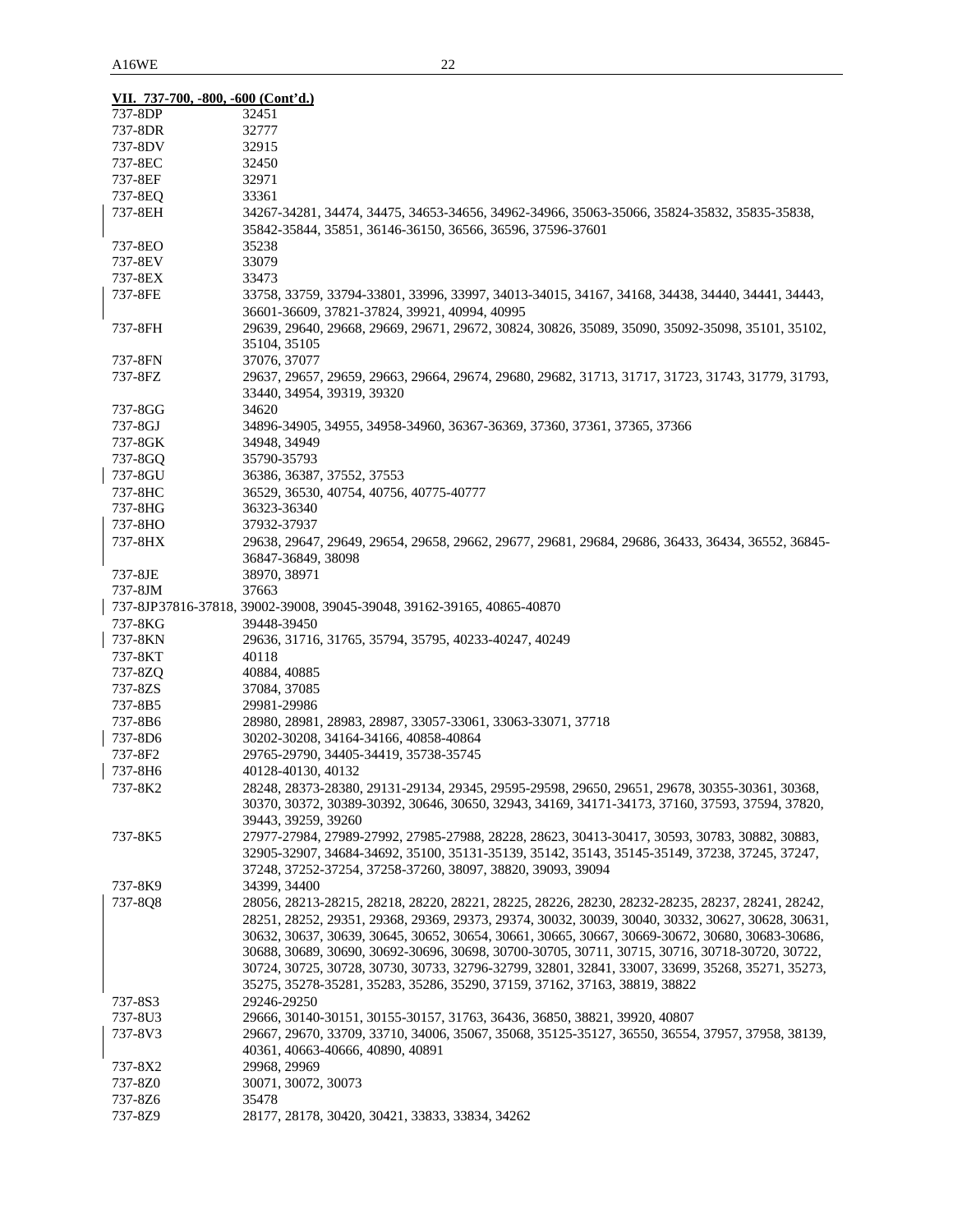| VII. 737-700, -800, -600 (Cont'd.) |                                         |                                                                         |         |
|------------------------------------|-----------------------------------------|-------------------------------------------------------------------------|---------|
| Model 737-600                      | <b>Eligible Serial Numbers:</b>         |                                                                         |         |
| 737-683                            | 28288-28313, 28322, 28605, 30189, 30190 |                                                                         |         |
| 737-6CT                            |                                         | 34284-34289, 34621, 34633, 35111-35113, 35570, 35571                    |         |
| 737-6D6                            | 30209-30211, 30545, 30546               |                                                                         |         |
| 737-6H3                            | 29496-29502                             |                                                                         |         |
| 737-6Q8                            | 28259-28261, 29348, 29349, 29353        |                                                                         |         |
| 737-6Z9                            | 30137, 30138                            |                                                                         |         |
| 737-66N                            | 28649, 28650, 28652, 29890-29892        |                                                                         |         |
|                                    |                                         |                                                                         |         |
| Model 737-700 LCA\IGW              |                                         |                                                                         |         |
| 737-7AH                            | 29749                                   |                                                                         |         |
| 737-73W                            | 38633                                   |                                                                         |         |
| 737-74T                            | 29139                                   |                                                                         |         |
| 737-75G                            | 36852                                   |                                                                         |         |
| 737-79U                            | 29441                                   |                                                                         |         |
| 737-7AU                            | 34477                                   |                                                                         |         |
| 737-7BC                            | 30328, 30782                            |                                                                         |         |
| 737-7EG                            | 35990                                   |                                                                         |         |
| 737-7EI                            | 34683                                   |                                                                         |         |
| 737-7FY                            | 36493                                   |                                                                         |         |
| 737-7GV                            | 36090                                   |                                                                         |         |
| 737-7HE                            | 36027                                   |                                                                         |         |
| 737-7HI                            | 36106, 36107, 36108                     |                                                                         |         |
| 737-7HZ                            | 37583, 40761                            |                                                                         |         |
| 737-7JB                            | 36714                                   |                                                                         |         |
| 737-7JF                            | 37592                                   |                                                                         |         |
| 737-7JR                            | 37111                                   |                                                                         |         |
| 737-7JZ                            | 37700                                   |                                                                         |         |
| 737-7KK                            | 38608                                   |                                                                         |         |
| 737-7B5                            | 37660                                   |                                                                         |         |
|                                    |                                         |                                                                         |         |
| Model 737-800 LCA<br>737-8JM       | 37633                                   |                                                                         |         |
| 737-8KB                            | 37545                                   |                                                                         |         |
|                                    |                                         |                                                                         |         |
| Minimum Crew                       |                                         |                                                                         |         |
| For All Flights:                   | 2 (Pilot and Copilot)                   |                                                                         |         |
| Maximum                            |                                         |                                                                         |         |
| Passengers:                        | 737-700                                 | 737-800                                                                 | 737-600 |
|                                    | 149                                     | 189                                                                     | 149     |
| Maximum Baggage                    |                                         |                                                                         |         |
| Cargo:                             |                                         | See appropriate Weight and Balance Manual, Boeing Document No.:         |         |
|                                    | D043A560 for Model 737-600              |                                                                         |         |
|                                    | D043A570 for Model 737-700              |                                                                         |         |
|                                    | D043A580 for Model 737-800              |                                                                         |         |
|                                    |                                         |                                                                         |         |
| Fuel & Oil                         |                                         |                                                                         |         |
| Capacities:                        |                                         | See appropriate Weight and Balance Manual, Boeing Document No. D043A570 |         |
|                                    |                                         |                                                                         |         |
| Minimum Required                   |                                         |                                                                         |         |
| Fuel:                              |                                         | See appropriate FAA Approved Airplane Flight Manual listed in Note 2    |         |
|                                    |                                         |                                                                         |         |
| Maximum Operating                  |                                         |                                                                         |         |
| Altitude:                          | 41,000 ft.                              |                                                                         |         |
|                                    |                                         |                                                                         |         |
| Datum:                             |                                         | See appropriate Weight & Balance Manual, Boeing Document No. D043A570   |         |
|                                    |                                         |                                                                         |         |
| MAC:                               | 155.81 in                               |                                                                         |         |
|                                    |                                         |                                                                         |         |
| Other Operating<br>Limitations:    |                                         | See FAA Approved Airplane Flight Manual Appendices                      |         |
|                                    |                                         |                                                                         |         |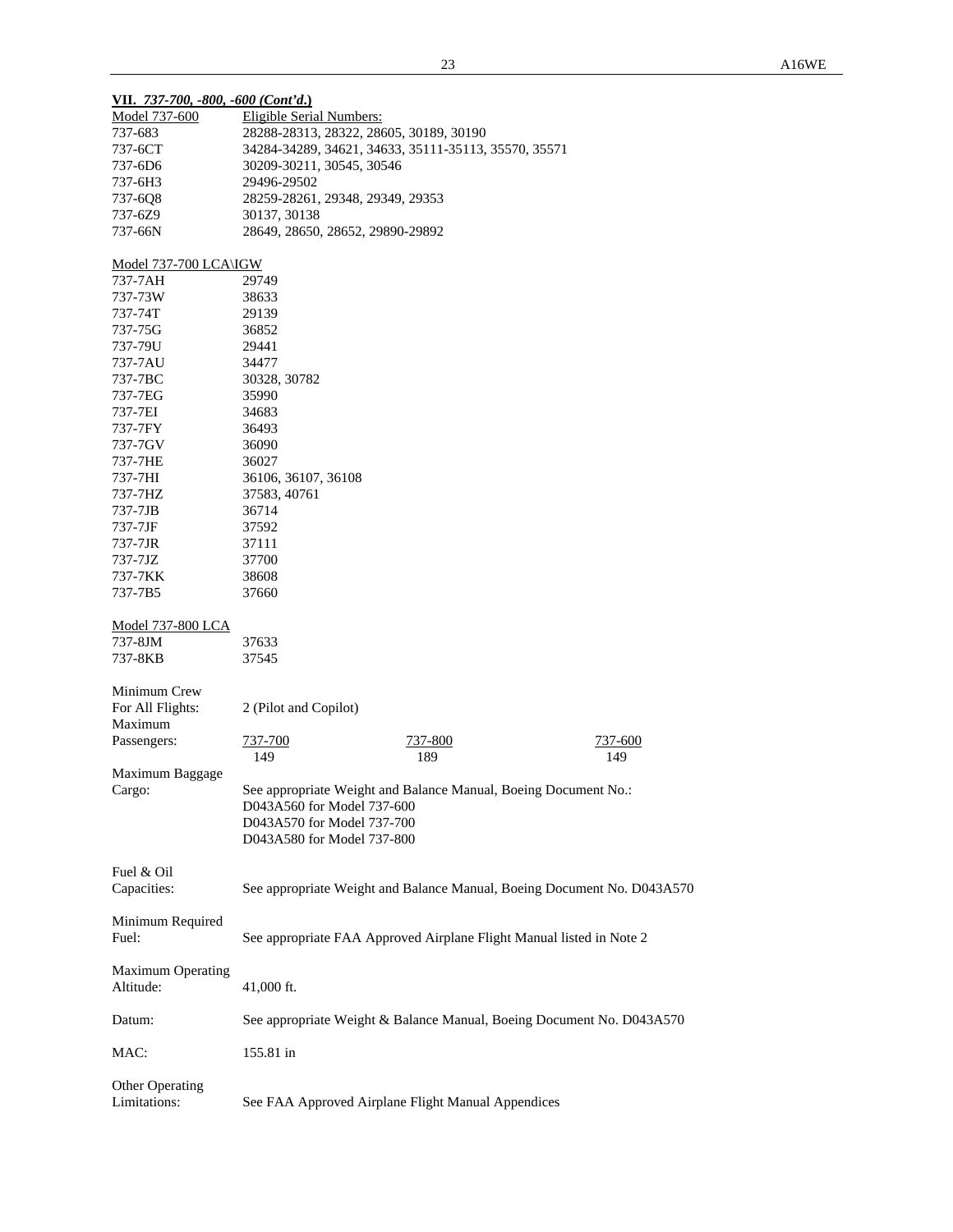#### **VII. 737-700, -800, -600 (Cont'd.)**

| <b>Control Surface</b> |                                                                                                                                                                                                                                                                       |
|------------------------|-----------------------------------------------------------------------------------------------------------------------------------------------------------------------------------------------------------------------------------------------------------------------|
| Movements:             | To insure proper operation of the airplane, the movements of the various control surfaces must be<br>carefully controlled by proper rigging of the flight control systems. The airplanes, must, therefore, be<br>rigged according to the following FAA Approved data: |
|                        | <b>Boeing Drawing Numbers:</b>                                                                                                                                                                                                                                        |
|                        | 114A1001, Krueger Flap Instl - Inbd Wing L.E.                                                                                                                                                                                                                         |
|                        | 251A1001, Rigging Instructions, Lateral & Speedbrake Control                                                                                                                                                                                                          |
|                        | 251A2001, Rigging Instructions, Elevator Control System                                                                                                                                                                                                               |
|                        | 251A3001, Rigging Instructions, Rudder Control System                                                                                                                                                                                                                 |
|                        | 251A4001, Rigging Instructions, Stabilizer Trim Control                                                                                                                                                                                                               |
|                        | 256A3001, Rigging Instructions - Flap Actuation                                                                                                                                                                                                                       |
|                        | 256A2284, Flap.Slat Sensor Instl - Leading Edge, Wing                                                                                                                                                                                                                 |
| Certification Basis:   |                                                                                                                                                                                                                                                                       |

A. 14 CFR part 25 of the Federal Aviation Regulations as amended by Amendments 25-1 through 25-77 with the exceptions listed below:

| <b>SECTION NO.</b> | TITLE                                                   | AT AMDT. 25.-         |
|--------------------|---------------------------------------------------------|-----------------------|
| 25.365             | Pressurized Compartment Loads                           | $0*****$              |
| 25.561             | <b>Emergency Landing Conditions-General</b>             | $\Omega$              |
| 25.562             | <b>Emergency Landing Dynamic Conditions</b>             | $64*$                 |
| 25.571             | Damage-tolerance and Fatigue Evaluation<br>of Structure | $0, 77, 91**$         |
| 25.607             | Fasteners                                               | $0, 77$ <sup>**</sup> |
| 25.631             | <b>Bird Strike Damage</b>                               | $0.77**$              |
| 25.699             | Lift and Drag Device Indicator                          | $0.77**$              |
| 25.775             | Windshields and Windows                                 | $\Omega$              |
| 25.783(f)          | <b>Doors</b>                                            | $15,77**$             |
| 25.807(c)(3)       | <b>Emergency Exits</b>                                  | 15                    |
| 25.813             | <b>Emergency Exit Access</b>                            | 45, 77**              |
| 25.832             | Cabin Ozone Concentration                               | $0***$                |
| 25.1141            | Powerplant Controls: General                            | $11****$              |
| 25.1309            | Equipment, Systems and Installations                    | $0.77**$              |
| 25.1419(c)         | <b>Ice Protection</b>                                   | $23,77**$             |

\* Flight attendant seats are qualified to Technical Standard Order C127, dated March 30, 1992, or qualified to TSO C127a, and a) Head Injury Criteria data collected and reported by TSO applicant is less than 1000, and

b) Femur Injury Criteria data collected and reported by TSO applicant is less than 2250 pounds, and

 c) Permanent deformation data collected and reported by TSO applicant are in compliance with the requirements of FAA Advisory Circular (AC) 25.562-1A.

\* Passenger and crew seats in the flight deck comply with § 25.562(a),(b),((c)(1),(2),(3),(4),(7), and (8)). In addition flight deck observer seats comply with § 25.562( $(c)(5)$ ). Medical stretchers used to transport non-ambulatory occupants are not required to comply with § 25.562.

\*\* Applicable to new and significantly modified structure and systems and portions of the airplane affected by these changes. Where two amendment levels are shown for the same paragraph, the number without the asterisk  $\binom{*}{k}$  applies to structures, systems and portions of the airplane which are not new or significantly modified. The structure, systems, and components which comply with the later amendment will be identified in Boeing document D010A001, approved by the FAA and JAA, and referenced on the TCDS.

\*\*\* Boeing provides FAA approved data (Document number D6-49779) to 737 operators to enable the operators to show ozone compliance per §121.578 for their specific route structures.

\*\*\*\* Exception applies to Auxiliary Power Unit spar mounted fuel shut off valve only. All other power plant controls were shown to comply with § 25.1141 at amendment 25-77.

\*\*\*\*\* For 737-800 airplanes configured with a flat aft pressure bulkhead, the airplane is also designed to withstand the effects of a sudden release of pressure venting aft through any 820 square inch opening in that bulkhead at any operating altitude.

Amendment level "0" is the original published version of Part 25 (February 1, 1965).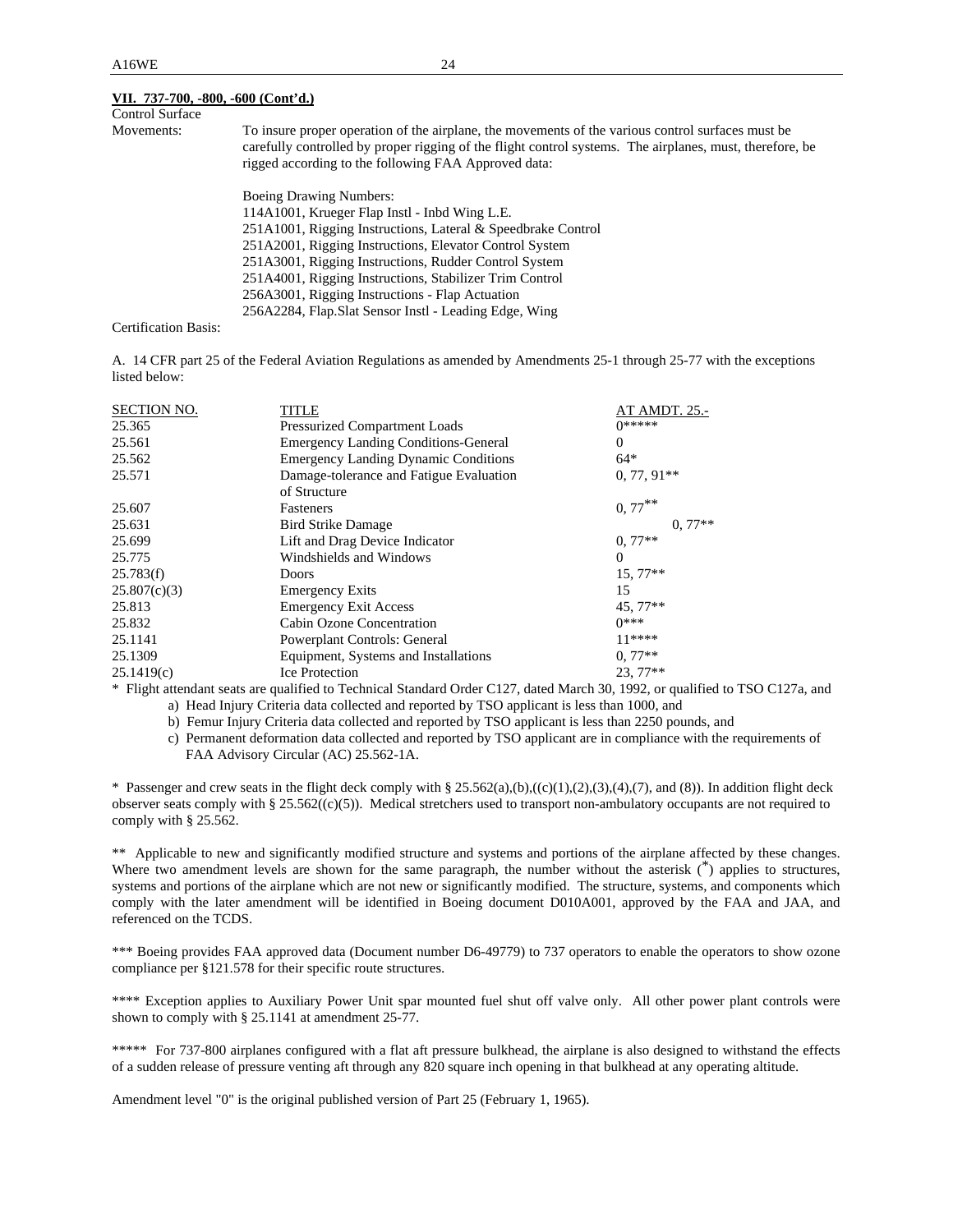#### **VII. 737-700, -800, -600 (Cont'd.)**

In addition, the following regulations, which Boeing has voluntarily complied with, are also part of the certification basis;

| <b>SECTION NO.</b>    | TITLE                                      | <b>AT AMDT. 25.-</b>            |
|-----------------------|--------------------------------------------|---------------------------------|
| 25.733                | Use of Inert Gas for Tire Inflation        | 78                              |
| 25.811(e)             | <b>Emergency Handle Illumination</b>       | 79                              |
| 25.1316               | <b>Lightning Protection Requirements</b>   | 80                              |
| 25.143(c),(d),(e),(f) | General, Controllability & Maneuverability | 84                              |
| $25.145(b)$ , (c)(1)  | <b>Longitudinal Control</b>                | 84                              |
| 25.149(f)(h)          | Minimum Control Speed                      | 84                              |
| 25.203(c)             | <b>Stall Characteristics</b>               | 84                              |
| 25.253(b)             | High-Speed Characteristics                 | 84                              |
| 25.305(d)             | Strength and Deformation                   | 86                              |
| $25.321(c)$ , (d)     | Flight Loads - General                     | 86                              |
| $25.331(a)$ , (d)     | Flight Maneuver and                        | 86                              |
|                       | <b>Gust Conditions - General</b>           |                                 |
| $25.333(a)$ ,(c)      | <b>Flight Envelope</b>                     | 86                              |
| 25.341                | Gust Loads                                 | 86                              |
| 25.343(b)             | Design Fuel and Oil Loads                  | 86                              |
| $25.345(a)$ , (c)     | <b>High lift Devices</b>                   | 86                              |
| 25.349                | <b>Rolling Conditions</b>                  | 86                              |
| 25.351                | <b>Yawing Conditions</b>                   | 86                              |
| 25.371                | Gyroscopic Loads                           | 86                              |
| 25.373(a)             | <b>Speed Control Devices</b>               | 86                              |
| 25.391                | Control Surface Loads: general             | 86                              |
| 25.427                | <b>Unsymmetrical Loads</b>                 | 86                              |
| 25.519                | Jacking and Tie-down Provisions            | 81                              |
| 25.571(b)             | Damage Tolerance and Fatigue Evaluation    | 86 <sup>**</sup> (Note **above) |
|                       | of Structure                               |                                 |
| 25.1415(d)            | Ditching Equipment (ELT)                   | 82                              |
| 25.1517               | Rough Air Speed $V_{RA}$                   | 86                              |

#### 14 CFR part 26:

Based on 14 CFR §21.101(g) for changes made to TCs applicable provisions of 14 CFR part 26 are included in the certification basis. For any future 14 CFR part 26 amendments, the holder of this TC must demonstrate compliance with the applicable sections

Compliance has been found for the following regulations at Amendment 26-0: §26.11

Compliance has been found for the following regulations at Amendment 26-1: §26.43, 26.45, 26.47, and 26.49

Compliance has been found for the following regulations at Amendment 26-3: §26.39

In addition to the airworthiness standards, the type-certification basis for these derivative airplanes includes compliance with the emissions standards of part 34 as amended by any amendments effective at the time of certification and with the noise standards of 14 CFR part 36 as amended by Amendment 36-20 or any subsequent amendment effective at the time of certification.

Special Conditions:

Special Conditions were proposed, in accordance with §21.16. The Special Conditions for the following subjects were issued in Renton, Washington, September 17, 1997. Their effectivity was the same day as issuance:

- **•** High Intensity Radiated Fields
- Limit Engine Torque Loads for Sudden Engine Stoppage

Special Conditions No. 25-358-SC, published in the Federal Register on June 29, 2007 addressed 737-600/-700/-700C/- 800/ -900 and 900ER series airplanes regarding seats with non-traditional, large, non-metallic panels

Special Conditions No. 25-386-SC, published in the Federal Register on August 7, 2009, addressed 737-600/-700/-700C/- 800/ and 900ER series airplanes with inflatable lapbelts installed

Equivalent Safety Findings:

The Equivalent Safety Findings were proposed in accordance with § 21.21. The following have been identified as equivalent safety findings:

| § 1.1          | <b>General Definitions</b> |
|----------------|----------------------------|
| § 1.2          | Abbreviations and Symbols  |
| \$25.21        | Proof of Compliance        |
| \$25.101(I)    | Performance – General      |
| \$25.103       | <b>Stalling Speed</b>      |
| \$25.105(c)(1) | Takeoff                    |
| \$25.107       | <b>Takeoff Speeds</b>      |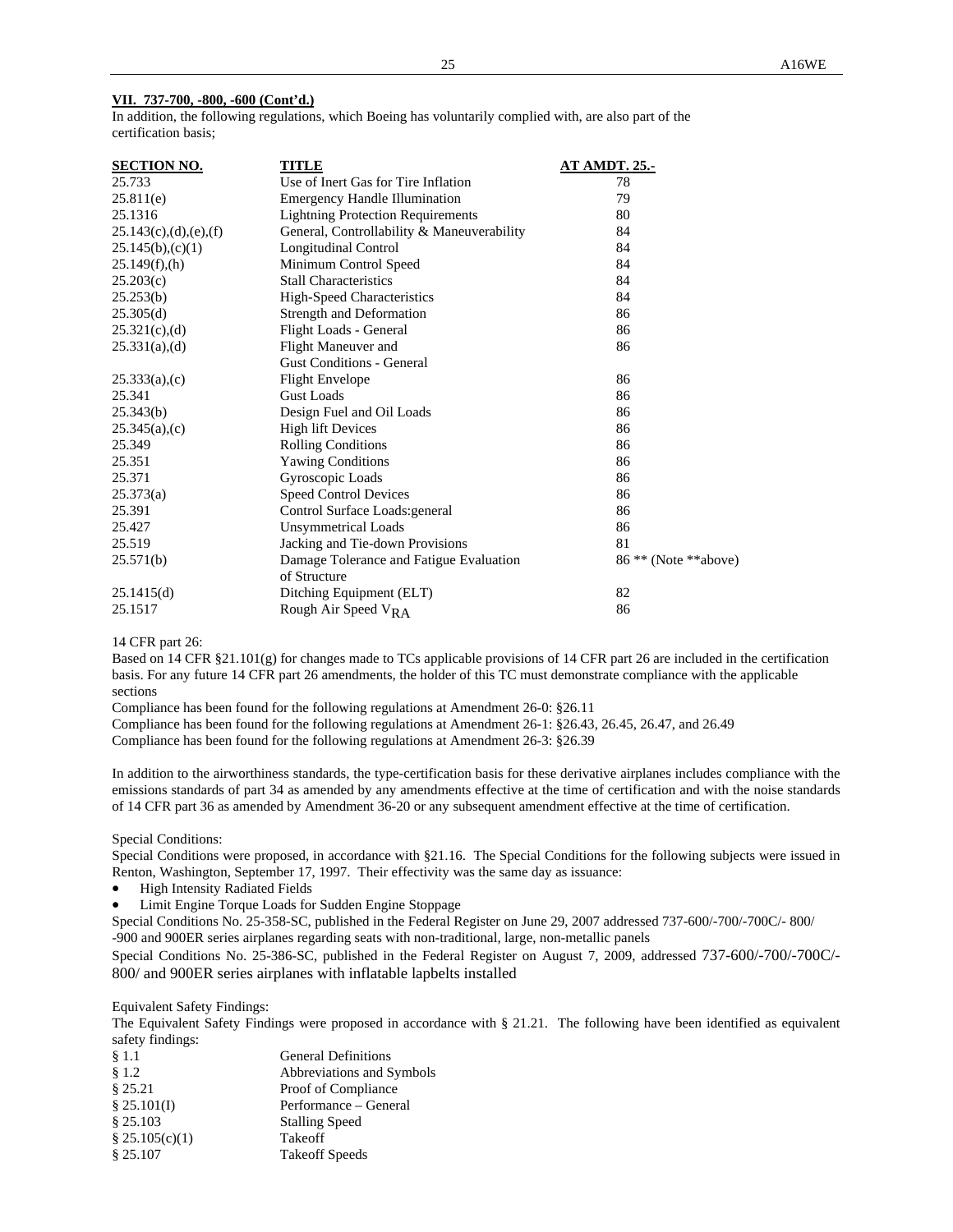| VII. 737-700, -800, -600 (Cont'd.) |                                                                                           |  |  |  |
|------------------------------------|-------------------------------------------------------------------------------------------|--|--|--|
| \$25.109                           | Accelerate Stop Distance; NPRM 93-8: Improved Standards for Determining Rejected Take-off |  |  |  |
|                                    | and Landing Performance                                                                   |  |  |  |
| § 25.111                           | <b>Takeoff Path</b>                                                                       |  |  |  |
| § 25.115(a)                        | <b>Takeoff Flightpath</b>                                                                 |  |  |  |
| § 25.119                           | Landing - Climb: All engines operating                                                    |  |  |  |
| § 25.121                           | Climb - One engine operative                                                              |  |  |  |
| § 25.125                           | Landing                                                                                   |  |  |  |
| § 25.143                           | General - Controllability and Maneuverability                                             |  |  |  |
| § 25.145                           | Longitudinal Control)                                                                     |  |  |  |
| § 25.147                           | Directional and Lateral Control                                                           |  |  |  |
| § 25.149                           | Minimum Control Speed)                                                                    |  |  |  |
| § 25.161                           | Trim                                                                                      |  |  |  |
| § 25.175                           | Demonstration of Static Longitudinal Stability                                            |  |  |  |
| § 25.177                           | <b>Static Directional and Lateral Stability</b>                                           |  |  |  |
| § 25.181                           | Dynamic Stability                                                                         |  |  |  |
| § 25.201                           | <b>Stall Demonstration</b>                                                                |  |  |  |
| § 25.207                           | <b>Stall Warning</b>                                                                      |  |  |  |
| § 25.231                           | Longitudinal Stability and Control                                                        |  |  |  |
| § 25.233                           | Directional Stability and Control                                                         |  |  |  |
| § 25.237                           | Wind Velocities                                                                           |  |  |  |
| § 25.395(a)                        | Control Systems                                                                           |  |  |  |
| § 25.613                           | Material Strength Properties and Design Values.                                           |  |  |  |
| § 25.735                           | <b>Brakes</b>                                                                             |  |  |  |
| § 25.773                           | Pilot Compartment View                                                                    |  |  |  |
| § 25.791(a)                        | Passenger Information Signs and Placards                                                  |  |  |  |
| $\S 25.810$ (a)(1)(ii)             | <b>Escape Slides</b>                                                                      |  |  |  |
| \$25.811(f)(2)                     | <b>Exit Band Contrast</b>                                                                 |  |  |  |
| \$25.812(b)(1)(i)                  | <b>Emergency Exit Signs</b>                                                               |  |  |  |
| \$25.813(c)(1)(i)                  | Emergency Exit Access (for Type III Manual Exit)                                          |  |  |  |
| \$25.813(c)(1)(i)                  | Emergency Exit Access (for Type III Automatic Overwing Exit)                              |  |  |  |
|                                    | (Documented in Transport Airplane Directorate ELOS memo TD8301SE-T-C-1)                   |  |  |  |
| \$25.841(b)(6)                     | <b>High Altitude Landing Operations</b>                                                   |  |  |  |
| § 25.853(a)                        | Compartment Interiors (documented in TAD ELOS memo PS-08-0670-C-1)                        |  |  |  |
| $§$ 25.853(d)                      | Compartment Interiors                                                                     |  |  |  |
| § 25.933(a)                        | Reversing Systems                                                                         |  |  |  |
| § 25.979(b)(1)                     | Pressure Fueling System                                                                   |  |  |  |
| § 25.1001                          | <b>Fuel Jettison System</b>                                                               |  |  |  |
| § 25.1323                          | Airspeed Indication Systems                                                               |  |  |  |
| § 25.1325                          | <b>Static Pressure Systems</b>                                                            |  |  |  |
| $\S$ 25.1389(b)(1)(2)(3)           | <b>Position Light Minimum Intensities</b>                                                 |  |  |  |
| § 25.1391                          | <b>Position Light Minimum Intensities</b>                                                 |  |  |  |
| § 25.1392                          | <b>Position Light Minimum Intensities</b>                                                 |  |  |  |
| § 25.1395                          | Wing Tip Position Lights                                                                  |  |  |  |
| § 25.1411(b)(1)                    | General – Overhead Life Vest Location (documented in TAD ELOS memo PS10-0077-C-1)         |  |  |  |
| § 25.1415(d)                       | Emergency Locator Transmitter (ELT)                                                       |  |  |  |
| § 25.1517                          | Rough Air Speed, VRA                                                                      |  |  |  |
| § 25.1587                          | Performance Information                                                                   |  |  |  |

Exemptions: Exemptions granted for previously type-certificated 737 series airplanes do not apply to these derivative models.

- §25.1435(b)(1) Hydraulic Systems (Exemption 6086, Granted May 17, 1995, Exemption No. 6086A, Granted January 29, 2009, applicable to 737-600, 737-700, and 737-800).
- §25.562(b)(2) Emergency Landing Dynamic Conditions related to Flight Deck Testing (Granted April 12, 1996, Exemption No. 6425).
- §25.571(e)(1) Damage-Tolerance and Fatigue Evaluation of Structure related to Bird Strike Velocity. (Granted April 8, 1997, Exemption No. 6601).
- §25.901(c) Partial Exemption No single powerplant or auxiliary power unit failure will jeopardize the safe operation of the airplane. (Exemption No. 7968, February 4, 2003) See NOTE 6.
- §25.305, 25.307(a), 25.601, 25.603(c), 25-613(a) and (b), and 25.1103(d) Partial Exemption Localized areas of temperature – related damage. (Exemption No. 9571, December 11, 2007).
- Partial Time-Limited Exemption from 14 CFR §25.853(a), appendix F, paragraph (a)(1)(i), Testing on Large Interior Panels, granted through November 28, 2011. (Exemption No. 9791, November 28, 2008, Exemption No. 9791B, March 1, 2010 , Exemption No. 9791C, February 4, 2011)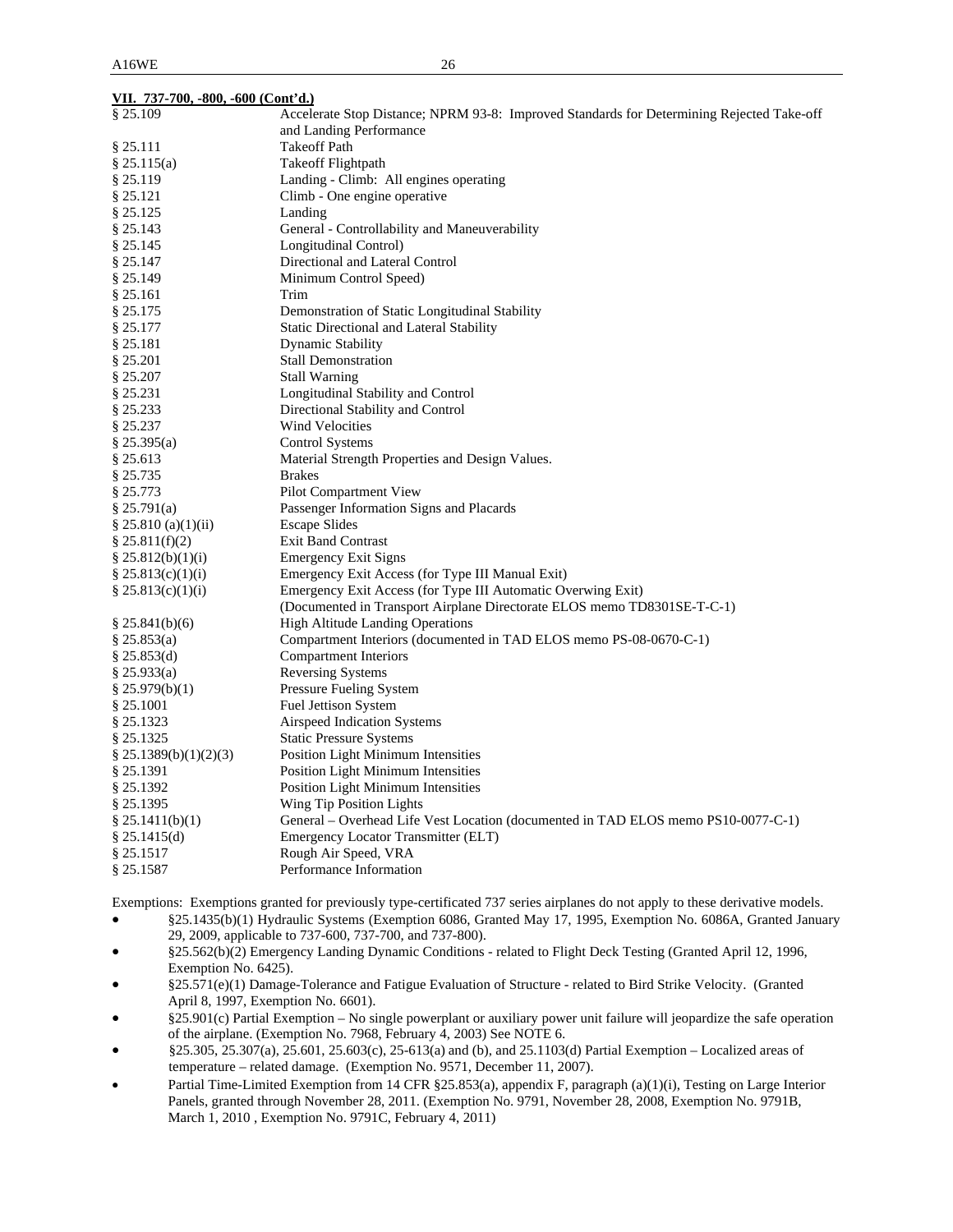### **VII. 737-700, -800, -600 (Cont'd.)**

B. Certification basis for §25.981(b) and §25.981(d) at amendment 25-125, and Equivalent Safety Finding P-2, dated May 25, 2010, for the flammability reduction system (FRS), is applied if fuel tank inerting is installed in new airplane production (line #'s 2517, 2620 and on) or as a modification per Service Bulletins 737-47-1002 and 737-47-1003. Airworthiness limitations for the FRS are contained in Section 9 of the applicable Maintenance Planning Document.

C. Additional certification basis items for model 737-700 increased gross weight (IGW) aircraft with in-production installation of Winglets:

 For 737-700 (IGW) aircraft that have incorporated production installed winglets (BDCO Project LB08-0012), the following equivalent level of safety findings apply :

Equivalent level of safety findings have been made for the following regulation(s):

§ 25.1419 (documented in TAD ELOS Memo LB08-0012-T-S-2)

§§ 25.1389(b)(l), 25.1389(b)(2), 25.1391, and 25.1393 (documented in TAD ELOS Memo LB08-0012-T-SE-1)

§§ 25.1389(b)(3) and 25.1395 (documented in TAD ELOS Memo LB08-0012-T-SE-2)

 Compliance has been found to 14 CFR part 25 of the Federal Aviation Regulations above amendment 25-77 specific to the in-production installation of Winglets and is listed below:

| Section No.                        | Title                                                                 | At Amdt. 25. |
|------------------------------------|-----------------------------------------------------------------------|--------------|
| 25.101(i)                          | General-Performance                                                   | 92           |
| 25.103(a),(b),(c)                  | <b>Stall Speed</b>                                                    | 108          |
| 25.105(c)                          | Takeoff                                                               | 92           |
| 25.107(a)                          | Takeoff speeds                                                        | 94           |
| 25.107(b),(c)                      | Takeoff speeds                                                        | 108          |
| $25.109(a),(b),(d)$ thru $(g),(i)$ | Accelerate-stop distance                                              | 92           |
| 25.111(a)                          | Takeoff path                                                          | 108          |
| 25.111(c)                          | Takeoff path                                                          | 115          |
| 25.113(a),(b),(c)                  | Takeoff distance and takeoff run                                      | 92           |
| 25.115(a)                          | Takeoff flight path                                                   | 92           |
| 25.119(b)                          | Landing climb: All engines operating                                  | 108          |
| 25.121(c),(d)                      | Climb: One engine inoperative                                         | 108          |
| 25.125(a)                          | Landing                                                               | 108          |
| 25.143                             | General - Controllability and Maneuverability                         | 108          |
| 25.145                             | Longitudinal control                                                  | 108          |
| 25.147                             | Directional and lateral control                                       | 115          |
| 25.149                             | Minimum control speed                                                 | 108          |
| 25.161                             | Trim                                                                  | 115          |
| 25.175                             | Demonstration of static longitudinal stability                        | 115          |
| 25.177                             | Static lateral-directional stability                                  | 108          |
| 25.181                             | Dynamic stability                                                     | 108          |
| 25.201                             | Stall demonstration                                                   | 108          |
| 25.207                             | Stall warning                                                         | 108          |
| 25.231                             | Longitudinal stability and control                                    | 108          |
| 25.233                             | Directional stability and control                                     | 108          |
| 25.331                             | Symmetric maneuvering conditions                                      | 91           |
| 25.345(d)                          | High lift devices                                                     | 91           |
| $25.349(a)$ , (b)                  | Rolling conditions                                                    | 94           |
| 25.351                             | Yaw Maneuver Conditions                                               | 91           |
| 25.363                             | Side load on engine and auxiliary power unit mounts                   | 91           |
| 25.371                             | Gyroscopic loads                                                      | 91           |
| 25.445(a)                          | Auxiliary aerodynamic surfaces                                        | 86           |
| 25.571(a),(c),(e)                  | Damage Tolerance and Fatigue Evaluation of Structure 86*              |              |
| 25.571(b),(e)                      | Damage Tolerance and Fatigue Evaluation of Structure 96 <sup>**</sup> |              |
| 25.869(a)(4)                       | Fire protection: systems                                              | 113          |
| 25.903(c)                          | Engines                                                               | 94           |
| 25.1323(c)                         | Airspeed indication system                                            | 109          |
| 25.1325(e)                         | Static pressure system                                                | 108          |
| 25.1329(g)                         | Automatic pilot system                                                | 119          |
| 25.1587(b)                         | Performance information                                               | 108          |
|                                    | * For Wing box, Wing leading edge and Winglet structure               |              |
|                                    |                                                                       |              |

\*\* For Wing box, Wing leading edge, and Winglet structure – Loads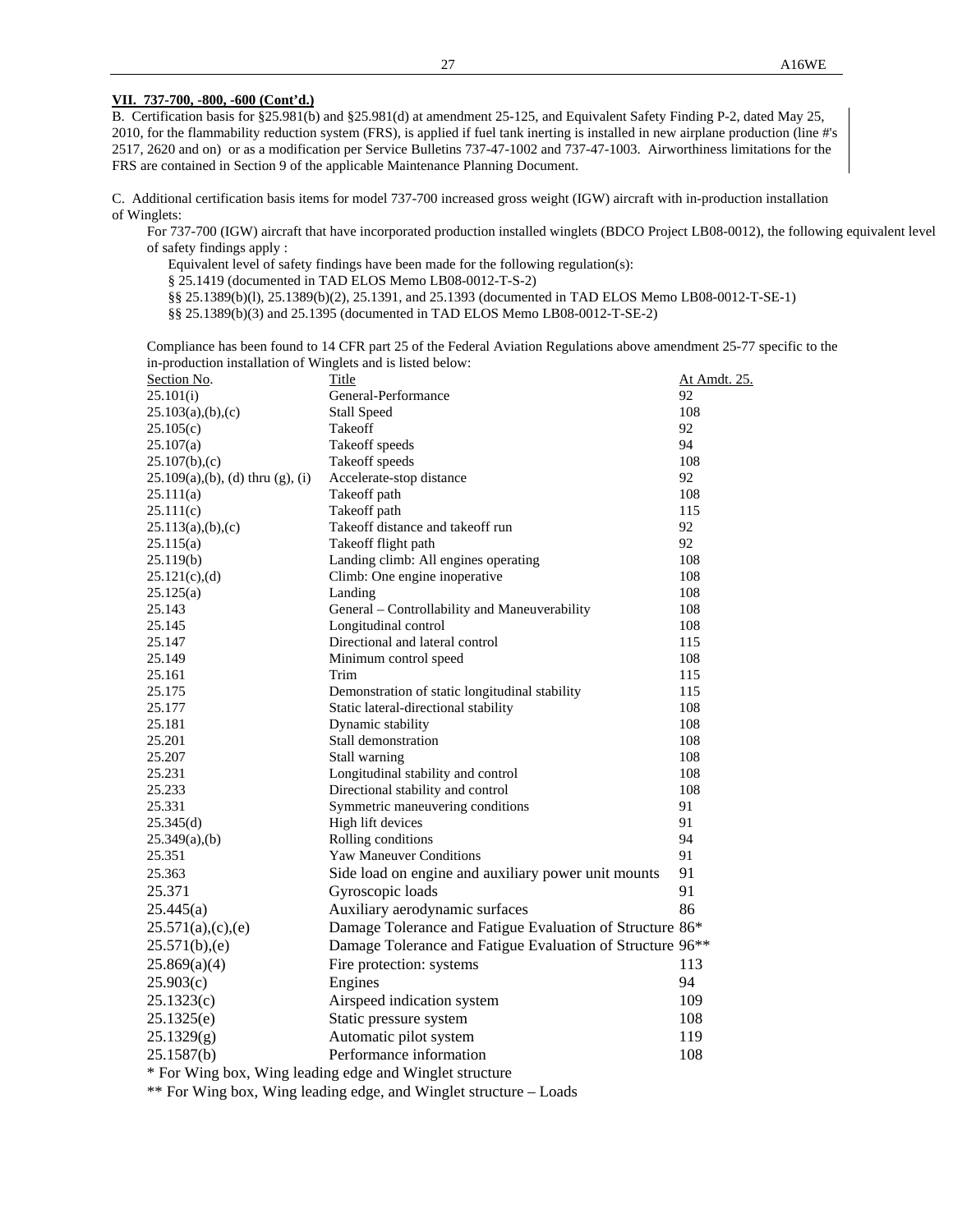| VII. 737-700, -800, -600 (Cont'd.)                       |                                                                                                                                                                                                                                                                                                                                                                                                                                                                                                                                                                                                                                                                                                                                                                                                                           |  |  |  |
|----------------------------------------------------------|---------------------------------------------------------------------------------------------------------------------------------------------------------------------------------------------------------------------------------------------------------------------------------------------------------------------------------------------------------------------------------------------------------------------------------------------------------------------------------------------------------------------------------------------------------------------------------------------------------------------------------------------------------------------------------------------------------------------------------------------------------------------------------------------------------------------------|--|--|--|
| <b>Certification Maintenance</b><br>Requirements (CMR's) | The CMR's are listed in either the FAA approved Section 9 of Boeing Maintenance Planning Data<br>Document D626A001-CMR or the applicable engine Type Certification Data Sheet. The more<br>restrictive requirement from these two documents shall be in force. All 737-600/700/700IGW/800<br>airplanes with line numbers 715 and on must comply with the damage tolerance structural<br>inspections contained in revision June 2000 or later FAA-approved revision.                                                                                                                                                                                                                                                                                                                                                       |  |  |  |
| Production<br>Basis:                                     | Production Certificate No. 700                                                                                                                                                                                                                                                                                                                                                                                                                                                                                                                                                                                                                                                                                                                                                                                            |  |  |  |
| Required<br>Equipment:                                   | The basic required equipment as prescribed in the applicable airworthiness regulations (see Certification<br>Basis) must be installed in the aircraft for certification. The required equipment is noted in the Type Design<br>Data.                                                                                                                                                                                                                                                                                                                                                                                                                                                                                                                                                                                      |  |  |  |
| Service<br>Information:                                  | The following Boeing "Structural Repair Manual" Documents are FAA-approved. Service Bulletins and<br>other service information, when FAA-approved, will carry a statement to that effect.<br>D634A201 for the 737-700<br>D634A210 for the 737-800<br>D634A220 for the 737-600<br>D634A330 for the 737-700 IGW                                                                                                                                                                                                                                                                                                                                                                                                                                                                                                             |  |  |  |
| C.G. Range:                                              | See the appropriate FAA Approved Airplane Flight Manual listed.                                                                                                                                                                                                                                                                                                                                                                                                                                                                                                                                                                                                                                                                                                                                                           |  |  |  |
| <b>NOTES FOR SECTION VII:</b>                            |                                                                                                                                                                                                                                                                                                                                                                                                                                                                                                                                                                                                                                                                                                                                                                                                                           |  |  |  |
| NOTE 1.                                                  | The following Serial Numbers were produced under Type Certificate Only:<br>Model 737-700: 27841, 27842, 27843, 27835, 28100, 27836, 28004, 28005, 27837, 28209, 27838,<br>28100, 28101, 28102, 28088, 27839, 28210, 28103, 28840, 28089, 28006, 28107, 28108, 28099.<br>Model 737-800: 27977, 27978, 27979, 27980, 27981, 27982, 28068, 28069, 28213, 28373.<br>Model 737-600: 28288 thru 28293, 28296, 28297                                                                                                                                                                                                                                                                                                                                                                                                             |  |  |  |
| NOTE 2.                                                  | Airplane operation must be in accordance with the FAA Approved AFM. All placards required in either<br>the FAA Approved AFM, the applicable operating rules or the Certification Basis must be installed in the<br>airplane. Boeing Document No. D631A001 is the basic FAA Approved Airplane Flight Manual for Model<br>737-600/-700/-800 airplanes.                                                                                                                                                                                                                                                                                                                                                                                                                                                                      |  |  |  |
| NOTE 3.                                                  | Required structural inspections for compliance with 14 CFR §25.571 and the retirement times for safe-life<br>parts are listed in the FAA Approved Airworthiness Limitations and Certification Maintenance<br>Requirements Section 9 of Boeing 737-600/700/800 Maintenance Planning Document D626A001-CMR.<br>All 737-600/700/700IGW/800 airplanes with line numbers 715 and on must comply with the Damage<br>Tolerance Structural Inspections contained in revision June 2000 or later FAA-approved revision                                                                                                                                                                                                                                                                                                             |  |  |  |
| NOTE 4.                                                  | Model 737-700 Increased Gross Weight (IGW):<br>The following exemptions have been granted when the airplane is not operated for hire, or for<br>common carriage (Granted October 5, 1998, Exemption No. 6820):<br>§25.785(h)(2)<br>Flight Attendant Seat Locations which do not Provide for Direct View of the Cabin,<br>Installation of Interior Doors in between passenger compartments,<br>§25.813(e)<br>Interior materials that do not comply with Heat Release and Smoke<br>§25.853(d)<br>Emissions Requirements.<br>(Granted February 17, 1999, Exemption No. 6820A); -<br>Distance Between Exits.<br>§25.807(d)(7)<br>§25.813(e)<br>Installation of Interior Doors in between passenger compartments<br>§25.853(d)<br>Interior materials that do not comply with Heat Release and Smoke<br>Emissions Requirements. |  |  |  |
|                                                          | Acceptable engine model installed on a 737-700 IGW is dependent on type of intended in-service use. See<br>the individual Airplane Flight Manual for approved installation of either the CFM56-7B26 or CFM56-<br>7B26/B1 or CFM56-7B27/B3 or CFM56-7B27E/B3.                                                                                                                                                                                                                                                                                                                                                                                                                                                                                                                                                              |  |  |  |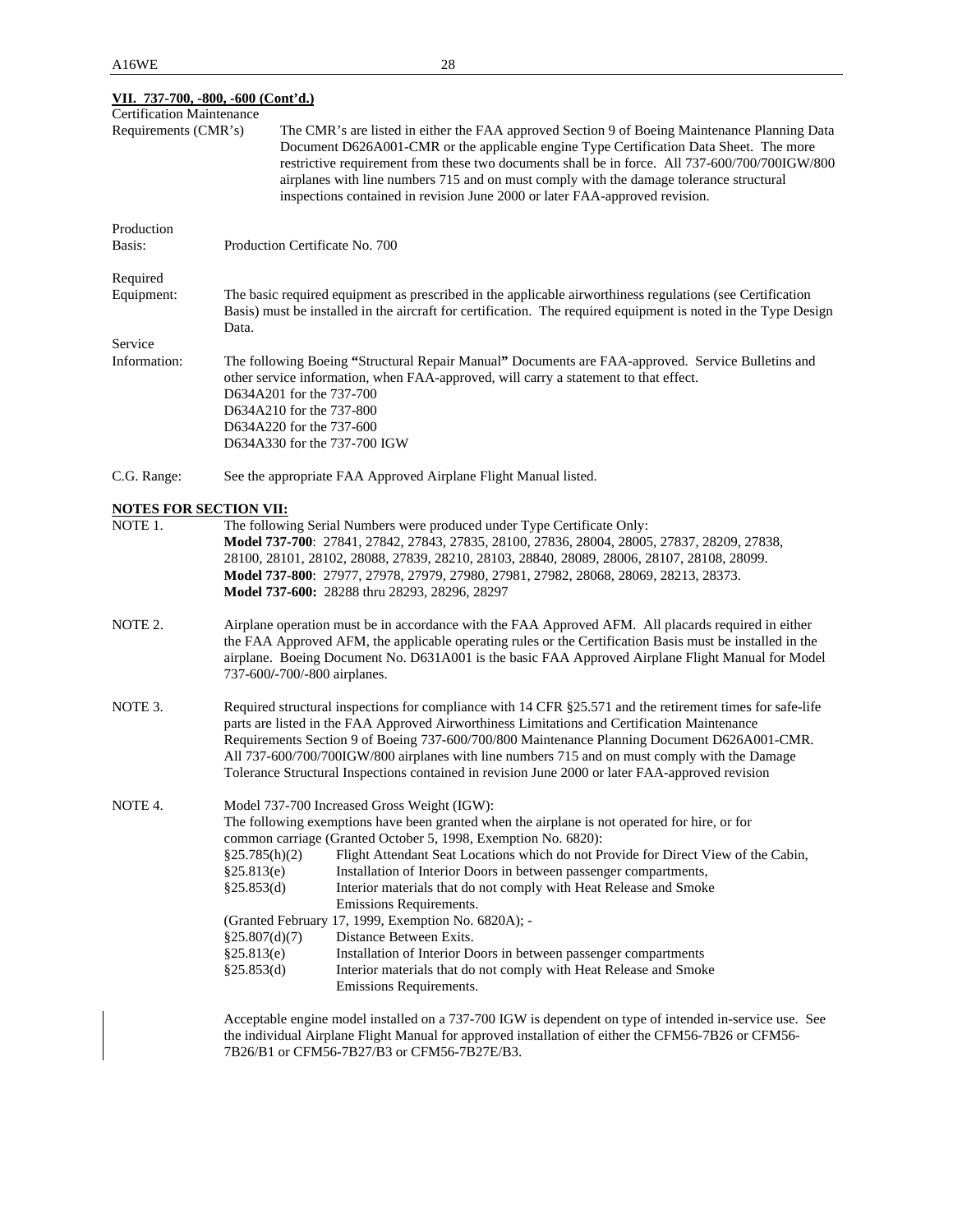# **NOTES FOR SECTION VII: (cont'd)**

| NOTE 5.            | The type design reliability and performance of the Model 737-600, -700, and -800 airplanes have been<br>evaluated in accordance with FAA Advisory Circular 120-42A and found suitable for Extended Range<br>Operations with Two-Engine Airplanes (ETOPS) when operated and maintained in accordance with Boeing<br>Document D044A007, "737-600/-700/-800 ETOPS CONFIGURATION, MAINTENANCE, AND<br>PROCEDURES". Additionally, type design changes incorporated after February 15, 2007 that require<br>ETOPS approval have been evaluated in accordance with 14 CFR 25.1535 and found suitable for Extended<br>Operations (ETOPS) when operated and maintained in accordance with Boeing Document D044A007. This<br>finding does not constitute approval to conduct ETOPS operations.                                                                                                                                                                                                                            |  |  |
|--------------------|-----------------------------------------------------------------------------------------------------------------------------------------------------------------------------------------------------------------------------------------------------------------------------------------------------------------------------------------------------------------------------------------------------------------------------------------------------------------------------------------------------------------------------------------------------------------------------------------------------------------------------------------------------------------------------------------------------------------------------------------------------------------------------------------------------------------------------------------------------------------------------------------------------------------------------------------------------------------------------------------------------------------|--|--|
| NOTE 6.            | The FAA has determined that the occurrence of any uncontrollable high thrust failure condition "may<br>endanger the safe operation of an airplane" and hence is reportable under 14 CFR §121.703, 125.409, and<br>135.415.                                                                                                                                                                                                                                                                                                                                                                                                                                                                                                                                                                                                                                                                                                                                                                                      |  |  |
| NOTE <sub>7:</sub> | Mandatory replacement times, inspection intervals, related inspection procedures and all critical design<br>configuration control limitation for the fuel tank system determined during the Special Federal Aviation<br>Regulation No. 88 program and for compliance with 14 CFR §25.981 are listed in the FAA-approved<br>Airworthiness Limitations and Certification Maintenance Requirement, Section 9, of Boeing 737-<br>600/700/700C/700IGW/800/900 Maintenance Planning Data Document D626A001-CMR, Revision<br>December 2005 or later FAA-approved revision. All Model 737-700, -800, and -600 series airplanes,<br>production line number 1679 and on, must comply with Revision March 2006, or a later FAA-approved<br>revision. The FAA is planning to issue an airworthiness directive mandating compliance with Revision<br>March 2006, or a later FAA-approved revision, applicable to all Model 737-600, -700, -700C, -800, and -900<br>series airplanes with production numbers lower than 1679. |  |  |
| NOTE 8:            | 737-700 and 737-800 airplanes modified by Boeing STC ST01697SE (Lower Cabin Altitude modification)<br>are capable of maintaining a cabin altitude of 6500 feet in lieu of the standard 8000 feet when operating at a<br>cruising altitude of 41,000 feet. This STC modification has been approved for airplanes listed in Figure 1 of<br>Boeing Report D926A200, Revision N, dated May 23, 2009, or later FAA approved revision.                                                                                                                                                                                                                                                                                                                                                                                                                                                                                                                                                                                |  |  |
| NOTE 9:            | The Model 737-600/700/800 has been approved to operate in "Reduced Vertical Separation Minimum"<br>(RVSM) airspace. Continued airworthiness and operational approval aspects of RVSM must be constructed<br>according to Advisory Circular (AC) 91-RVSM, titled "Approval of Aircraft and Operators for Flight in<br>Airspace Above Flight Level (FL) 290 Where a 1,000 Foot Vertical Separation Minimum is Applied."                                                                                                                                                                                                                                                                                                                                                                                                                                                                                                                                                                                           |  |  |
| NOTE 10:           | Model 737-800:<br>The following exemptions have been granted when the airplane is not operated for hire, or for<br>common carriage (Granted August 17, 2001, Exemption No. 7609):<br>Flight Attendant Seat Locations which do not Provide for Direct View of the Cabin,<br>§25.785(h)(2)<br>Distance Between Exits.<br>§25.807(d)(7)<br>§25.813(e)<br>Installation of Interior Doors in between passenger compartments<br>§25.853(d)<br>Interior materials that do not comply with Heat Release and Smoke Emissions<br>Requirements.                                                                                                                                                                                                                                                                                                                                                                                                                                                                            |  |  |
|                    | Acceptable engine model installed on a 737-800 is dependent on type of intended in-service use. See the<br>individual Airplane Flight Manual for approved installation of either the CFM56-7B26 or CFM56-7B26/B1<br>or CFM56-7B27/B3 or CFM56-7B27E/B3                                                                                                                                                                                                                                                                                                                                                                                                                                                                                                                                                                                                                                                                                                                                                          |  |  |

# **VIII. Model 737-700C (Approved August 31, 2000) Transport Aircraft**.

| Engines: | Two CFM56-7B, 7B/3. or 7BE Series Turbofan Engines. Refer to the FAA Approved Airplane Flight<br>Manual for engine limitations.                                                                                                                                                                                                                                                                                |  |  |
|----------|----------------------------------------------------------------------------------------------------------------------------------------------------------------------------------------------------------------------------------------------------------------------------------------------------------------------------------------------------------------------------------------------------------------|--|--|
| Fuel:    | Fuels meeting the following specifications and mixtures thereof are approved for use:                                                                                                                                                                                                                                                                                                                          |  |  |
|          | ∗<br>Jet A, Jet A-1 as specified in ASTM-D1655<br>JP-5 as specified in MIL-T-5624<br>∗<br>JP-8 as specified in MIL-T-83133<br>∗<br>Fuels conforming to G.E. Specification D50TF2 (Class A, C, D and E) or fuels produced or certified to<br>other specifications and having properties meeting the requirements of the above specifications are<br>acceptable for use. Consult Flight Manual for additive use. |  |  |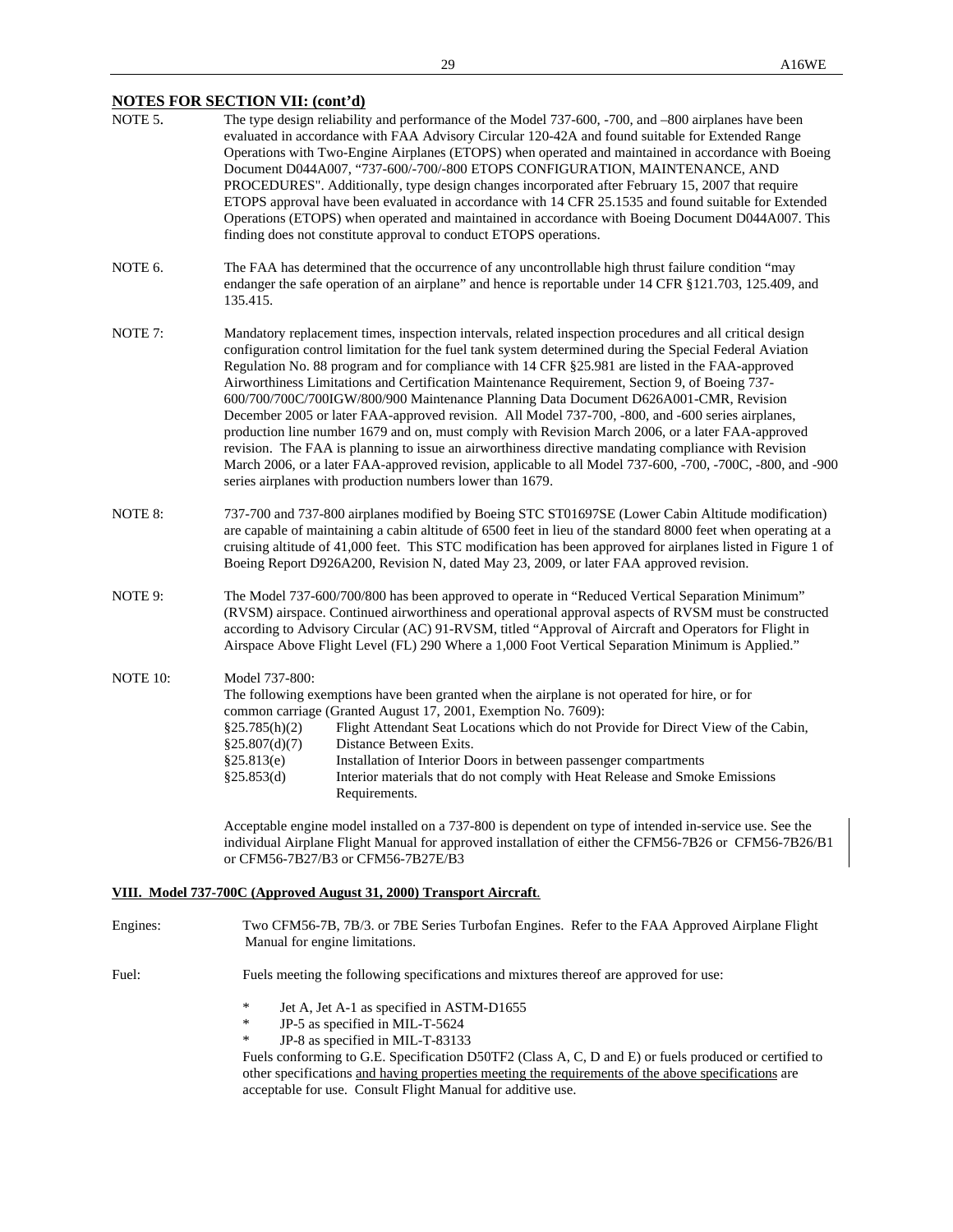# **VIII. Model 737-700C (Cont'd)**

| <b>Engine Ratings:</b>  | Model 737-700C                       | Takeoff static thrust                                                              | Maximum continuous static                                                                          |
|-------------------------|--------------------------------------|------------------------------------------------------------------------------------|----------------------------------------------------------------------------------------------------|
|                         |                                      | standard day, sea level                                                            | thrust, standard day,                                                                              |
|                         |                                      | conditions (5 min) lb.                                                             | sea level conditions lb                                                                            |
|                         | CFM56-7B24                           | 24,200                                                                             | 22,800                                                                                             |
|                         | CFM56-7B24/3                         | 24,200                                                                             | 22,800                                                                                             |
|                         | CFM56-7B24E                          | 24,200                                                                             | 22,800                                                                                             |
|                         | CFM56-7B24/B1**                      | 24,200                                                                             | 22,800                                                                                             |
|                         | CFM56-7B24/3B1**                     | 24,200                                                                             | 22,800                                                                                             |
|                         | CFM56-7B24E/B1**                     | 24,200                                                                             | 22,800                                                                                             |
|                         |                                      |                                                                                    |                                                                                                    |
|                         | CFM56-7B22/3                         | 22,700                                                                             | 22,300                                                                                             |
|                         | CFM56-7B22E                          | 22,700                                                                             | 22,300                                                                                             |
|                         | CFM56-7B20/3                         | 20,600                                                                             | 19,400                                                                                             |
|                         | CFM56-7B20E                          | 20,600                                                                             | 19,400                                                                                             |
|                         | CFM56-7B26/3                         | 26,300                                                                             | 25,900, Limited to 22,800 by FMC                                                                   |
|                         | CFM56-7B26E                          | 26,300                                                                             | 25,900, Limited to 22,800 by FMC                                                                   |
|                         | CFM56-7B26/3B2                       | 26,300                                                                             | 22,800                                                                                             |
|                         | CFM56-7B26E/B2                       | 26,300                                                                             | 22,800                                                                                             |
|                         | CFM56-7B26/3B2F                      | 26,300                                                                             | 22,800                                                                                             |
|                         | CFM56-7B26E/B2F                      | 26,300                                                                             | 22,800                                                                                             |
|                         | CFM56-7B26/3F                        | 26,300                                                                             | 25,900, Limited to 22,800 by FMC                                                                   |
|                         | CFM56-7B26E/F                        | 26,300                                                                             | 25,900, Limited to 22,800 by FMC                                                                   |
|                         | CFM56-7B26/B2                        | 26,300                                                                             | 22,800                                                                                             |
|                         | **<br><b>Special Rating</b>          |                                                                                    |                                                                                                    |
|                         |                                      |                                                                                    | For engine operating limits see Engine Type Certificate Data Sheet No. E00055EN or E00056EN or the |
|                         | FAA Approved Airplane Flight Manual. |                                                                                    |                                                                                                    |
| <b>Thrust Settings:</b> |                                      |                                                                                    | The appropriate engine power setting curve (%N1), in the FAA Approved Airplane Flight Manual or    |
|                         |                                      | AFM Appendices must be used for control of engine thrust.                          |                                                                                                    |
| Airspeed Limits:        | VMO/MMO - 340/0.82 (KCAS)            |                                                                                    |                                                                                                    |
|                         |                                      |                                                                                    | For other airspeed limits see the appropriate FAA Approved Airplane Flight Manual listed in Note 1 |
| C. G. Range:            |                                      | See the appropriate FAA Approved Airplane Flight Manual listed in Note 1           |                                                                                                    |
| Maximum Weights:        | 737-700C                             |                                                                                    |                                                                                                    |
|                         |                                      | Please see Note 4 at the end of Section for limitations which may be applicable    |                                                                                                    |
|                         | to the 737-700 IGW airplanes         |                                                                                    |                                                                                                    |
|                         | Maximum Taxi Weight (MTW)            |                                                                                    | 171,500 lbs.                                                                                       |
|                         | Maximum Takeoff Weight (MTOW)        |                                                                                    | 171,000 lbs.                                                                                       |
|                         | Maximum Landing Weight (MLW)         |                                                                                    | 134,000 lbs.                                                                                       |
|                         | Maximum Zero Fuel Weight (MZFW)      |                                                                                    | 126,000 lbs.                                                                                       |
|                         |                                      |                                                                                    |                                                                                                    |
| Model 737-700C          | <b>Eligible Serial Numbers:</b>      |                                                                                    |                                                                                                    |
| 737-7AF                 |                                      | 29979, 29980, 30200, 30781, 32597, 32598, 33826, 33836, 34304, 40573, 40574, 40577 |                                                                                                    |
|                         |                                      |                                                                                    |                                                                                                    |
| 737-7AX                 | 30184, 30185                         |                                                                                    |                                                                                                    |
| 737-7HBC                | 35955                                |                                                                                    |                                                                                                    |
| 737-7HJ                 | 36756                                |                                                                                    |                                                                                                    |
| Minimum Crew            |                                      |                                                                                    |                                                                                                    |
| for All Flights:        | 2 (Pilot and Copilot)                |                                                                                    |                                                                                                    |
|                         |                                      |                                                                                    |                                                                                                    |
| Maximum                 |                                      |                                                                                    |                                                                                                    |
| Passengers:             | Passenger only mode                  |                                                                                    | Cargo only mode                                                                                    |
|                         | 149                                  |                                                                                    | 0                                                                                                  |
|                         |                                      |                                                                                    |                                                                                                    |
| Maximum Baggage         |                                      |                                                                                    |                                                                                                    |
| Cargo:                  |                                      | See appropriate Weight and Balance Manual, Boeing Document No. D043A573            |                                                                                                    |
|                         |                                      |                                                                                    |                                                                                                    |
| Fuel & Oil              |                                      |                                                                                    |                                                                                                    |
| Capacities:             |                                      | See appropriate Weight and Balance Manual, Boeing Document No. D043A570            |                                                                                                    |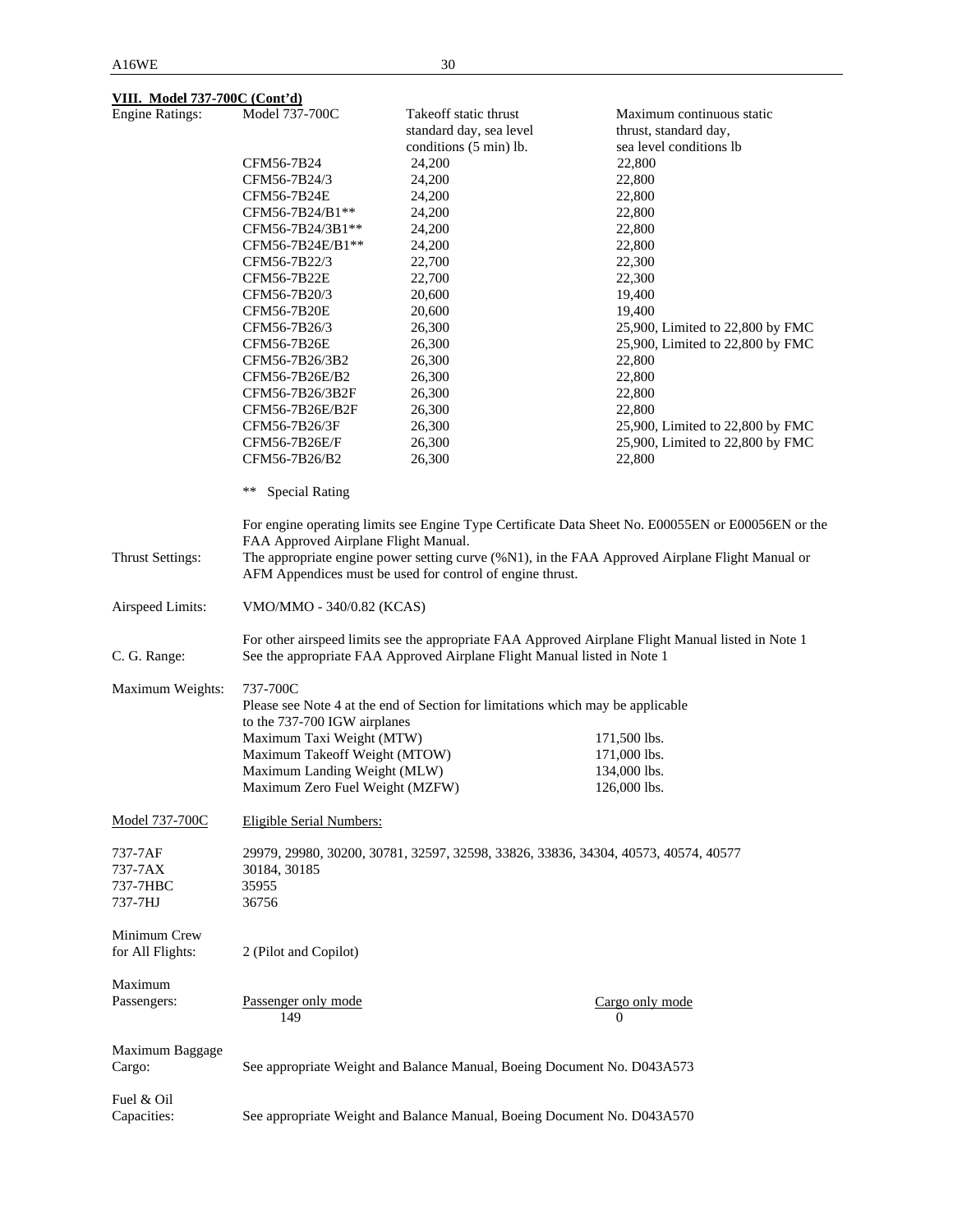| VIII. Model 737-700C (Cont'd) |                                                                                                                                                                                                                                                                       |
|-------------------------------|-----------------------------------------------------------------------------------------------------------------------------------------------------------------------------------------------------------------------------------------------------------------------|
| Minimum Required              |                                                                                                                                                                                                                                                                       |
| Fuel:                         | See appropriate FAA Approved Airplane Flight Manual listed in Note 1                                                                                                                                                                                                  |
| <b>Maximum Operating</b>      |                                                                                                                                                                                                                                                                       |
| Altitude:                     | 41,000 ft.                                                                                                                                                                                                                                                            |
| Datum:                        | See appropriate Weight & Balance Manual, Boeing Document No. D043A570                                                                                                                                                                                                 |
| MAC:                          | 155.81 in                                                                                                                                                                                                                                                             |
| Other Operating               |                                                                                                                                                                                                                                                                       |
| Limitations:                  | See FAA Approved Airplane Flight Manual Appendices                                                                                                                                                                                                                    |
| <b>Control Surface</b>        |                                                                                                                                                                                                                                                                       |
| Movements:                    | To insure proper operation of the airplane, the movements of the various control surfaces must be<br>carefully controlled by proper rigging of the flight control systems. The airplanes, must, therefore, be<br>rigged according to the following FAA Approved data: |
|                               | <b>Boeing Drawing Numbers:</b>                                                                                                                                                                                                                                        |
|                               | 114A1001, Krueger Flap Instl - Inbd Wing L.E.                                                                                                                                                                                                                         |
|                               | 251A1001, Rigging Instructions, Lateral & Speedbrake Control                                                                                                                                                                                                          |
|                               | 251A2001, Rigging Instructions, Elevator Control System                                                                                                                                                                                                               |
|                               | 251A3001, Rigging Instructions, Rudder Control System                                                                                                                                                                                                                 |
|                               | 251A4001, Rigging Instructions, Stabilizer Trim Control                                                                                                                                                                                                               |
|                               | 256A3001, Rigging Instructions - Flap Actuation                                                                                                                                                                                                                       |
|                               | 256A2284, Flap.Slat Sensor Instl - Leading Edge, Wing                                                                                                                                                                                                                 |

Certification Basis:

A. 14 CFR Part 25 of the Federal Aviation Regulations as amended by Amendments 25-1 through 25-91 with the exceptions listed below:

| <b>SECTION NO.</b> | TITLE                                                                     | AT AMDT. 25.- |
|--------------------|---------------------------------------------------------------------------|---------------|
| 25.445             | [Auxiliary Aerodynamic Surfaces]                                          | $\Omega$      |
| 25.562             | <b>Emergency Landing Dynamic Conditions</b>                               | $64*$         |
| 25.607             | Fasteners                                                                 | $0.91**$      |
| 25.631             | <b>Bird Strike Damage</b>                                                 | $0.91**$      |
| 25.699             | Lift and Drag Device Indicator                                            | $0.91**$      |
| 25.783(f)          | Doors                                                                     | $15.91**$     |
| 25.807(c)(3)       | <b>Emergency Exits</b>                                                    | 15            |
| 25.807(d)(1)       | <b>Emergency Exits</b>                                                    | 77            |
| 25.831(a) & (g)    | Ventilation                                                               | 41            |
| 25.832             | Cabin Ozone Concentration                                                 | $0***$        |
| 25.841(a)          | <b>Pressurized Cabins</b>                                                 | 38            |
| 25.853(d)(3)       | Compartment Interiors                                                     | 72            |
| 25.904             | Automatic Takeoff Thrust Control System (Not complied with –new at 25-82) |               |
| 25.1141            | <b>Power Plant Controls: General</b>                                      | $11***$       |
| 25.1309            | Equipment, Systems and Installations                                      | $0.91**$      |
| 25.1419(c)         | <b>Ice Protection</b>                                                     | 23,91**       |
| 25.1447(c)(3)(ii)  | Equipment Standards for Oxygen                                            | 41            |
|                    | Dispensing Units                                                          |               |

\* Flight attendant seats are qualified to Technical Standard Order C127. Passenger and crew seats in the flight deck comply with § 25.562(a),(b),((c)(1),(2),(3),(4),(7), and (8)). In addition flight deck observer seats comply with § 25.562((c)(5)).

\*\* Applicable to new and significantly modified structure and systems and portions of the airplane affected by these changes. Where two amendment levels are shown for the same paragraph, the number without the asterisk  $\binom{*}{k}$  applies to structures, systems and portions of the airplane which are not new or significantly modified. The structure, systems, and components which comply with the later amendment will be identified in Boeing document D010A001, approved by the FAA and JAA, and referenced on the TCDS.

\*\*\* Boeing provides FAA approved data (Document number D6-49779) to 737 operators to enable the operators to show ozone compliance per §121.578 for their specific route structures.

\*\*\*\* Exception applies to Auxiliary Power Unit spar mounted fuel shut off valve only. All other power plant controls were shown to comply with §25.1141 at amendment 25-91.

Amendment level "0" is the original published version of Part 25 (February 1, 1965).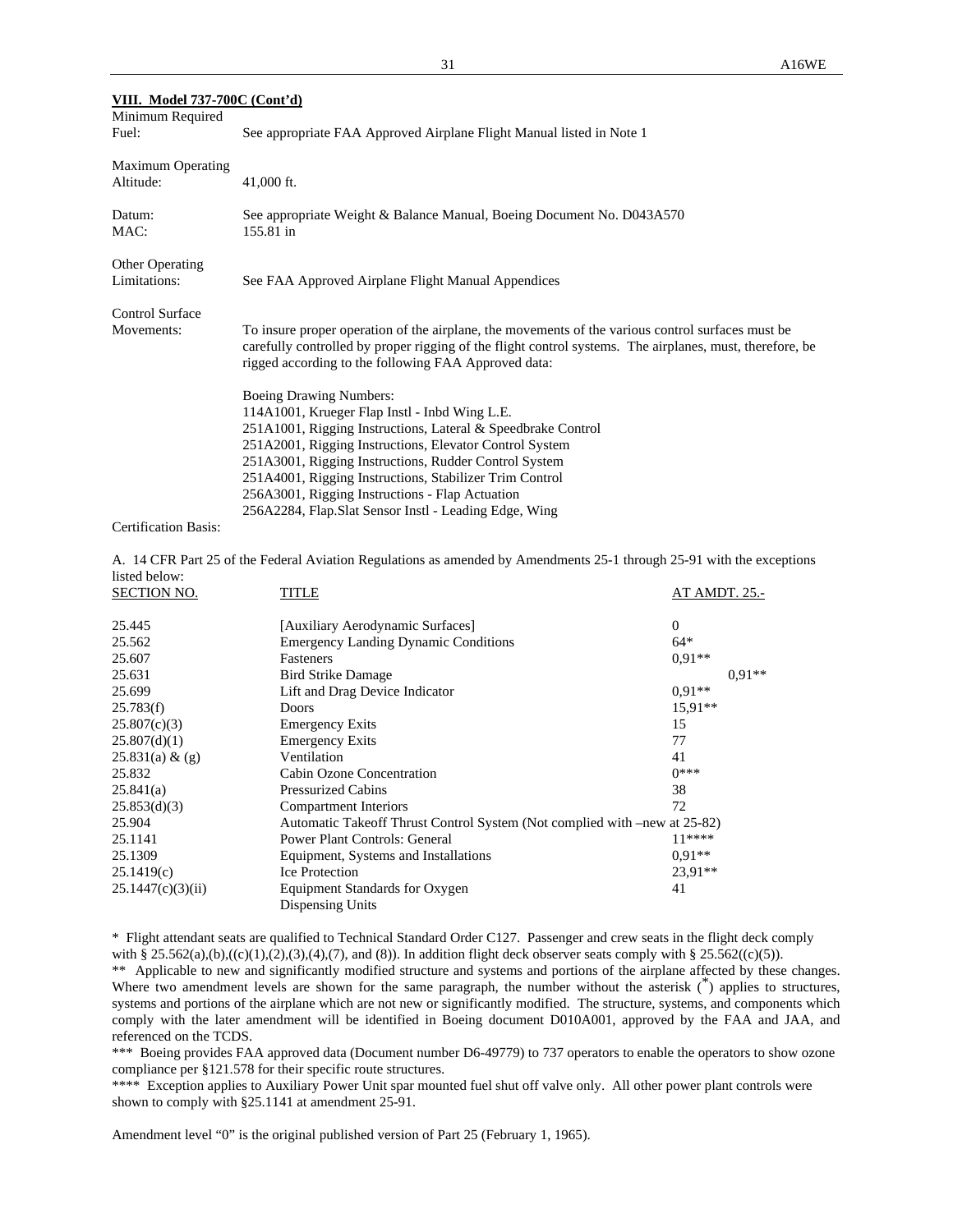### **VIII. Model 737-700C (cont'd):**

In addition, Boeing has volunteered to comply with the following amendment levels later than amendment 25-91.

| 25.101                    | 92 | Performance; General                                 |
|---------------------------|----|------------------------------------------------------|
| 25.105                    | 82 | Takeoff                                              |
| 25.107                    | 94 | <b>Takeoff Speeds</b>                                |
| 25.109                    | 92 | <b>Accelerate Stop Distance</b>                      |
| 25.111                    | 94 | Take Off Path                                        |
| 25.113                    | 92 | Takeoff Distance and Takeoff Run                     |
| 25.115                    | 92 | <b>Takeoff Flight Path</b>                           |
| 25.119                    | 94 | Landing Climb: All Engines Operating                 |
| 25.233                    | 94 | Ground Directional Stability and Control             |
| 25.349                    | 94 | <b>Rolling Conditions</b>                            |
| 25.481                    | 94 | <b>Tail-Down Landing Conditions</b>                  |
| 25.571(e)(1)              | 96 | Damage-Tolerance & Fatigue Evaluation of Structure   |
| 25.735                    | 92 | <b>Brakes</b>                                        |
| 25.807 (except $(g)$ ) 94 |    | <b>Emergency Exits</b>                               |
| 25.855                    | 93 | Cargo or Baggage Compartments                        |
| 25.857                    | 93 | Cargo Compartment Classification                     |
| 25.858                    | 93 | Cargo or Baggage Compartment Smoke or Fire Detection |
| 25.1533                   | 92 | <b>Additional Operating Limitations</b>              |

Special Conditions:

- Limit Engine Torque Loads for Sudden Engine Stoppage.
- $\bullet$  High Intensity Radiated Fields (HIRF) Protection.

Special Conditions No. 25-358-SC, published in the Federal Register on June 29, 2007 addressed 737-600/-700/-700C/- 800/ -900 and 900ER series airplanes regarding seats with non-traditional, large, non-metallic panels

Special Conditions No. 25-386-SC, published in the Federal Register on August 7, 2009, addressed 737-600/-700/-700C/- 800/ and 900ER series airplanes with inflatable lapbelts installed

Equivalent Safety Findings:

| § 25.21(b)             | Proof of Compliance                                                |
|------------------------|--------------------------------------------------------------------|
| \$25.103               | <b>Stalling Speed</b>                                              |
| \$25.107               | <b>Takeoff Speeds</b>                                              |
| § 25.111(a)            | <b>Takeoff Path</b>                                                |
| § 25.119(b)            | Landing - Climb: All engines operating                             |
| § 25.121               | Climb - One engine operative                                       |
| \$25.125(a)(2)         | Landing                                                            |
| $\S 25.143(g)$         | General - Controllability and Maneuverability                      |
| § 25.145               | Longitudinal Control)                                              |
| § 25.147               | Directional and Lateral Control                                    |
| § 25.149               | Minimum Control Speed)                                             |
| § 25.161               | Trim                                                               |
| § 25.175               | Demonstration of Static Longitudinal Stability                     |
| § 25.177               | <b>Static Directional and Lateral Stability</b>                    |
| § 25.181               | <b>Dynamic Stability</b>                                           |
| § 25.201               | <b>Stall Demonstration</b>                                         |
| § 25.207               | <b>Stall Warning</b>                                               |
| § 25.231               | Longitudinal Stability and Control                                 |
| § 25.233               | Directional Stability and Control                                  |
| § 25.237               | <b>Wind Velocities</b>                                             |
| § 25.395(a)            | Control Systems                                                    |
| § 25.735               | <b>Brakes</b>                                                      |
| § 25.773               | Pilot Compartment View                                             |
| $\S 25.810$ (a)(1)(ii) | <b>Escape Slides</b>                                               |
| \$25.813(c)(1)(i)      | Emergency Exit Access (for Type III Automatic Overwing Exit)       |
| \$25.813(c)(2)(i)      | Emergency Exit Access (for Type III Automatic Overwing Exit)       |
| \$25.841(b)(6)         | <b>High Altitude Landing Operations</b>                            |
| § 25.853(a)            | Compartment Interiors (documented in TAD ELOS memo PS-08-0670-C-1) |
| § 25.933(a)(1)(ii)     | <b>Reversing Systems</b>                                           |
| § 25.979(b)(1)         | Pressure Fueling System                                            |
| § 25.1001              | <b>Fuel Jettison System</b>                                        |
| § 25.1323              | Airspeed Indication Systems                                        |
| § 25.1325              | <b>Static Pressure Systems</b>                                     |
| $§$ 25.1389(b)(3)      | Wing Tip Position Lights                                           |
| § 25.1587              | Performance Information                                            |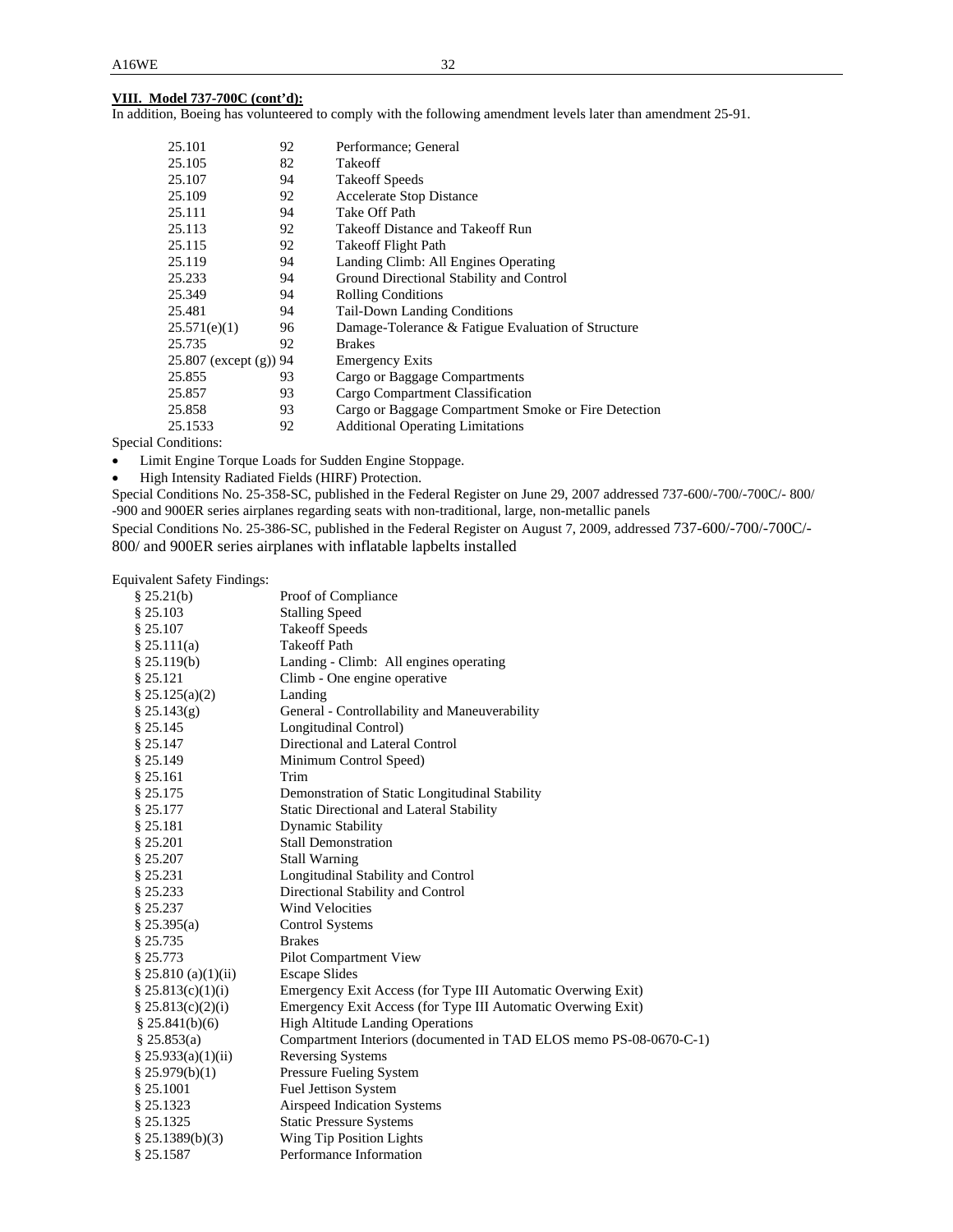#### **VIII. Model 737-700C (cont'd):**

Exemptions:

- § 25.1435(b)(1) Hydraulic Systems (Originally granted May 17, 1995, Exemption No. 6086, applicable to 737-700), extended to include the main deck cargo door hydraulic system. (Exemption 6889, granted April 15, 1999)
- § 25.562(b)(2) Emergency Landing Dynamic Conditions related to Flight Deck Testing (Originally granted August 20, 1999, Exemption No. 6425A).
- § 25.901(c) Partial Exemption No single powerplant or auxiliary power unit failure will jeopardize the safe operation of the airplane. (Originally granted February 4, 2003, Exemption No. 7968). See NOTE 4.
- § 25.305, 25.307(a), 25.601, 25.603(c), 25-613(a) and (b), and 25.1103(d) Partial Exemption Localized areas of temperature – related damage. (Exemption No. 9571, December 11, 2007).
- Partial Time-Limited Exemption from 14 CFR §25.853(a), appendix F, paragraph (a)(1)(i), Testing on Large Interior Panels, granted through November 28, 2011. (Exemption No. 9791, November 28, 2008, Exemption No. 9791B, March 1, 2010 , Exemption No. 9791C, February 4, 2011)

14 CFR part 26:

Based on 14 CFR §21.101(g) for changes made to TCs applicable provisions of 14 CFR part 26 are included in the certification basis. For any future 14 CFR part 26 amendments, the holder of this TC must demonstrate compliance with the applicable sections

Compliance has been found for the following regulations at Amendment 26-0: §26.11

Compliance has been found for the following regulations at Amendment 26-1: §26.43, 26.45, 26.47, and 26.49 Compliance has been found for the following regulations at Amendment 26-3: §26.39

In addition to the airworthiness standards, the type-certification basis for these derivative airplanes includes compliance with the emissions standards of part 34 as amended by any amendments effective at the time of certification and with the noise standards of part 36 as amended by Amendment 36-20 or any subsequent amendment effective at the time of certification.

B. Certification basis for §25.981(b) and §25.981(d) at amendment 25-125, and Equivalent Safety Finding P-2, dated May 25, 2010, for the flammability reduction system (FRS), is applied if fuel tank inerting is installed in new airplane production (line #'s 2517, 2620 and on) or as a modification per Service Bulletins 737-47-1002 and 737-47-1003. Airworthiness limitations for the FRS are contained in Section 9 of the applicable Maintenance Planning Document.

C. Additional certification basis items for model 737-700C aircraft with in-production installation of Winglets:

 For model 737-700C aircraft that have incorporated production installed winglets (BDCO Project LB08-0012), the following equivalent level of safety findings apply:

Equivalent level of safety findings have been made for the following regulation(s):

Equivalent level of safety findings have been made for the following regulation(s):

§ 25.1419 (documented in TAD ELOS Memo LB08-0012-T-S-2)

 §§ 25.1389(b)(l), 25.1389(b)(2), 25.1391, and 25.1393 (documented in TAD ELOS Memo LB08- 0012-T-SE-1)

§§ 25.1389(b)(3) and 25.1395 (documented in TAD ELOS Memo LB08-0012-T-SE-2)

 $\S$  25.1517, "Rough Air Speed, V" (documented in TAD ELOS Memo LB08-0012-T-F-1). Compliance has been found to 14 CFR part 25 of the Federal Aviation Regulations above amendment 25-91 specific to the in-production installation of Winglets and is listed below:

| Section No.            | Title                                          | At Amdt. 25. |
|------------------------|------------------------------------------------|--------------|
| 25.103(a),(b),(c)      | <b>Stall Speed</b>                             | 108          |
| $25.107(b)$ , (c), (g) | Takeoff speeds                                 | 108          |
| 25.111(a)              | Take off path                                  | 108          |
| 25.111(c)              | Take off path                                  | 115          |
| 25.113(a),(b),(c)      | Takeoff distance and takeoff run               | 92           |
| 25.115(a)              | Take off flight path                           | 92           |
| 25.119(b)              | Landing climb: All engines operating           | 108          |
| $25.121(c)$ , (d)      | Climb: One engine inoperative                  | 108          |
| 25.125(a)              | Landing                                        | 108          |
| 25.143                 | General – Controllability and Maneuverability  | 108          |
| 25.145                 | Longitudinal control                           | 108          |
| 25.147                 | Directional and lateral control                | 115          |
| 25.149                 | Minimum control speed                          | 108          |
| 25.161                 | Trim                                           | 115          |
| 25.175                 | Demonstration of static longitudinal stability | 115          |
| 25.177                 | Static lateral-directional stability           | 108          |
| 25.181                 | Dynamic stability                              | 108          |
| 25.201                 | Stall demonstration                            | 108          |
| 25.207                 | Stall warning                                  | 108          |
| 25.231                 | Longitudinal stability and control             | 108          |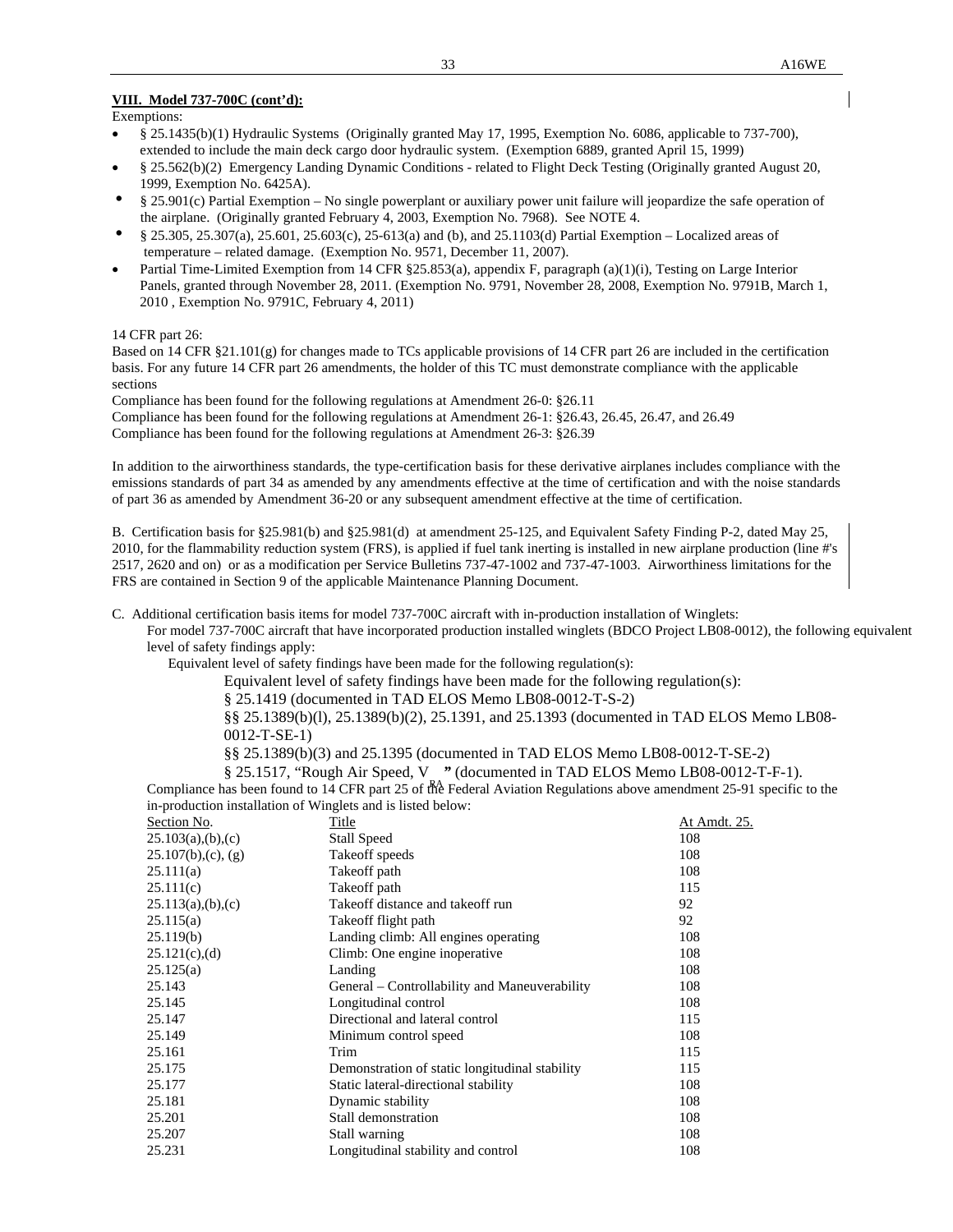| VIII. Model 737-700C (cont'd):   |                                                                                  |                                                                                                                             |  |
|----------------------------------|----------------------------------------------------------------------------------|-----------------------------------------------------------------------------------------------------------------------------|--|
| 25.233                           | Directional stability and control                                                | 108                                                                                                                         |  |
| 25.571(b),(e)                    |                                                                                  | Damage Tolerance and Fatigue Evaluation of Structure 96*                                                                    |  |
| 25.869(a)(4)                     | Fire protection: systems                                                         | 113                                                                                                                         |  |
| 25.903(c)                        | Engines                                                                          | 94                                                                                                                          |  |
| 25.1323(c)                       | Airspeed indication system                                                       | 109                                                                                                                         |  |
| 25.1325(e)                       | Static pressure system                                                           | 108                                                                                                                         |  |
| 25.1329(g)                       | Automatic pilot system                                                           | 119                                                                                                                         |  |
| 25.1587(b)                       | Performance information                                                          | 108                                                                                                                         |  |
|                                  | * For Wing box, Wing leading edge, and Winglet structure – Loads                 |                                                                                                                             |  |
| <b>Certification Maintenance</b> |                                                                                  |                                                                                                                             |  |
| Requirements (CMR's)             |                                                                                  | The CMR's are listed in either the FAA approved Section 9 of Boeing Maintenance Planning Data                               |  |
|                                  |                                                                                  | Document D626A001-CMR, revision June 2000 or later FAA approved revision, or the applicable                                 |  |
|                                  |                                                                                  | engine Type Certification Data Sheet. The more restrictive requirement from these two documents                             |  |
|                                  | shall be in force.                                                               |                                                                                                                             |  |
| Production                       |                                                                                  |                                                                                                                             |  |
| Basis:                           | Production Certificate No. 700                                                   |                                                                                                                             |  |
| Required                         |                                                                                  |                                                                                                                             |  |
| Equipment:                       |                                                                                  | The basic required equipment as prescribed in the applicable airworthiness regulations (see Certification                   |  |
|                                  |                                                                                  | Basis) must be installed in the aircraft for certification. The required equipment is noted in the Type Design              |  |
|                                  | Data.                                                                            |                                                                                                                             |  |
| Service                          |                                                                                  |                                                                                                                             |  |
| Information:                     | D634A201 for the 737-700C                                                        | The following Boeing "Structural Repair Manual" Documents are FAA-approved. Service Bulletins and other service information |  |
| C.G. Range:                      | See the appropriate FAA Approved Airplane Flight Manual listed.                  |                                                                                                                             |  |
| <b>NOTES FOR SECTION VIII:</b>   |                                                                                  |                                                                                                                             |  |
| NOTE 1.                          |                                                                                  | Airplane operation must be in accordance with the FAA Approved AFM. All placards required in either                         |  |
|                                  |                                                                                  | the FAA Approved AFM, the applicable operating rules or the Certification Basis must be installed in the                    |  |
|                                  |                                                                                  | airplane. Boeing Document No. D631A001 is the basic FAA Approved Airplane Flight Manual for Model                           |  |
|                                  | 737-700C airplane.                                                               |                                                                                                                             |  |
| NOTE 2.                          |                                                                                  | Required structural inspections for compliance with §25.571 and the retirement times for                                    |  |
|                                  |                                                                                  | Safe-life parts are listed in the FAA Approved Airworthiness Limitations and Certification Maintenance                      |  |
|                                  |                                                                                  | Requirements Section 9 of Boeing 737-600/700/800 Maintenance Planning Document D626A001-CMR,                                |  |
|                                  | Revision June 2000 or later FAA-approved revision.                               |                                                                                                                             |  |
| NOTE 3.                          |                                                                                  | The type design reliability and performance of the Model 737-700C, airplane has been evaluated in                           |  |
|                                  |                                                                                  | accordance with FAA Advisory Circular 120-42A and found suitable for Extended Range Operations with                         |  |
|                                  |                                                                                  | Two-Engine Airplanes (ETOPS) when operated and maintained in accordance with Boeing Document                                |  |
|                                  |                                                                                  | D044A007, "737-600/-700/-700C/-800 ETOPS CONFIGURATION, MAINTENANCE, AND                                                    |  |
|                                  |                                                                                  | PROCEDURES". Additionally, type design changes incorporated after February 15, 2007 that require                            |  |
|                                  |                                                                                  | ETOPS approval have been evaluated in accordance with 14 CFR 25.1535 and found suitable for Extended                        |  |
|                                  |                                                                                  | Operations (ETOPS) when operated and maintained in accordance with Boeing Document D044A007. This                           |  |
|                                  | finding does not constitute approval to conduct ETOPS operations.                |                                                                                                                             |  |
| NOTE 4.                          |                                                                                  | The FAA has determined that the occurrence of any uncontrollable high thrust failure condition "may                         |  |
|                                  |                                                                                  | endanger the safe operation of an airplane" and hence is reportable under 14 CFR §121.703, 125.409,                         |  |
|                                  | and 135.415.                                                                     |                                                                                                                             |  |
|                                  |                                                                                  |                                                                                                                             |  |
| NOTE 5:                          |                                                                                  | Mandatory replacement times, inspection intervals, related inspection procedures and all critical design                    |  |
|                                  |                                                                                  | configuration control limitation for the fuel tank system determined during the Special Federal Aviation                    |  |
|                                  |                                                                                  | Regulation No. 88 program and for compliance with § 25.981 are listed in the FAA-approved Airworthiness                     |  |
|                                  | Limitations and Certification Maintenance Requirement, Section 9, of Boeing 737- |                                                                                                                             |  |
|                                  |                                                                                  | 600/700/700C/700IGW/800/900 Maintenance Planning Data Document D626A001-CMR, Revision                                       |  |
|                                  |                                                                                  | December 2005 or later FAA-approved revision. All Model 737-700C series airplanes, production line                          |  |
|                                  |                                                                                  | number 1679 and on, must comply with Revision March 2006, or a later FAA-approved revision. The FAA                         |  |
|                                  |                                                                                  | is planning to issue an airworthiness directive mandating compliance with Revision March 2006, or a later                   |  |
|                                  |                                                                                  | FAA-approved revision, applicable to all Model 737-600, -700, -700C, -800, and -900 series airplanes with                   |  |
|                                  | production numbers lower than 1679.                                              |                                                                                                                             |  |
|                                  |                                                                                  |                                                                                                                             |  |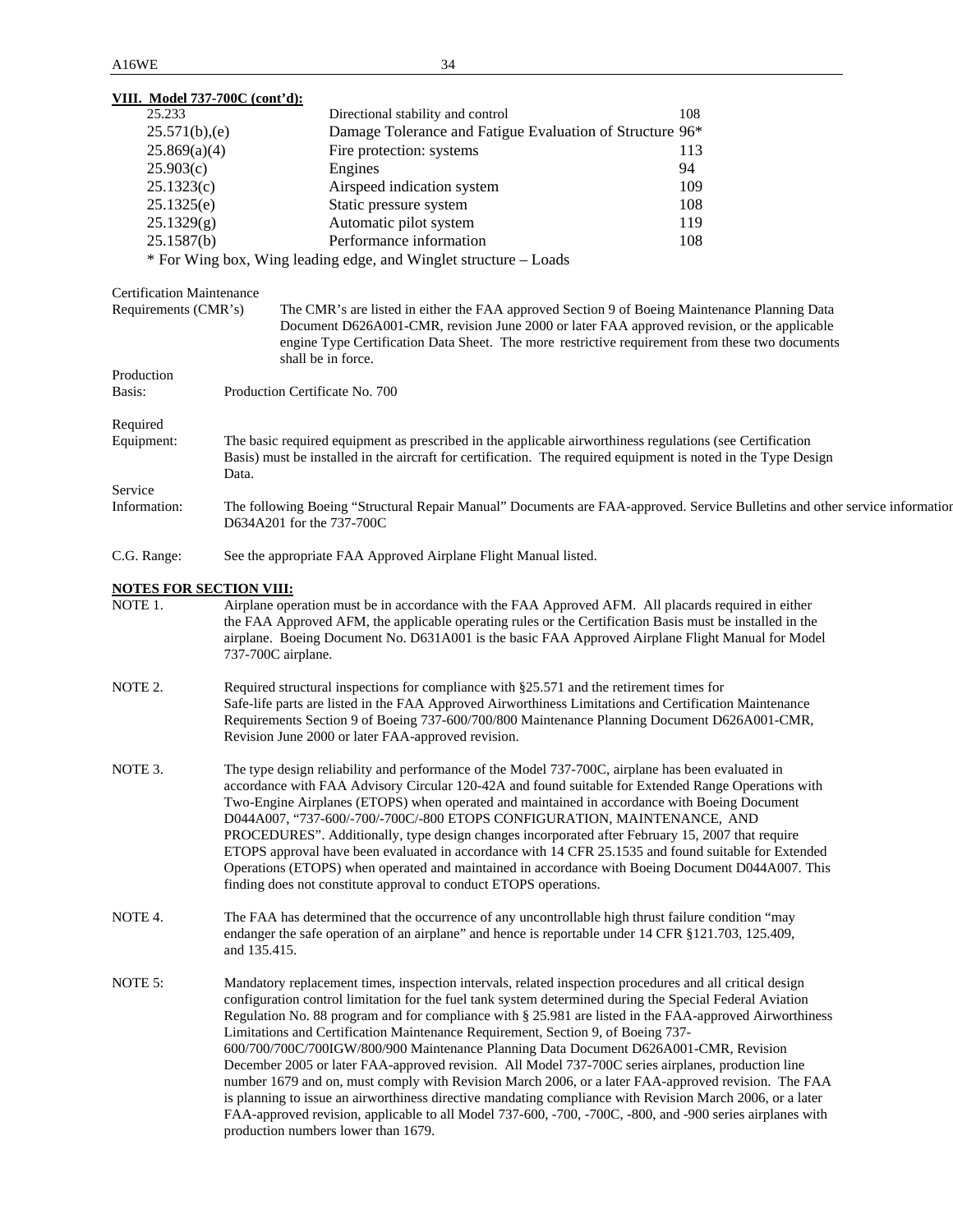|                         |                                                                                                                                            |                                                                                                                                                              | according to Advisory Circular (AC) 91-RVSM, titled "Approval of Aircraft and Operators for Flight in<br>Airspace Above Flight Level (FL) 290 Where a 1,000 Foot Vertical Separation Minimum is Applied." |  |
|-------------------------|--------------------------------------------------------------------------------------------------------------------------------------------|--------------------------------------------------------------------------------------------------------------------------------------------------------------|-----------------------------------------------------------------------------------------------------------------------------------------------------------------------------------------------------------|--|
|                         | IX. Model 737-900 (Approved April 17, 2001) Transport Aircraft.                                                                            |                                                                                                                                                              |                                                                                                                                                                                                           |  |
| Engines:                | Manual for engine limitations.                                                                                                             |                                                                                                                                                              | Two CFM 56-7B, -7B/3 or -7BE Series Turbofan Engines. Refer to the FAA Approved Airplane Flight                                                                                                           |  |
|                         |                                                                                                                                            |                                                                                                                                                              |                                                                                                                                                                                                           |  |
| Fuel:                   | * Jet A, Jet A-1 as specified in ASTM-D1655                                                                                                | Fuels meeting the following specifications and mixtures thereof are approved for use:                                                                        |                                                                                                                                                                                                           |  |
|                         | * JP-5 as specified in MIL-T-5624                                                                                                          |                                                                                                                                                              |                                                                                                                                                                                                           |  |
|                         | * JP-8 as specified in MIL-T-83133                                                                                                         |                                                                                                                                                              |                                                                                                                                                                                                           |  |
|                         |                                                                                                                                            |                                                                                                                                                              | Fuels conforming to G.E. Specification D50TF2 (Class A, C, D and E) or fuels produced or certified to                                                                                                     |  |
|                         |                                                                                                                                            |                                                                                                                                                              | other specifications and having properties meeting the requirements of the above specifications are                                                                                                       |  |
|                         |                                                                                                                                            | acceptable for use. Consult Flight Manual for additive use.                                                                                                  |                                                                                                                                                                                                           |  |
| Oil Consumption:        |                                                                                                                                            |                                                                                                                                                              | For compliance with FAR 25.1011(b), the approved maximum oil consumption rate for the CFM56-7B                                                                                                            |  |
|                         |                                                                                                                                            |                                                                                                                                                              | engines installed on this model airplane has been established as 0.340 gallons per hour. Operation of the                                                                                                 |  |
|                         |                                                                                                                                            |                                                                                                                                                              | Model 737-900 airplane with engine oil consumption rates higher than this limit is not permitted.                                                                                                         |  |
| <b>Engine Ratings:</b>  | Model 737-900                                                                                                                              | Takeoff static thrust                                                                                                                                        | Maximum continuous static                                                                                                                                                                                 |  |
|                         |                                                                                                                                            | standard day, sea level                                                                                                                                      | thrust, standard day,                                                                                                                                                                                     |  |
|                         |                                                                                                                                            | conditions (5 min) lb.                                                                                                                                       | sea level conditions lb.                                                                                                                                                                                  |  |
|                         | CFM56-7B24                                                                                                                                 | 24,200                                                                                                                                                       | 22,800                                                                                                                                                                                                    |  |
|                         | CFM56-7B24/3                                                                                                                               | 24,200                                                                                                                                                       | 22,800                                                                                                                                                                                                    |  |
|                         | CFM56-7B24E                                                                                                                                | 24,200                                                                                                                                                       | 22,800                                                                                                                                                                                                    |  |
|                         | CFM56-7B24/3B1**                                                                                                                           | 24,200                                                                                                                                                       | 22,800                                                                                                                                                                                                    |  |
|                         | CFM56-7B24E/B1**                                                                                                                           | 24,200                                                                                                                                                       | 22,800                                                                                                                                                                                                    |  |
|                         | CFM56-7B26                                                                                                                                 | 26,300                                                                                                                                                       | 25,900                                                                                                                                                                                                    |  |
|                         | CFM56-7B26/3                                                                                                                               | 26,300                                                                                                                                                       | 25,900                                                                                                                                                                                                    |  |
|                         | CFM56-7B26E                                                                                                                                | 26,300                                                                                                                                                       | 25,900                                                                                                                                                                                                    |  |
|                         | CFM56-7B26/3F                                                                                                                              | 26,300                                                                                                                                                       | 25,900                                                                                                                                                                                                    |  |
|                         | CFM56-7B26E/F                                                                                                                              | 26,300                                                                                                                                                       | 25,900                                                                                                                                                                                                    |  |
|                         | CFM56-7B26/B1                                                                                                                              | 26,300                                                                                                                                                       | 25,900                                                                                                                                                                                                    |  |
|                         | CFM56-7B27                                                                                                                                 | 27,300                                                                                                                                                       | 25,900                                                                                                                                                                                                    |  |
|                         | CFM56-7B27/3                                                                                                                               | 27,300                                                                                                                                                       | 25,900                                                                                                                                                                                                    |  |
|                         | CFM56-7B27E                                                                                                                                | 27,300                                                                                                                                                       | 25,900                                                                                                                                                                                                    |  |
|                         | CFM56-7B27/3F                                                                                                                              | 27,300                                                                                                                                                       | 25,900                                                                                                                                                                                                    |  |
|                         | CFM56-7B27E/F                                                                                                                              | 27,300                                                                                                                                                       | 25,900                                                                                                                                                                                                    |  |
|                         | CFM56-7B27/B1                                                                                                                              | 27,300                                                                                                                                                       | 25,900                                                                                                                                                                                                    |  |
|                         | CFM56-7B27/3B1                                                                                                                             | 27,300                                                                                                                                                       | 25,900                                                                                                                                                                                                    |  |
|                         | CFM56-7B27E/B1                                                                                                                             | 27,300                                                                                                                                                       | 25,900                                                                                                                                                                                                    |  |
|                         | CFM56-7B27/3B1F                                                                                                                            | 27,300                                                                                                                                                       | 25,900                                                                                                                                                                                                    |  |
|                         | CFM56-7B27E/B1F                                                                                                                            | 27,300                                                                                                                                                       | 25,900                                                                                                                                                                                                    |  |
|                         | CFM56-7B27/B3                                                                                                                              | 27,300                                                                                                                                                       | 25,900                                                                                                                                                                                                    |  |
|                         | CFM56-7B27/3B3<br>CFM56-7B27E/B3                                                                                                           | 27,300                                                                                                                                                       | 25,900                                                                                                                                                                                                    |  |
|                         | <b>Special Rating</b><br>**                                                                                                                | 27,300                                                                                                                                                       | 25,900                                                                                                                                                                                                    |  |
|                         | For engine operating limits see Engine Type Certificate Data Sheet No. E00055EN or E00056EN or the<br>FAA Approved Airplane Flight Manual. |                                                                                                                                                              |                                                                                                                                                                                                           |  |
| <b>Thrust Settings:</b> |                                                                                                                                            | The appropriate engine power setting curve (%N1), in the FAA Approved Airplane Flight Manual or<br>AFM Appendices must be used for control of engine thrust. |                                                                                                                                                                                                           |  |
| Airspeed Limits:        | VMO/MMO - 340/0.82 (KCAS)                                                                                                                  |                                                                                                                                                              | For other airspeed limits see the appropriate FAA Approved Airplane Flight Manual listed in Note 2.                                                                                                       |  |
| C. G. Range:            |                                                                                                                                            | See the appropriate FAA Approved Airplane Flight Manual listed in Note 2.                                                                                    |                                                                                                                                                                                                           |  |

#### **NOTES FOR SECTION VIII (cont'd):**

NOTE 6: The Model 737-600/700/800 have been approved to operate in "Reduced Vertical Separation Minimum" (RVSM) airspace. Continued airworthiness and operational approval aspects of RVSM must be constructed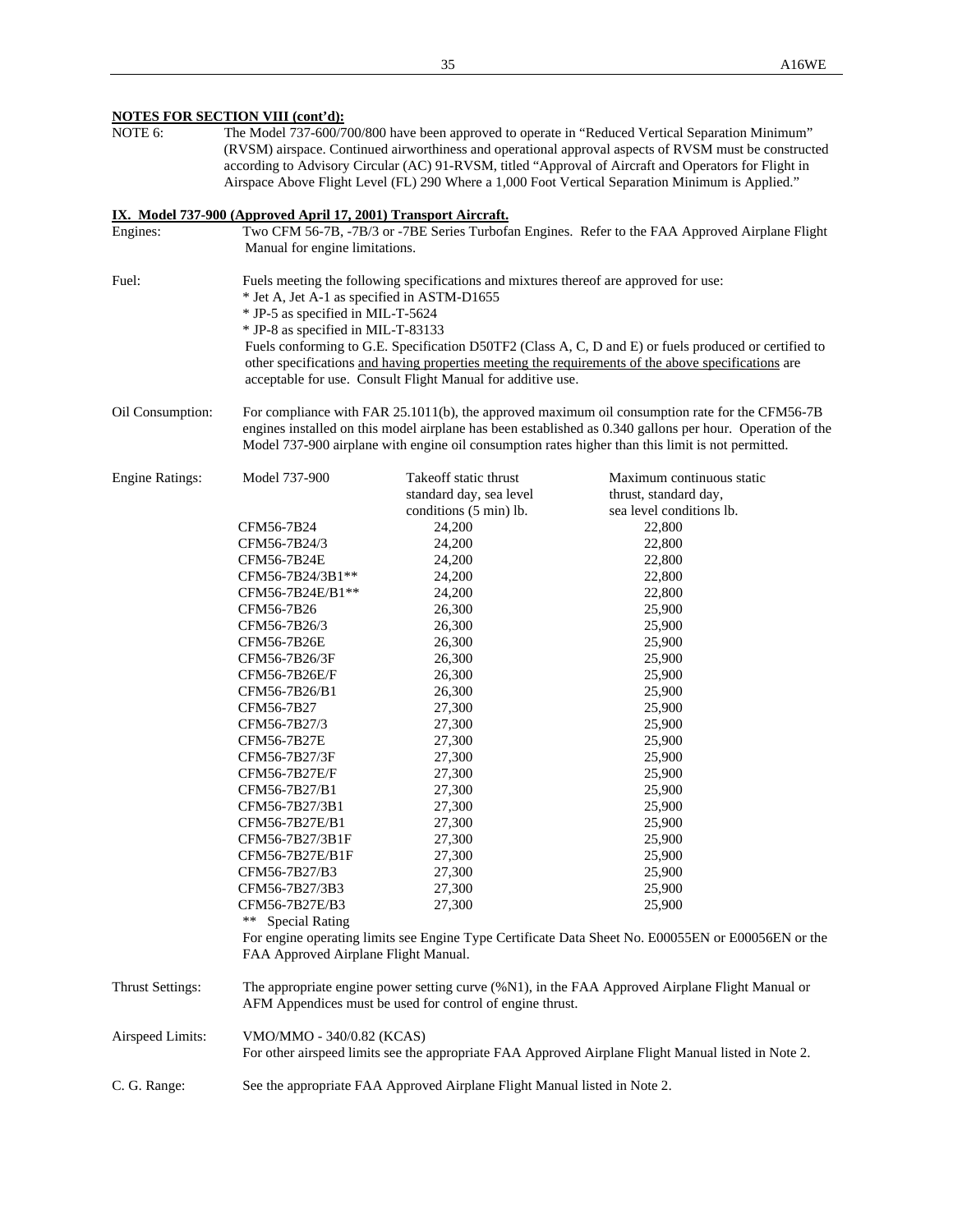| <b>IX.</b> Model 737-900 (cont'd)     |                                                                                                                  |              |  |
|---------------------------------------|------------------------------------------------------------------------------------------------------------------|--------------|--|
| Maximum Weights:                      | 737-900<br>Please see Note 4 at the end of Section VII for limitations which may be applicable                   |              |  |
|                                       | to the 737-900 airplanes                                                                                         |              |  |
|                                       | Maximum Taxi Weight (MTW)                                                                                        | 174,700 lbs. |  |
|                                       | Maximum Takeoff Weight (MTOW)                                                                                    | 174,200 lbs. |  |
|                                       | Maximum Landing Weight (MLW)                                                                                     | 147,300 lbs. |  |
|                                       | Maximum Zero Fuel Weight (MZFW)                                                                                  | 140,300 lbs. |  |
| Model 737-900                         | <b>Eligible Serial Numbers:</b>                                                                                  |              |  |
| 737-9B5                               | 29987-30002                                                                                                      |              |  |
| 737-9GP                               | 35713                                                                                                            |              |  |
| 737-9K2                               | 29599-29602, 32944                                                                                               |              |  |
| 737-95R                               | 30412, 33740                                                                                                     |              |  |
| 737-97L<br>737-924                    | 33644-33646, 33648, 33649                                                                                        |              |  |
| 737-990                               | 30118-30129                                                                                                      |              |  |
|                                       | 30013-30019, 30021, 30856, 30857, 33679, 33680                                                                   |              |  |
| Minimum Crew                          |                                                                                                                  |              |  |
| for All Flights:                      | 2 (Pilot and Copilot)                                                                                            |              |  |
| Maximum                               |                                                                                                                  |              |  |
| Passengers:                           | 189<br>Passenger only mode                                                                                       |              |  |
| Maximum Baggage                       |                                                                                                                  |              |  |
| Cargo:                                | See appropriate Weight and Balance Manual, Boeing Document No. D043A590                                          |              |  |
| Fuel & Oil                            |                                                                                                                  |              |  |
| Capacities:                           | See appropriate Weight and Balance Manual, Boeing Document No. D043A590                                          |              |  |
| Minimum Required                      |                                                                                                                  |              |  |
| Fuel:                                 | See appropriate FAA Approved Airplane Flight Manual listed in Note 2.                                            |              |  |
|                                       |                                                                                                                  |              |  |
| <b>Maximum Operating</b><br>Altitude: | 41,000 ft.                                                                                                       |              |  |
|                                       |                                                                                                                  |              |  |
| Datum:                                | See appropriate Weight & Balance Manual, Boeing Document No. D043A590                                            |              |  |
| MAC:                                  | 155.81 in                                                                                                        |              |  |
| Other Operating                       |                                                                                                                  |              |  |
| Limitations:                          | See FAA Approved Airplane Flight Manual Appendices                                                               |              |  |
| <b>Control Surface</b>                |                                                                                                                  |              |  |
| Movements:                            | To insure proper operation of the airplane, the movements of the various control surfaces must be                |              |  |
|                                       | carefully controlled by proper rigging of the flight control systems. The airplanes, must, therefore, be         |              |  |
|                                       | rigged according to the following FAA Approved data:                                                             |              |  |
|                                       | Boeing Drawing Numbers:                                                                                          |              |  |
|                                       | 114A1001, Krueger Flap Instl - Inbd Wing L.E.                                                                    |              |  |
|                                       | 251A1001, Rigging Instructions, Lateral & Speedbrake Control                                                     |              |  |
|                                       | 251A2001, Rigging Instructions, Elevator Control System<br>251A3001, Rigging Instructions, Rudder Control System |              |  |
|                                       | 251A4001, Rigging Instructions, Stabilizer Trim Control                                                          |              |  |
|                                       | 256A3001, Rigging Instructions - Flap Actuation                                                                  |              |  |
|                                       | 256A2284, Flap Slat Sensor Instl - Leading Edge, Wing                                                            |              |  |
|                                       |                                                                                                                  |              |  |

# Certification Basis:

A. 14 CFR part 25 of the Federal Aviation Regulations as amended by Amendments 25-1 through 25-91 with the exceptions listed below:

| <b>SECTION NO.</b> | TITLE |                                             | <b>AT AMDT. 25.-</b> |          |
|--------------------|-------|---------------------------------------------|----------------------|----------|
| 25.365             |       | <b>Pressurized Compartment Loads</b>        |                      |          |
| 25.562             |       | <b>Emergency Landing Dynamic Conditions</b> | $64*$                |          |
| 25.607             |       | Fasteners                                   | $0.91**$             |          |
| 25.631             |       | <b>Bird Strike Damage</b>                   |                      | $0.91**$ |
| 25.699             |       | Lift and Drag Device Indicator              | $0.91**$             |          |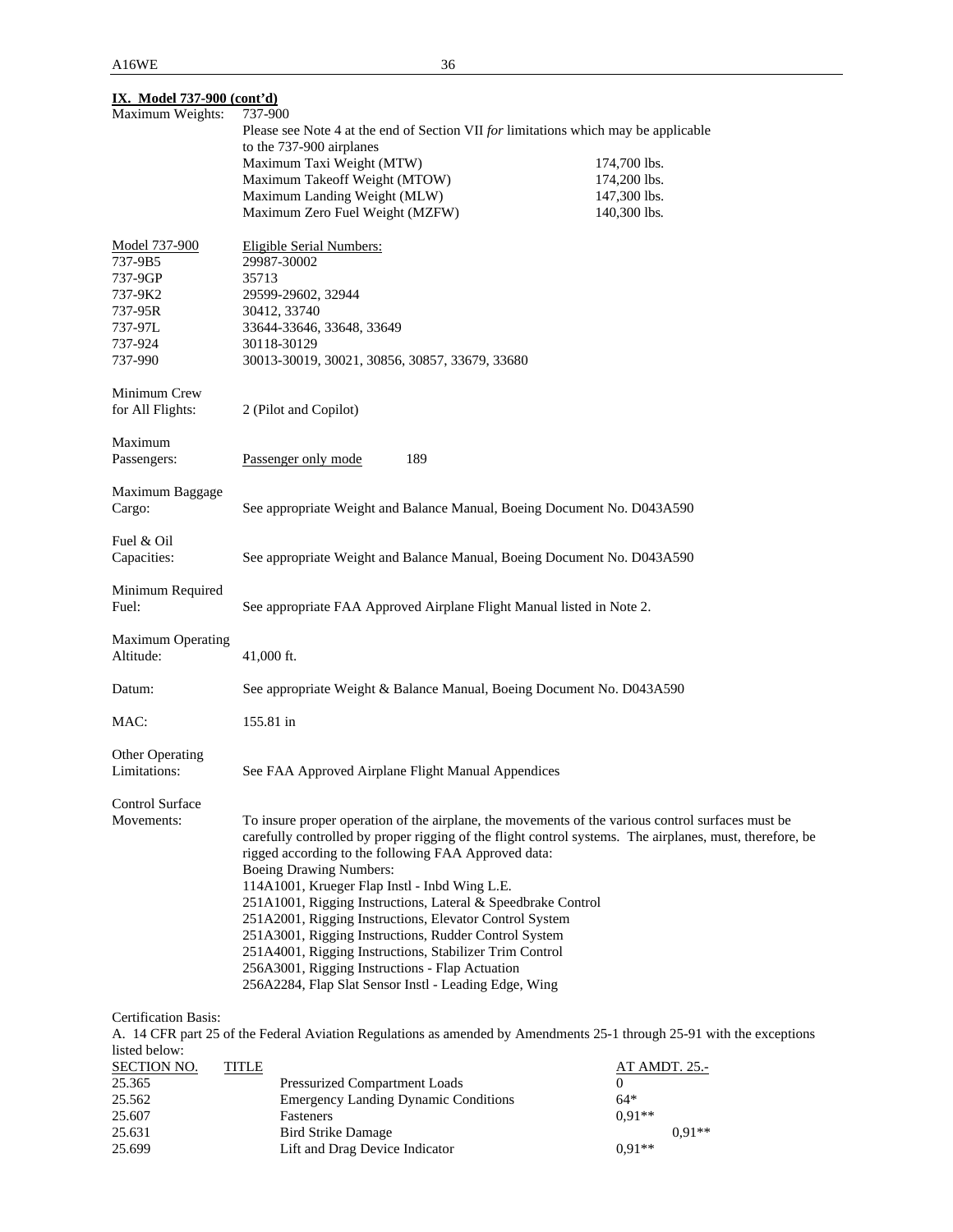| 25.783(f)         | Doors                                                                      | $15.91**$ |
|-------------------|----------------------------------------------------------------------------|-----------|
| 25.807(c)(3)      | <b>Emergency Exits</b>                                                     | 15        |
| 25.813            | <b>Emergency Exit Access</b>                                               | 45,91     |
| 25.831(a) & (g)   | Ventilation                                                                | 41        |
| 25.832            | Cabin Ozone Concentration                                                  | $0***$    |
| 25.841(a)         | <b>Pressurized Cabins</b>                                                  | 38        |
| 25.853(d)(3)      | Compartment Interiors                                                      | 72        |
| 25.904            | [Automatic Takeoff Thrust Control System] Not complied with (New at 25-82) |           |
| 25.1141           | Power Plant Controls: General                                              | $11****$  |
| 25.1309           | Equipment, Systems and Installations                                       | $0.91**$  |
| 25.1419(c)        | <b>Ice Protection</b>                                                      | $23.91**$ |
| 25.1447(c)(3)(ii) | Equipment Standards for Oxygen                                             | 41        |
|                   | Dispensing Units                                                           |           |
|                   |                                                                            |           |

\* Flight attendant seats are qualified to:

1. Technical Standard Order (TSO) C127, dated March 30, 1992, or

2. TSO C127a, and

 Head Injury Criteria data collected and reported by the TSO applicant is less than 1000 and, Femur Injury Criteria data collected and reported by the TSO applicant is less than 2250 pounds, and, Permanent deformation data collected and reported by the TSO applicant are in compliance with the requirements of FAA Advisory Circular (AC) 25.562-1A.

Passenger and crew seats in the flight deck comply with § 25.562(a),(b), ((c)(1),(2),(3),(4),(7), and (8)). In addition flight deck observer seats will comply with  $\S 25.562((c)(5))$ .

\*\* Applicable to new and significantly modified structure and systems and portions of the airplane affected by these changes. Where two amendment levels are shown for the same paragraph, the number without the asterisk  $\binom{*}{k}$  applies to structures, systems and portions of the airplane which are not new or significantly modified. The structure, systems, and components which comply with the later amendment are identified in Boeing document D010A001, approved by the FAA and JAA, and referenced on the TCDS.

\*\*\* Boeing provides FAA approved data (Document number D6-49779) to 737 operators to enable the operators to show ozone compliance per §121.578 for their specific route structures.

\*\*\*\* Exception applies to Auxiliary Power Unit spar mounted fuel shut off valve only. All other power plant controls were shown to comply with § 25.1141 at amendment 25-91.

Amendment level "0" is the original published version of 14 CFR part 25 (February 1, 1965).

In addition, Boeing has volunteered to comply with the following amendment levels later than amendment 25-91.

| 25.101       | 92 | Performance: General                                        |
|--------------|----|-------------------------------------------------------------|
| 25.105       | 92 | Takeoff                                                     |
| 25.107       | 94 | <b>Takeoff Speeds</b>                                       |
| 25.109       | 92 | Accelerate Stop Distance                                    |
| 25.113       | 92 | Takeoff Distance and Takeoff Run                            |
| 25.115       | 92 | Takeoff Flight Path                                         |
| 25.571(e)(1) | 96 | Damage Tolerance and Fatigue Evaluation of Structure        |
| 25.735       | 92 | <b>Brakes</b>                                               |
| 25.855       | 93 | Cargo or Baggage Compartments                               |
| 25.857       | 93 | Cargo Compartment Classification                            |
| 25.858       | 93 | Cargo or Baggage Compartment Smoke or Fire Detection System |
| 25.1533      | 92 | <b>Additional Operating Limitations</b>                     |
|              |    |                                                             |

Special Conditions:

Limit Engine Torque Loads for Sudden Engine Stoppage.

High Intensity Radiated Fields (HIRF) Protection.

Special Conditions No. 25-358-SC, published in the Federal Register on June 29, 2007 addressed 737-600/-700/-700C/- 800/ -900 and 900ER series airplanes regarding seats with non-traditional, large, non-metallic panels

Special Conditions No. 25-386-SC, published in the Federal Register on August 7, 2009, addressed 737-600/-700/-700C/- 800/ and 900ER series airplanes with inflatable lapbelts installed

Equivalent Safety Findings:

| \$1.2    | Abbreviations and Symbols |
|----------|---------------------------|
| \$25.21  | Proof of Compliance       |
| \$25.103 | <b>Stalling Speed</b>     |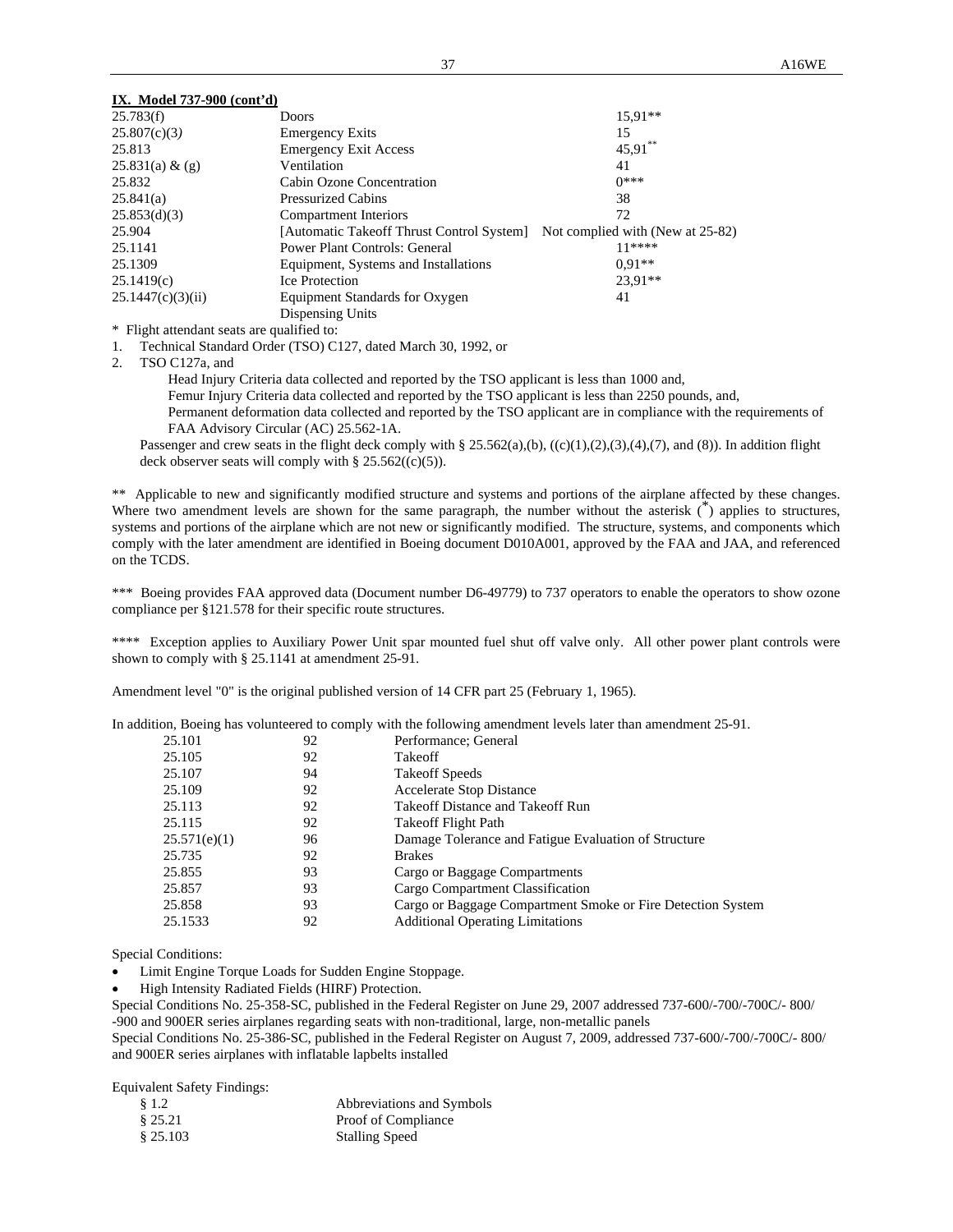| IX. Model 737-900 (cont'd) |                                                                    |
|----------------------------|--------------------------------------------------------------------|
| \$25.107                   | <b>Takeoff Speeds</b>                                              |
| \$25.111                   | <b>Takeoff Path</b>                                                |
| § 25.119                   | Landing - Climb: All engines operating                             |
| § 25.121                   | Climb - One engine operative                                       |
| § 25.125                   | Landing                                                            |
| § 25.143                   | General - Controllability and Maneuverability                      |
| § 25.145                   | <b>Longitudinal Control</b>                                        |
| § 25.147                   | Directional and Lateral Control                                    |
| § 25.149                   | Minimum Control Speed                                              |
| § 25.161                   | Trim                                                               |
| § 25.175                   | Demonstration of Static Longitudinal Stability                     |
| § 25.177                   | Static Directional and Lateral Stability                           |
| § 25.181                   | <b>Dynamic Stability</b>                                           |
| § 25.201                   | <b>Stall Demonstration</b>                                         |
| § 25.207                   | <b>Stall Warning</b>                                               |
| § 25.231                   | Longitudinal Stability and Control                                 |
| § 25.233                   | Directional Stability and Control                                  |
| § 25.237                   | <b>Wind Velocities</b>                                             |
| § 25.395(a)                | <b>Control Systems</b>                                             |
| § 25.613                   | Material Strength Properties and Design Values.                    |
| § 25.735                   | <b>Brakes</b>                                                      |
| § 25.773                   | Pilot Compartment View                                             |
| § 25.791                   | Passenger Information Signs and Placards                           |
| § 25.810 (a)(1)(ii)        | <b>Escape Slides</b>                                               |
| § 25.811(f)                | <b>Emergency Exit Markings</b>                                     |
| § 25.813(c)(1)(i)          | Emergency Exit Access (for Type III Automatic Overwing Exit)       |
| \$25.813(c)(2)(i)          | Emergency Exit Access (for Type III Automatic Overwing Exit)       |
| \$25.841(b)(6)             | <b>High Altitude Landing Operations</b>                            |
| § 25.853(a)                | Compartment Interiors (documented in TAD ELOS memo PS-08-0670-C-1) |
| § 25.853(f)                | <b>Compartment Interiors</b>                                       |
| § 25.933(a)                | <b>Reversing Systems</b>                                           |
| § $25.979(b)(1)$           | Pressure Fueling System                                            |
| § 25.1001                  | Fuel Jettison System                                               |
| § 25.1323                  | Airspeed Indication Systems                                        |
| § 25.1325                  | <b>Static Pressure Systems</b>                                     |
| $§$ 25.1389(b)(3)          | Position Light Minimum Intensities                                 |
| § 25.1393                  | Position Light Minimum Intensities                                 |
| § 25.1395                  | Position Light Minimum Intensities                                 |
| § 25.1395                  | Safe Flight in Icing Conditions                                    |
| § 25.1587                  | Performance Information                                            |

Exemptions:

- §25.1435(b)(1) Hydraulic Pressure Test (Originally granted August 20, 1999, Exemption No. 6953).
- § 25.562(b)(2) Emergency Landing Dynamic Conditions related to Flight Deck Testing (Originally granted August 20,1999, Exemption No. 6425A).
- §25.901(c) Partial Exemption No single powerplant or auxiliary power unit failure will jeopardize the safe operation of the airplane. (Originally granted February 4, 2003, Exemption No. 7968) See NOTE 5.
- §25.305, 25.307(a), 25.601, 25.603(c), 25-613(a) and (b), and 25.1103(d) Partial Exemption Localized areas of temperature – related damage. (Exemption No. 9571, December 11, 2007).
- Partial Time-Limited Exemption from 14 CFR §25.853(a), appendix F, paragraph (a)(1)(i), Testing on Large Interior Panels, granted through November 28, 2011. (Exemption No. 9791, November 28, 2008, Exemption No. 9791B, March 1, 2010 , Exemption No. 9791C, February 4, 2011)

14 CFR part 26:

 Based on 14 CFR §21.101(g) for changes made to TCs applicable provisions of 14 CFR part 26 are included in the certification basis. For any future 14 CFR part 26 amendments, the holder of this TC must demonstrate compliance with the applicable sections

Compliance has been found for the following regulations at Amendment 26-0: §26.11

 Compliance has been found for the following regulations at Amendment 26-1: §26.43, 26.45, 26.47, and 26.49 Compliance has been found for the following regulations at Amendment 26-3: §26.39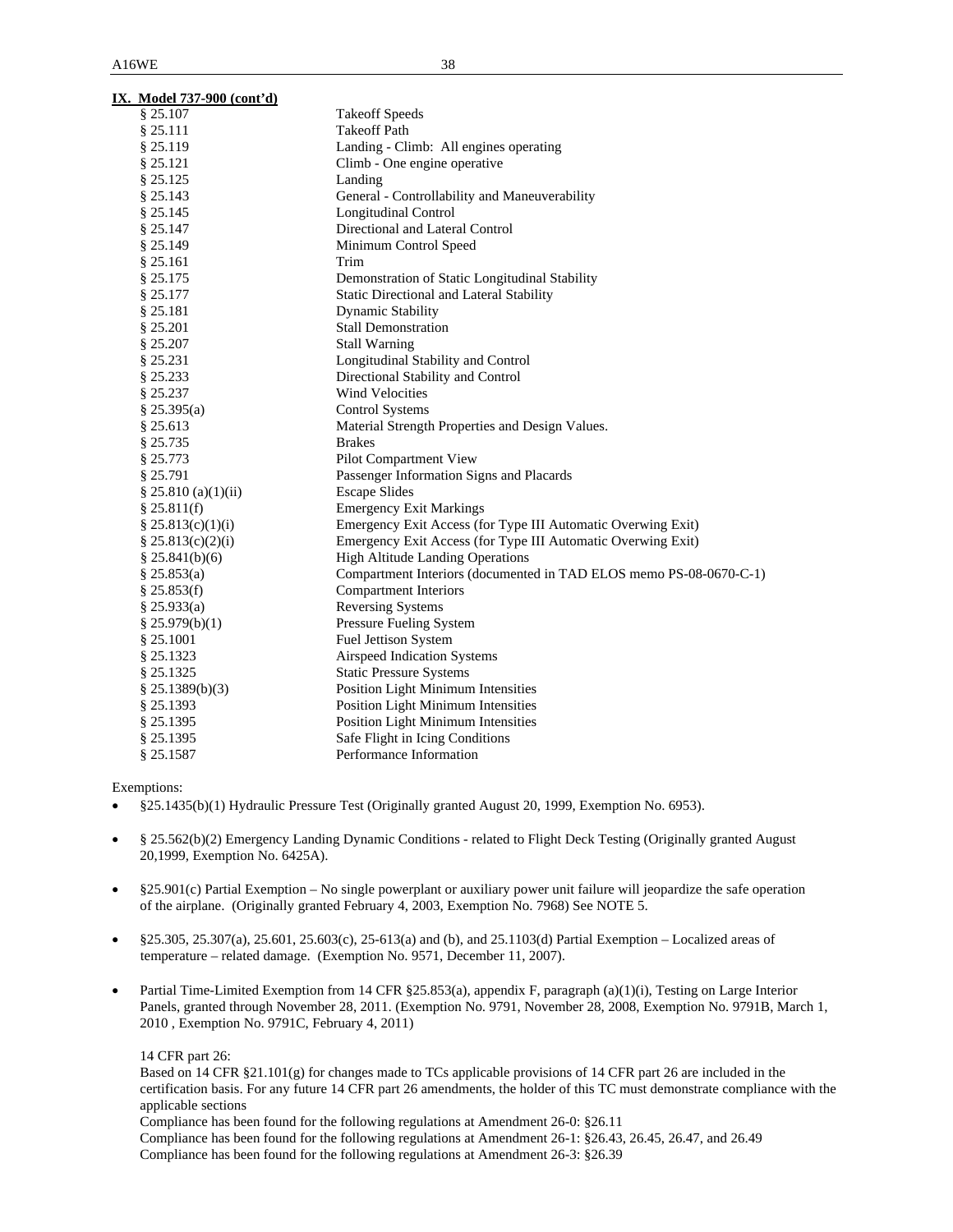### **IX. Model 737-900 (cont'd)**

 14 CFR part 34: §34 of the FAR as amended at the time of certification.

 14 CFR part 36: §36 of the FAR as amended at the time of certification.

B. Certification basis for §25.981(b) and §25.981(d) at amendment 25-125, and Equivalent Safety Finding P-2, dated May 25, 2010, for the flammability reduction system (FRS), is applied if fuel tank inerting is installed in new airplane production (line #'s 2517, 2620 and on) or as a modification per Service Bulletins 737-47-1002 and 737-47-1003. Airworthiness limitations for the FRS are contained in Section 9 of the applicable Maintenance Planning Document.

# Certification Maintenance Requirements (CMR's) The CMR's are listed in either the FAA approved Section 9 of Boeing Maintenance Planning Data Document D626A001-CMR, revision March 2001 or later FAA approved revision, or the applicable engine Type Certification Data Sheet. The more restrictive requirement from these two documents shall be in force. Production Basis: Production Certificate No. 700 Required Equipment: The basic required equipment as prescribed in the applicable airworthiness regulations (see Certification Basis) must be installed in the aircraft for certification. The required equipment is noted in the Type Design data. Service Information: The following Boeing "Structural Repair Manual" Documents are FAA-approved. Service Bulletins and other service information, when FAA-approved, will carry a statement to that effect. D634A211 for the 737-900. C.G. Range: See the appropriate FAA Approved Airplane Flight Manual listed. **NOTES FOR SECTION IX:** NOTE 1. A current weight and balance report including list of equipment included in the certificated empty weight, and loading instructions when necessary must be provided for each aircraft at the time of original certification. NOTE 2. Airplane operation must be in accordance with the FAA Approved AFM. All placards required in either the FAA Approved AFM, the applicable operating rules or the Certification Basis must be installed in the airplane. Boeing Document No. D631A001 is the basic FAA Approved Airplane Flight Manual for Model 737-900 airplane*.*  NOTE 3. Required structural inspections for compliance with §25.571 and the retirement times for Safe-life parts are listed in the FAA Approved Airworthiness Limitations and Certification Maintenance Requirements Section 9 of Boeing 737-600/700/800/900 Maintenance Planning Document D626A001-CMR, Revision March 2001 or later FAA-approved revision. NOTE 4. The type design reliability and performance of the Model 737-900, airplane has been evaluated in accordance with FAA Advisory Circular 120-42A and found suitable for Extended Range Operations with Two-Engine Airplanes (ETOPS) when operated and maintained in accordance with Boeing Document D044A007, "737- 600/-700/-700C/-800/-900 ETOPS CONFIGURATION, MAINTENANCE, AND PROCEDURES". Additionally, type design changes incorporated after February 15, 2007 that require ETOPS approval have been evaluated in accordance with 14 CFR 25.1535 and found suitable for Extended Operations (ETOPS) when operated and maintained in accordance with Boeing Document D044A007. This finding does not constitute approval to conduct ETOPS operations.

NOTE 5. The FAA has determined that the occurrence of any uncontrollable high thrust failure condition "may endanger the safe operation of an airplane" and hence is reportable under §121.703, 125.409, and 135.415.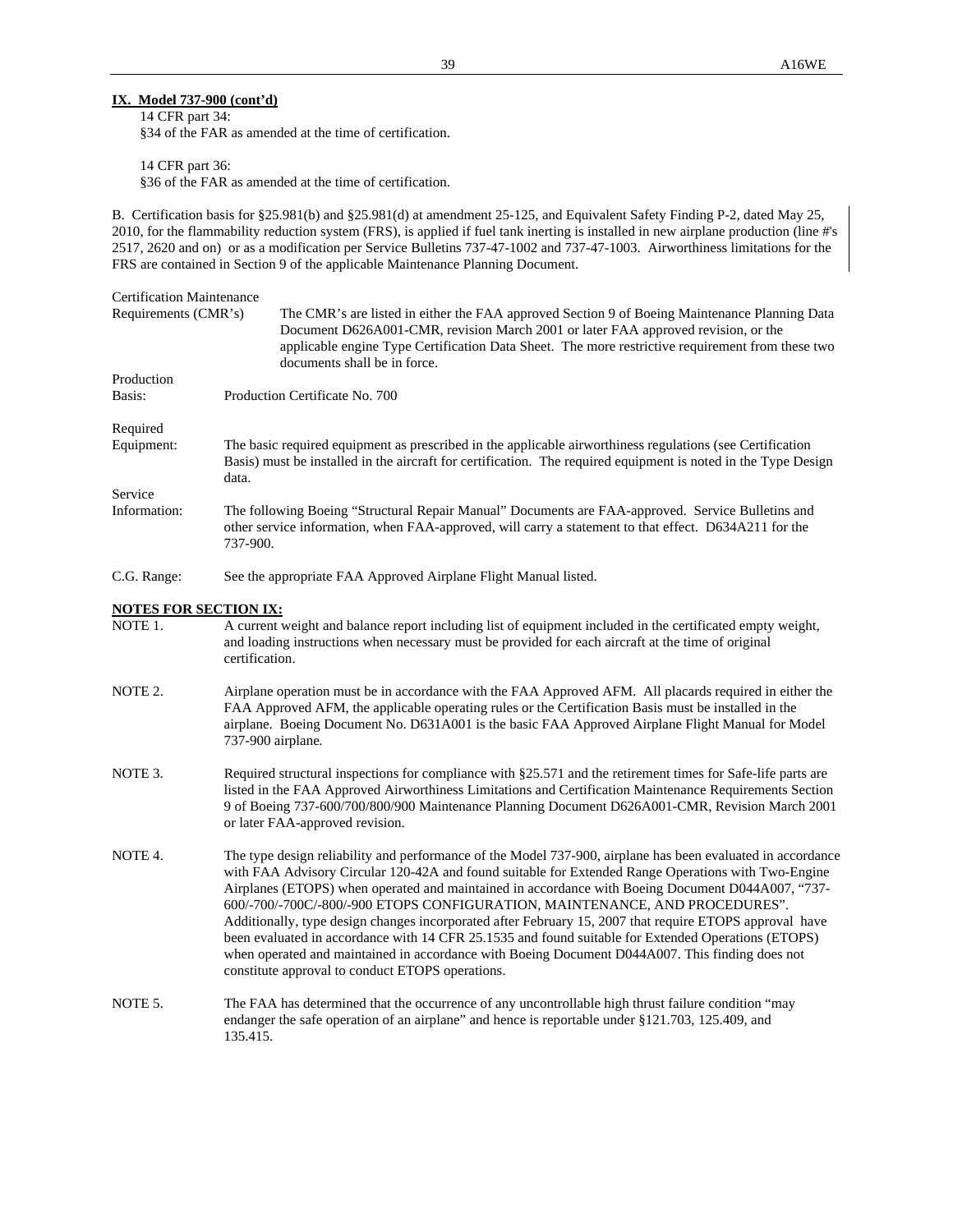|                        | <b>NOTES FOR SECTION IX (cont'd):</b>                                                                                                                                                                                                                                                                              |                                                                                         |                                                                                                                                                                                                                                                                                                                                                                                                                                                                                                                                                                                                                                                                                                                                                                                                                                                                                                                                                                                     |
|------------------------|--------------------------------------------------------------------------------------------------------------------------------------------------------------------------------------------------------------------------------------------------------------------------------------------------------------------|-----------------------------------------------------------------------------------------|-------------------------------------------------------------------------------------------------------------------------------------------------------------------------------------------------------------------------------------------------------------------------------------------------------------------------------------------------------------------------------------------------------------------------------------------------------------------------------------------------------------------------------------------------------------------------------------------------------------------------------------------------------------------------------------------------------------------------------------------------------------------------------------------------------------------------------------------------------------------------------------------------------------------------------------------------------------------------------------|
| NOTE 6:                | with production numbers lower than 1679.                                                                                                                                                                                                                                                                           |                                                                                         | Mandatory replacement times, inspection intervals, related inspection procedures and all critical design<br>configuration control limitation for the fuel tank system determined during the Special Federal Aviation<br>Regulation No. 88 program and for compliance with 14 CFR §25.981 and Special Conditions 25-308-SC are<br>listed in the FAA-approved Airworthiness Limitations and Certification Maintenance Requirement, Section<br>9, of Boeing 737-600/700/700C/700IGW/800/900 Maintenance Planning Data Document D626A001-CMR,<br>Revision November 2005 or later FAA-approved revision. All Model 737-900 series airplanes, production<br>line number 1679 and on, must comply with Revision March 2006, or a later FAA-approved revision. The<br>FAA is planning to issue an airworthiness directive mandating compliance with Revision March 2006, or a<br>later FAA-approved revision, applicable to all Model 737-600, -700, -700C, -800, and -900 series airplanes |
| NOTE 7:                | The Model 737-900 has been approved to operate in "Reduced Vertical Separation Minimum" (RVSM)<br>airspace. Continued airworthiness and operational approval aspects of RVSM must be constructed according<br>to Advisory Circular (AC) 91-RVSM, titled "Approval of Aircraft and Operators for Flight in Airspace |                                                                                         |                                                                                                                                                                                                                                                                                                                                                                                                                                                                                                                                                                                                                                                                                                                                                                                                                                                                                                                                                                                     |
|                        |                                                                                                                                                                                                                                                                                                                    | Above Flight Level (FL) 290 Where a 1,000 Foot Vertical Separation Minimum is Applied." |                                                                                                                                                                                                                                                                                                                                                                                                                                                                                                                                                                                                                                                                                                                                                                                                                                                                                                                                                                                     |
|                        | X. Model 737-900ER (Approved April 20, 2007) Transport Aircraft.                                                                                                                                                                                                                                                   |                                                                                         |                                                                                                                                                                                                                                                                                                                                                                                                                                                                                                                                                                                                                                                                                                                                                                                                                                                                                                                                                                                     |
| Engines:               | Manual for engine limitations. (See Note 2)                                                                                                                                                                                                                                                                        |                                                                                         | Two CFM 56-7B, -7B/3 or -7BE Series Turbofan Engines. Refer to the FAA Approved Airplane Flight                                                                                                                                                                                                                                                                                                                                                                                                                                                                                                                                                                                                                                                                                                                                                                                                                                                                                     |
| Fuel:                  |                                                                                                                                                                                                                                                                                                                    | Fuels meeting the following specifications and mixtures thereof are approved for use:   |                                                                                                                                                                                                                                                                                                                                                                                                                                                                                                                                                                                                                                                                                                                                                                                                                                                                                                                                                                                     |
|                        | $\ast$                                                                                                                                                                                                                                                                                                             | Jet A, Jet A-1 as specified in ASTM-D1655                                               |                                                                                                                                                                                                                                                                                                                                                                                                                                                                                                                                                                                                                                                                                                                                                                                                                                                                                                                                                                                     |
|                        | $\ast$<br>JP-5 as specified in MIL-T-5624                                                                                                                                                                                                                                                                          |                                                                                         |                                                                                                                                                                                                                                                                                                                                                                                                                                                                                                                                                                                                                                                                                                                                                                                                                                                                                                                                                                                     |
|                        | $\ast$<br>JP-8 as specified in MIL-T-83133                                                                                                                                                                                                                                                                         |                                                                                         |                                                                                                                                                                                                                                                                                                                                                                                                                                                                                                                                                                                                                                                                                                                                                                                                                                                                                                                                                                                     |
|                        |                                                                                                                                                                                                                                                                                                                    | acceptable for use. Consult Flight Manual for additive use.                             | Fuels conforming to G.E. Specification D50TF2 (Class A, C, D and E) or fuels produced or certified to<br>other specifications and having properties meeting the requirements of the above specifications are                                                                                                                                                                                                                                                                                                                                                                                                                                                                                                                                                                                                                                                                                                                                                                        |
| Oil Consumption:       |                                                                                                                                                                                                                                                                                                                    |                                                                                         | For compliance with §25.1011(b), the approved maximum oil consumption rate for the CFM56-7B<br>engines installed on this model airplane has been established as 0.340 gallons per hour. Operation of the<br>Model 737-900ER airplane with engine oil consumption rates higher than this limit is not permitted.                                                                                                                                                                                                                                                                                                                                                                                                                                                                                                                                                                                                                                                                     |
| <b>Engine Ratings:</b> | <b>Model 737-900ER</b>                                                                                                                                                                                                                                                                                             | Takeoff static thrust                                                                   | Maximum continuous static                                                                                                                                                                                                                                                                                                                                                                                                                                                                                                                                                                                                                                                                                                                                                                                                                                                                                                                                                           |
|                        |                                                                                                                                                                                                                                                                                                                    | standard day, sea level                                                                 | thrust, standard day,                                                                                                                                                                                                                                                                                                                                                                                                                                                                                                                                                                                                                                                                                                                                                                                                                                                                                                                                                               |
|                        | CFM56-7B24                                                                                                                                                                                                                                                                                                         | conditions (5 min) lb.<br>24,200                                                        | sea level conditions lb.<br>22,800                                                                                                                                                                                                                                                                                                                                                                                                                                                                                                                                                                                                                                                                                                                                                                                                                                                                                                                                                  |
|                        | CFM56-7B24/3                                                                                                                                                                                                                                                                                                       | 24,200                                                                                  | 22,800                                                                                                                                                                                                                                                                                                                                                                                                                                                                                                                                                                                                                                                                                                                                                                                                                                                                                                                                                                              |
|                        | CFM56-7B24E                                                                                                                                                                                                                                                                                                        | 24,200                                                                                  | 22,800                                                                                                                                                                                                                                                                                                                                                                                                                                                                                                                                                                                                                                                                                                                                                                                                                                                                                                                                                                              |
|                        | CFM56-7B24/3B1**                                                                                                                                                                                                                                                                                                   | 24,200                                                                                  | 22,800                                                                                                                                                                                                                                                                                                                                                                                                                                                                                                                                                                                                                                                                                                                                                                                                                                                                                                                                                                              |
|                        | CFM56-7B24E/B1**                                                                                                                                                                                                                                                                                                   | 24,200                                                                                  | 22,800                                                                                                                                                                                                                                                                                                                                                                                                                                                                                                                                                                                                                                                                                                                                                                                                                                                                                                                                                                              |
|                        | CFM56-7B26                                                                                                                                                                                                                                                                                                         | 26,300                                                                                  | 25,900                                                                                                                                                                                                                                                                                                                                                                                                                                                                                                                                                                                                                                                                                                                                                                                                                                                                                                                                                                              |
|                        | CFM56-7B26/B1                                                                                                                                                                                                                                                                                                      | 26,300                                                                                  | 25,900                                                                                                                                                                                                                                                                                                                                                                                                                                                                                                                                                                                                                                                                                                                                                                                                                                                                                                                                                                              |
|                        | CFM56-7B26/3                                                                                                                                                                                                                                                                                                       | 26,300                                                                                  | 25,900                                                                                                                                                                                                                                                                                                                                                                                                                                                                                                                                                                                                                                                                                                                                                                                                                                                                                                                                                                              |
|                        | CFM56-7B26E                                                                                                                                                                                                                                                                                                        | 26,300                                                                                  | 25,900                                                                                                                                                                                                                                                                                                                                                                                                                                                                                                                                                                                                                                                                                                                                                                                                                                                                                                                                                                              |
|                        | CFM56-7B26/3F                                                                                                                                                                                                                                                                                                      | 26,300                                                                                  | 25,900                                                                                                                                                                                                                                                                                                                                                                                                                                                                                                                                                                                                                                                                                                                                                                                                                                                                                                                                                                              |
|                        | CFM56-7B26E/F                                                                                                                                                                                                                                                                                                      | 26,300                                                                                  | 25,900                                                                                                                                                                                                                                                                                                                                                                                                                                                                                                                                                                                                                                                                                                                                                                                                                                                                                                                                                                              |
|                        | CFM56-7B27<br>CFM56-7B27/3                                                                                                                                                                                                                                                                                         | 27,300<br>27,300                                                                        | 25,900<br>25,900                                                                                                                                                                                                                                                                                                                                                                                                                                                                                                                                                                                                                                                                                                                                                                                                                                                                                                                                                                    |
|                        | CFM56-7B27E                                                                                                                                                                                                                                                                                                        | 27,300                                                                                  | 25,900                                                                                                                                                                                                                                                                                                                                                                                                                                                                                                                                                                                                                                                                                                                                                                                                                                                                                                                                                                              |
|                        | CFM56-7B27/3F                                                                                                                                                                                                                                                                                                      | 27,300                                                                                  | 25,900                                                                                                                                                                                                                                                                                                                                                                                                                                                                                                                                                                                                                                                                                                                                                                                                                                                                                                                                                                              |
|                        | CFM56-7B27E/F                                                                                                                                                                                                                                                                                                      | 27,300                                                                                  | 25,900                                                                                                                                                                                                                                                                                                                                                                                                                                                                                                                                                                                                                                                                                                                                                                                                                                                                                                                                                                              |
|                        | CFM56-7B27/B1                                                                                                                                                                                                                                                                                                      | 27,300                                                                                  | 25,900                                                                                                                                                                                                                                                                                                                                                                                                                                                                                                                                                                                                                                                                                                                                                                                                                                                                                                                                                                              |
|                        | CFM56-7B27/3B1                                                                                                                                                                                                                                                                                                     | 27,300                                                                                  | 25,900                                                                                                                                                                                                                                                                                                                                                                                                                                                                                                                                                                                                                                                                                                                                                                                                                                                                                                                                                                              |
|                        | CFM56-7B27E/B1                                                                                                                                                                                                                                                                                                     | 27,300                                                                                  | 25,900                                                                                                                                                                                                                                                                                                                                                                                                                                                                                                                                                                                                                                                                                                                                                                                                                                                                                                                                                                              |
|                        | CFM56-7B27/3B1F                                                                                                                                                                                                                                                                                                    | 27,300                                                                                  | 25,900                                                                                                                                                                                                                                                                                                                                                                                                                                                                                                                                                                                                                                                                                                                                                                                                                                                                                                                                                                              |
|                        | CFM56-7B27E/B1F                                                                                                                                                                                                                                                                                                    | 27,300                                                                                  | 25,900                                                                                                                                                                                                                                                                                                                                                                                                                                                                                                                                                                                                                                                                                                                                                                                                                                                                                                                                                                              |
|                        | CFM56-7B27/B3                                                                                                                                                                                                                                                                                                      | 27,300                                                                                  | 25,900                                                                                                                                                                                                                                                                                                                                                                                                                                                                                                                                                                                                                                                                                                                                                                                                                                                                                                                                                                              |
|                        | CFM56-7B27/3B3                                                                                                                                                                                                                                                                                                     | 27,300                                                                                  | 25,900                                                                                                                                                                                                                                                                                                                                                                                                                                                                                                                                                                                                                                                                                                                                                                                                                                                                                                                                                                              |
|                        | CFM56-7B27E/B3<br><b>Special Rating</b><br>**                                                                                                                                                                                                                                                                      | 27,300                                                                                  | 25,900                                                                                                                                                                                                                                                                                                                                                                                                                                                                                                                                                                                                                                                                                                                                                                                                                                                                                                                                                                              |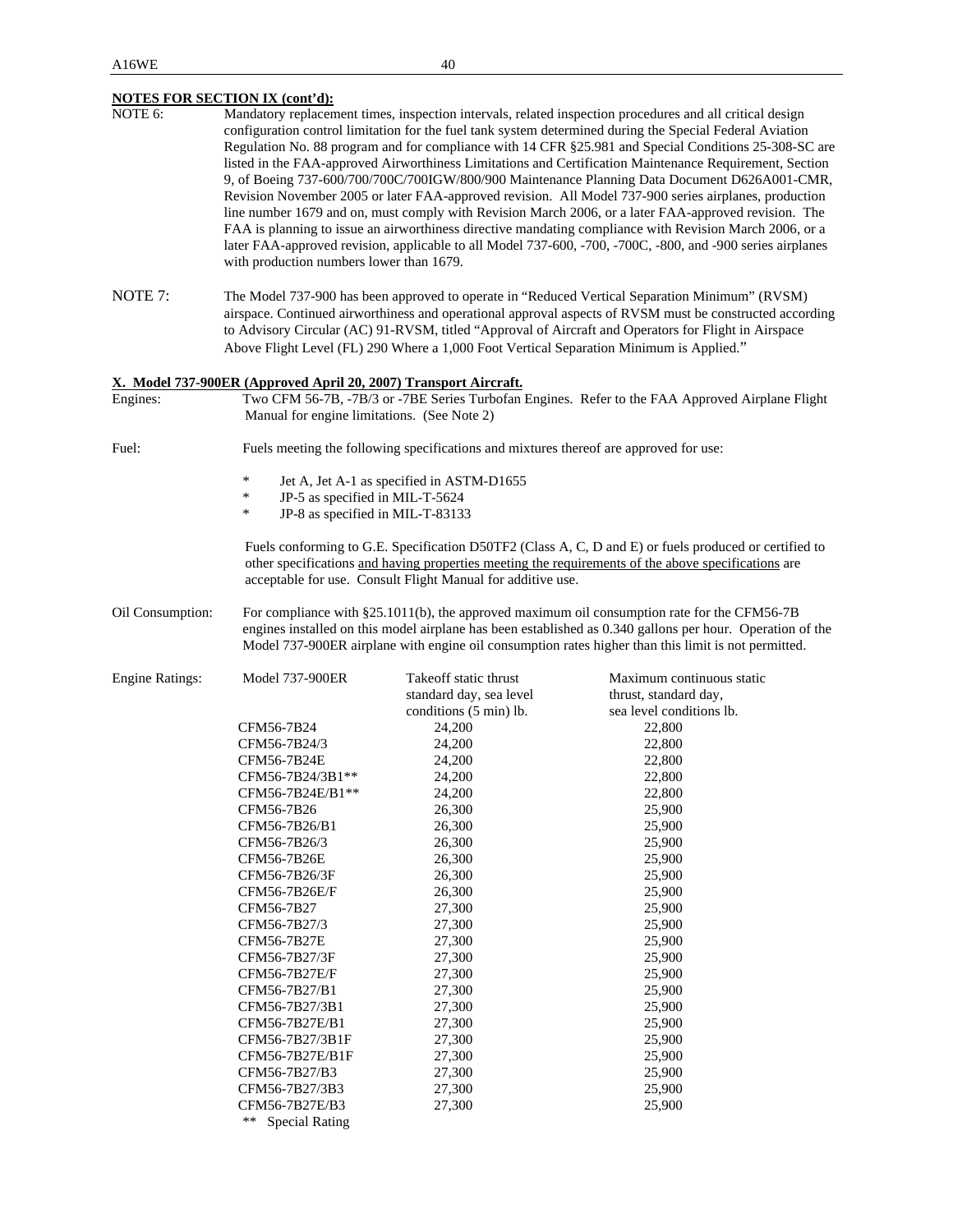$\overline{\phantom{a}}$ 

| <u>X. Model 737-900ER (cont'd)</u>                                                                                                                                                                                                  |                                                                                                                                                                                                                                                                                                                                                                    |                                                                                                                                                                                                                                                                                                           |  |
|-------------------------------------------------------------------------------------------------------------------------------------------------------------------------------------------------------------------------------------|--------------------------------------------------------------------------------------------------------------------------------------------------------------------------------------------------------------------------------------------------------------------------------------------------------------------------------------------------------------------|-----------------------------------------------------------------------------------------------------------------------------------------------------------------------------------------------------------------------------------------------------------------------------------------------------------|--|
|                                                                                                                                                                                                                                     | model airplanes (see Note 8)                                                                                                                                                                                                                                                                                                                                       | For engine operating limits see Engine Type Certificate Data Sheet No. E00055EN or E00056EN or the<br>FAA Approved Airplane Flight Manual. (See Note 2). Additional limitations may apply to 737-900ER                                                                                                    |  |
| Thrust Settings:                                                                                                                                                                                                                    | AFM Appendices must be used for control of engine thrust.                                                                                                                                                                                                                                                                                                          | The appropriate engine power setting curve (%N1), in the FAA Approved Airplane Flight Manual or                                                                                                                                                                                                           |  |
| Airspeed Limits:                                                                                                                                                                                                                    | VMO/MMO - 340/0.82 (KCAS)<br>For other airspeed limits see the appropriate FAA Approved Airplane Flight Manual listed in Note 2.                                                                                                                                                                                                                                   |                                                                                                                                                                                                                                                                                                           |  |
| C. G. Range:                                                                                                                                                                                                                        | See the appropriate FAA Approved Airplane Flight Manual (See Note 2)                                                                                                                                                                                                                                                                                               |                                                                                                                                                                                                                                                                                                           |  |
| Maximum Weights:                                                                                                                                                                                                                    | 737-900ER<br>Maximum Taxi Weight (MTW)<br>Maximum Takeoff Weight (MTOW)<br>Maximum Landing Weight (MLW)<br>Maximum Zero Fuel Weight (MZFW)                                                                                                                                                                                                                         | 188,200 lbs.<br>187,700 lbs.<br>157,300 lbs.<br>149,300 lbs.                                                                                                                                                                                                                                              |  |
| <b>Model 737-900ER</b><br>737-924ER<br>737-96NER<br>737-94XER<br>737-9BQER<br>737-9FGER<br>737-9GJER<br>737-9GPER<br>737-9HWER<br>737-9JAER<br>737-9LBER<br>737-9B5ER<br>Minimum Crew<br>for All Flights:<br>Maximum<br>Passengers: | <b>Eligible Serial Numbers:</b><br>35223, 35225, 35227, 36539<br>36086, 36087<br>37632 (See NOTE 9)<br>39317, 39318 (See NOTE 9)<br>34952, 34953, 34956, 34957, 34961<br>35679, 35680, 35710-35723, 35724-35737, 37268-372, 37272-37284, 38300<br>37546 (See NOTE 9)<br>37560 (See NOTE 9)<br>38890 (See NOTE 9)<br>37633, 37634<br>2 (Pilot and Copilot)<br>(MED) | 30130, 30131, 31620, 31622, 31633, 31643, 31655, 31664-31666, 32826, 32827, 32829, 32833, 32835,<br>33456, 33457, 33460, 33527-33529, 33531-35536, 35719, 35727, 37093-37095, 37097, 37098, 40000<br>Three exit configurations based on the activation and classification of the Mid-Cabin Emergency Door |  |
|                                                                                                                                                                                                                                     | Two door arrangement with MED de-activated has 189 maximum passenger capacity<br>capacity<br>capacity                                                                                                                                                                                                                                                              | Three door arrangement with MED activated and rated as a Type II exit $-215$ maximum passenger<br>Three door arrangement with MED activated and rated as a Type I exit - 220 maximum passenger                                                                                                            |  |
| Maximum Baggage<br>Cargo:                                                                                                                                                                                                           | See Note 1 and appropriate Weight and Balance Manual, Boeing Document No. D043A590.                                                                                                                                                                                                                                                                                |                                                                                                                                                                                                                                                                                                           |  |
| Fuel & Oil<br>Capacities:                                                                                                                                                                                                           | See Note 1 and appropriate Weight and Balance Manual, Boeing Document No. D043A590.                                                                                                                                                                                                                                                                                |                                                                                                                                                                                                                                                                                                           |  |
| Minimum Required<br>Fuel:                                                                                                                                                                                                           | See appropriate FAA Approved Airplane Flight Manual listed in Note 2.                                                                                                                                                                                                                                                                                              |                                                                                                                                                                                                                                                                                                           |  |
| <b>Maximum Operating</b><br>Altitude:                                                                                                                                                                                               | 41,000 ft.                                                                                                                                                                                                                                                                                                                                                         |                                                                                                                                                                                                                                                                                                           |  |
| Datum:                                                                                                                                                                                                                              | See appropriate Weight & Balance Manual, Boeing Document No. D043A590                                                                                                                                                                                                                                                                                              |                                                                                                                                                                                                                                                                                                           |  |
| MAC:                                                                                                                                                                                                                                | 155.81 in                                                                                                                                                                                                                                                                                                                                                          |                                                                                                                                                                                                                                                                                                           |  |
| <b>Other Operating</b><br>Limitations:                                                                                                                                                                                              | See Note 4 - Extended Range Two-Engine Operations (ETOPS)                                                                                                                                                                                                                                                                                                          |                                                                                                                                                                                                                                                                                                           |  |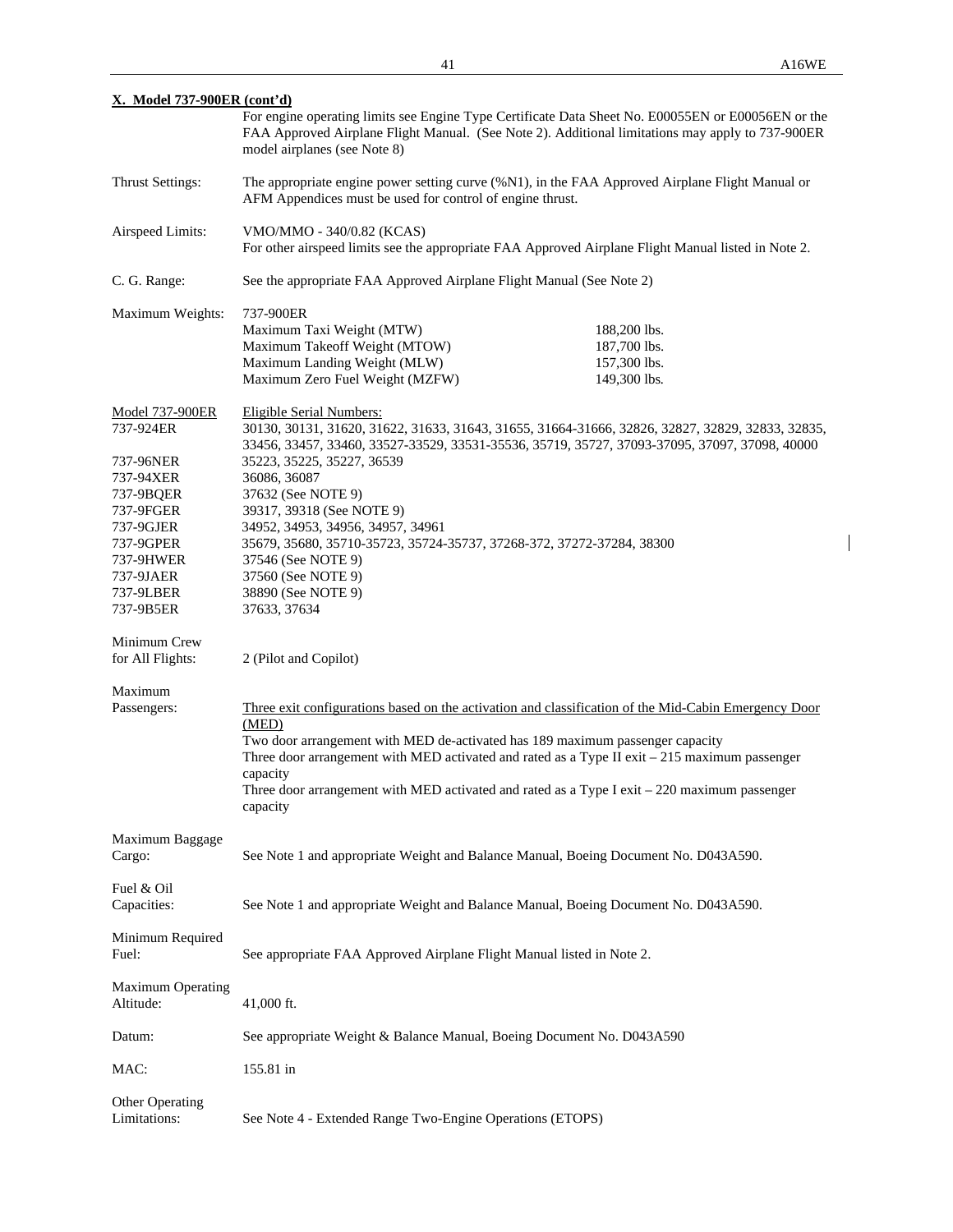### **X. Model 737-900ER (cont'd)**

| <b>Control Surface</b> |                                                                                                          |
|------------------------|----------------------------------------------------------------------------------------------------------|
| Movements:             | To insure proper operation of the airplane, the movements of the various control surfaces must be        |
|                        | carefully controlled by proper rigging of the flight control systems. The airplanes, must, therefore, be |
|                        | rigged according to the following FAA Approved data:                                                     |
|                        | <b>Boeing Drawing Numbers:</b>                                                                           |
|                        | 114A1001, Krueger Flap Instl - Inbd Wing L.E.                                                            |
|                        | 251A1001, Rigging Instructions, Lateral & Speedbrake Control                                             |
|                        | 251A2001, Rigging Instructions, Elevator Control System                                                  |
|                        | 251A3001, Rigging Instructions, Rudder Control System                                                    |
|                        | 251A4001, Rigging Instructions, Stabilizer Trim Control                                                  |
|                        | 256A3001, Rigging Instructions - Flap Actuation                                                          |
|                        | 256A2284, Flap Slat Sensor Instl - Leading Edge, Wing                                                    |
|                        |                                                                                                          |

Certification Basis:

A. 14 CFR part 25 of the Federal Aviation Regulations as amended by Amendments 25-1 through 25-108 with the exceptions listed below:

| <b>SECTION NO.</b>     | <b>TITLE</b>                                                    | AT AMDT. 25-    |
|------------------------|-----------------------------------------------------------------|-----------------|
| 25.365                 | Pressurized Compartment Loads                                   | 0*******        |
| 25.562                 | <b>Emergency Landing Dynamic Conditions</b>                     | $64*$           |
| 25.571 except (e)      | Damage Tolerance                                                | 86 (See Note 3) |
| 25.607                 | Fasteners                                                       | $0**$           |
| 25.631                 | <b>Bird Strike Damage</b>                                       | $0**$           |
| 25.699                 | Lift and Drag Device Indicator                                  | $0**$           |
| 25.783                 | Doors-Exception applies to all except Forward Access            | 15              |
|                        | & Airstair, EE Access, automatic overwing exit<br>(AOE) and MED |                 |
| 25.783(f)              | Doors-Exception applies to (Forward access,                     | 88*****         |
|                        | Forward Airstair, EE Access and AOE)                            |                 |
| 25.807 except $(c)(3)$ | Emergency Exits (with MED de-activated)                         | 72******        |
| 25.807(c)(3)           | Emergency Exits (with MED de-activated)                         | $15******$      |
| 25.831(a)(g)           | Ventilation                                                     | 41              |
| 25.832                 | Cabin Ozone Concentration                                       | $0***$          |
| 25.841(a)              | <b>Pressurized Cabins</b>                                       | 38              |
| 25.903                 | Engines                                                         | 94              |
| 25.981                 | <b>Fuel Tank Ignition Prevention</b>                            | 11              |
| 25.1091                | Air Induction                                                   | 57              |
| 25.1141                | Power Plant Controls: General, Exception applies                | $11***$         |
|                        | to APU spar mounted fuel shut off valve only                    |                 |
| 25.1183                | Flammable Fluid-Carrying Components                             | 57              |
| 25.1185                | <b>Flammable Fluids</b>                                         | 19              |
| 25.1309                | Equipment, Systems and Installations                            | $0**$           |
| 25.1419(c)             | <b>Ice Protection</b>                                           | 23              |
| 25.1419 except (c)     | <b>Ice Protection</b>                                           | 72              |
| 25.1435                | <b>Hydraulic Systems</b>                                        | 72              |
| 25.1447(c)(3)(ii)      | Equipment Standards for Oxygen                                  | 41              |
|                        | Dispensing Units                                                |                 |

\* Flight attendant seats are qualified to:

1. Technical Standard Order (TSO) C127, dated March 30, 1992, or

2. TSO C127a, and

a) Head Injury Criteria data collected and reported by the TSO applicant is less than 1000 and,

b) Femur Injury Criteria data collected and reported by the TSO applicant is less than 2250 pounds, and,

- c) Permanent deformation data collected and reported by the TSO applicant are in compliance with the requirements of FAA Advisory Circular (AC) 25.562-1A.
- 3. As an alternative, flight attendant partitions may be qualified to §25.562(a), (b),(c). Passenger and crew seats in the flight deck comply with § 25.562(a),(b), ((c)(1),(2),(3),(4),(7), and (8)). In addition flight deck observer seats will comply with § 25.562((c)(5)).

\*\* Exception applies only to structures, systems and portions of the airplane which are not new or significantly modified. The structure, systems, and components which comply with amendment 25-108 are identified in Boeing document D010A001 "New and Significantly Modified Systems, Equipment, and Structures on the Next Generation 737 Airplane Family."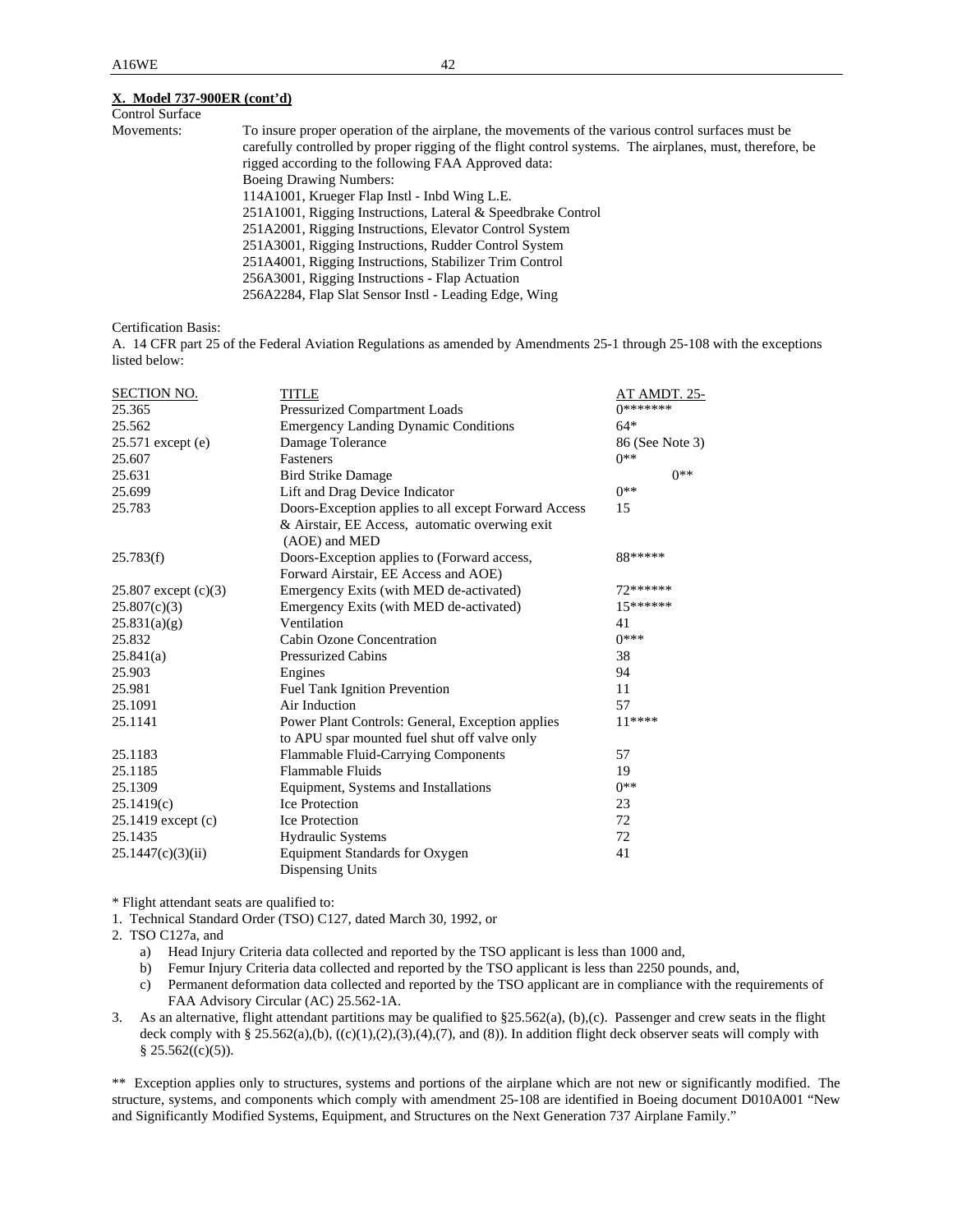# **X. Model 737-900ER (cont'd)**

\*\*\* Boeing provides FAA approved data (Document number D6-49779) to 737 operators to enable the operators to show ozone compliance per §121.578 for their specific route structures.

\*\*\*\* Exception applies to Auxiliary Power Unit spar mounted fuel shut off valve only.

\*\*\*\* Exception applies to Auxiliary Power Unit spar mounted fuel shut off valve only. All other power plant controls were shown to comply with § 25.1141 at Amendment 25-108.

\*\*\*\*\* Amendment 25-108 is applicable to the new Mid Cabin Emergency Door (MED) only. The three cast doors (forward access, forward airstair, E/E access), and the Automatic Overwing Exit (AOE) door are unchanged areas and comply with Amendment 25-88, the 737-900 certification basis. The remaining unchanged doors comply with Amendment 25-15. The doors which comply, with the later amendments are identified in Boeing document D010A001.

\*\*\*\*\*\* Exceptions to §25.807(c)(3) at Amendment 25-15 and §25.807 at amendment 25-72 apply to the exit configuration with a de-activated Mid Cabin Emergency Exit Door only. The exit configurations with the activated Mid Cabin Emergency Door (Type I or Type II) comply with §25.807 at Amendment 25-108.

\*\*\*\*\*\* The airplane is designed to withstand the effects of a sudden release of pressure venting aft through an 820 square inch opening in that bulkhead above the main deck floor and the total available bulkhead area below the main deck floor at any operating altitude.

The certification basis for the following regulations at amendment levels later than 25-108.

| SECTION NO.         | TITLE                                  | AT AMDT. 25- |
|---------------------|----------------------------------------|--------------|
| 25.869(a)(4)        | Fire Protection Systems                | 113          |
| 25.1353(d)          | Electrical Equipment and Installations | 113          |
| Special Conditions: |                                        |              |

Limit Engine Torque Loads for Sudden Engine Stoppage.

High Intensity Radiated Fields (HIRF) Protection.

Interaction of Systems and Structures

Special Conditions No. 25-358-SC, published in the Federal Register on June 29, 2007 addressed 737-600/-700/-700C/- 800/ -900 and 900ER series airplanes regarding seats with non-traditional, large, non-metallic panels Special Conditions No. 25-386-SC, published in the Federal Register on August 7, 2009, addressed 737-600/-700/-700C/- 800/ and 900ER series airplanes with inflatable lapbelts installed

Equivalent Level of Safety Findings:

| § 25.395(a)                                       | Control Systems                                                    |
|---------------------------------------------------|--------------------------------------------------------------------|
| \$25.613                                          | Material Strength Properties and Design Values                     |
| § 25.791                                          | Passenger Information Signs and Placards                           |
| \$25.810(a)(1)(ii)                                | <b>Escape Slides</b>                                               |
| \$25.811(f)                                       | <b>Emergency Exit Markings</b>                                     |
| \$25.813(a)                                       | Type II Emergency Exit Access - 13" Aisle                          |
| \$25.813(c)(1)                                    | Type III Emergency Exit Access                                     |
| \$25.813(c)(2)(i)                                 | Type III Emergency Exit Access                                     |
| \$25.831(a)                                       | Ventilation                                                        |
| \$25.841(b)(6)                                    | <b>High Altitude Landing Operations</b>                            |
| § 25.853(a)                                       | Compartment Interiors (documented in TAD ELOS memo PS-08-0670-C-1) |
| $\S$ 25.933(a)                                    | <b>Reversing Systems</b>                                           |
| \$25.979(b)(1)                                    | <b>Pressure Fueling System</b>                                     |
| § 25.1001                                         | <b>Fuel Jettison System</b>                                        |
| \$25.1389(b)(3)                                   | Wing Tip Position Lights                                           |
| $\S$ 25.1389(b)(1)(2), $\S$ 25.1391, $\S$ 25.1393 | <b>Position Light Minimum Intensities</b>                          |
| $\S$ 25.1395, $\S$ 25.1389(b)(3)                  | Position Light Overlapping Intensities                             |
| § 25.1411(b)(1)                                   | General – Overhead Life Vest Location (documented in TAD ELOS memo |
|                                                   | PS10-0077-C-1)                                                     |
| § 25.1419                                         | Ice Protection (In relation to winglet)                            |
| \$25.1435(b)(1)                                   | Hydraulic Systems - Static Proof Pressure Test                     |
| § 25.1517                                         | Rough Air Speed $V_{RA}$                                           |
|                                                   |                                                                    |

Exemptions:

 §25.562(b)(2) Emergency Landing Dynamic Conditions - related to Flight Deck Testing (Originally granted August 20,1999, Exemption No. 6425A, March 10, 2009, Exemption No. 6425B).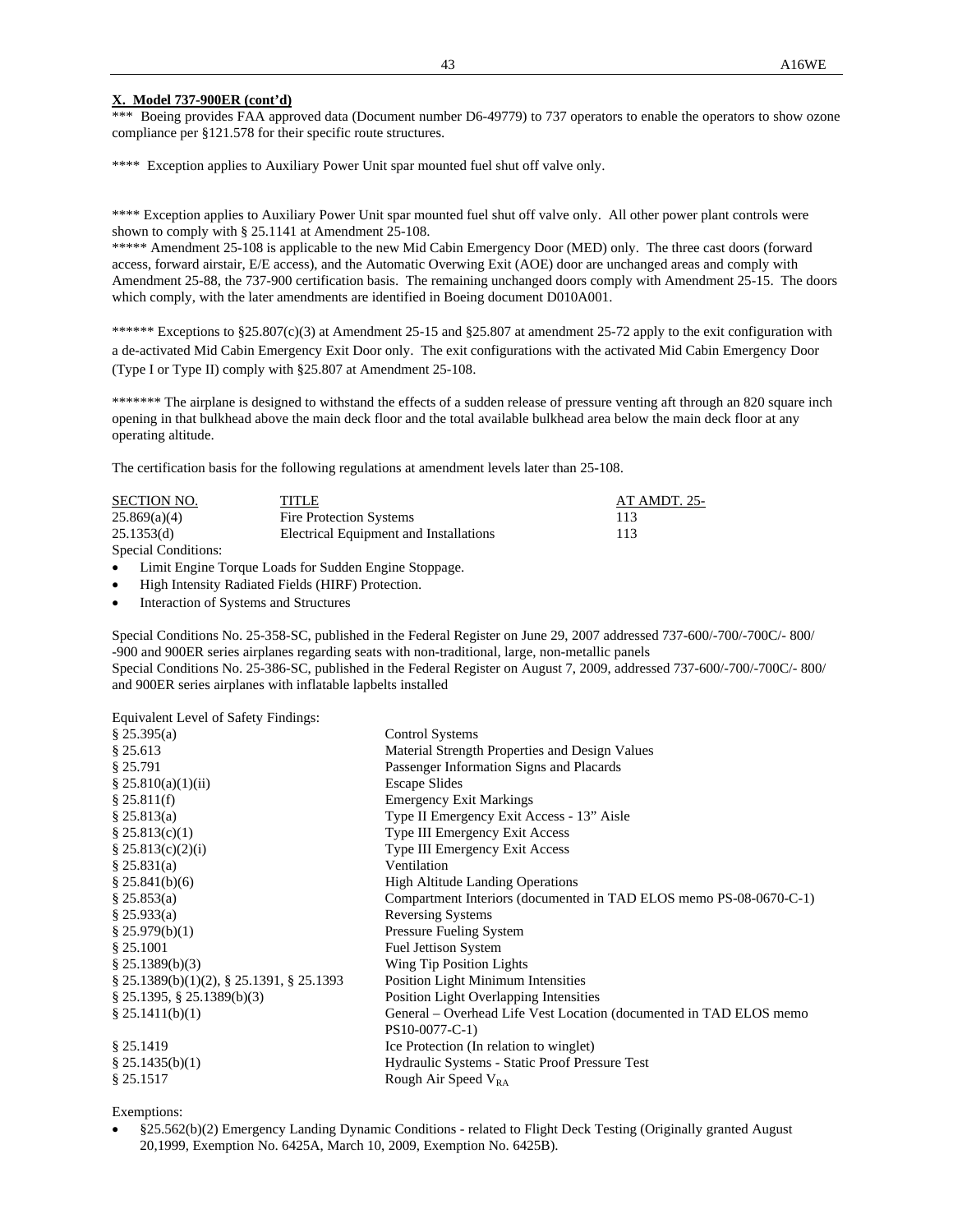### **X. Model 737-900ER (cont'd)**

- §25.901(c) Partial Exemption No single powerplant or auxiliary power unit failure will jeopardize the safe operation of the airplane. (Originally granted February 4, 2003, Exemption No. 7968) (See Note 5)
- §25.305, 25.307(a), 25.601, 25.603(c), 25-613(a) and (b), and 25.1103(d) Partial Exemption Localized areas of temperature – related damage. (Exemption No. 9571, December 11, 2007).
- Partial Time-Limited Exemption from 14 CFR §25.853(a), appendix F, paragraph (a)(1)(i), Testing on Large Interior Panels, granted through November 28, 2011. (Exemption No. 9791, November 28, 2008, Exemption No. 9791B, March 1, 2010 , Exemption No. 9791C, February 4, 2011)

#### 14 CFR part 26:

Based on 14 CFR §21.101(g) for changes made to TCs applicable provisions of 14 CFR part 26 are included in the certification basis. For any future 14 CFR part 26 amendments, the holder of this TC must demostrate compliance with the applicable sections

Compliance has been found for the following regulations at Amendment 26-0: §26.11 Compliance has been found for the following regulations at Amendment 26-1: §26.43, 26.45, 26.47, and 26.49 Compliance has been found for the following regulations at Amendment 26-3: §26.39

Certification basis for §25.981(b) and §25.981(d) at amendment 25-125, and Equivalent Safety Finding P-2, dated May 25, 2010, for the flammability reduction system (FRS), is applied if fuel tank inerting is installed in new airplane production (line #'s 2517, 2620 and on) or as a modification per Service Bulletins 737-47-1002 and 737-47-1003. Airworthiness limitations for the FRS are contained in Section 9 of the applicable Maintenance Planning Document.

14 CFR part 34: §34-3

14 CFR part 36: §36-28

```
Certification Maintenance
```
Requirements (CMR's) The CMR's are listed in either the FAA approved Section 9 of Boeing Maintenance Planning Data Document D626A001-CMR, revision R2 of March 2007 or later FAA approved revision, or the applicable engine Type Certification Data Sheet. The more restrictive requirement from these two documents shall be in force.

Basis: Production Certificate No. 700

Required

Production

- Equipment: The basic required equipment as prescribed in the applicable airworthiness regulations (see Certification Basis) must be installed in the aircraft for certification. The required equipment is noted in the Type Design data. Service
- Information: The following Boeing "Structural Repair Manual" Documents are FAA-approved. Service Bulletins and other service information, when FAA-approved, will carry a statement to that effect. D634A213 for the 737-900ER.

C.G. Range: See the appropriate FAA Approved Airplane Flight Manual listed.

#### **NOTES FOR SECTION X:**

- NOTE 1. A current weight and balance report including list of equipment included in the certificated empty weight, and loading instructions when necessary must be provided for each aircraft at the time of original certification.
- NOTE 2. Airplane operation must be in accordance with the FAA Approved AFM. All placards required in either the FAA Approved AFM, the applicable operating rules or the Certification Basis must be installed in the airplane. Boeing Document No. D631A001. is the basic FAA Approved Airplane Flight Manual for Model 737-900ER airplane*.*
- NOTE 3. Required structural inspections for compliance with §25.571 and the retirement times for Safe-life parts are listed in the FAA Approved Airworthiness Limitations and Certification Maintenance Requirements Section 9 of Boeing 737-600/700/800/900 Maintenance Planning Document D626A001-CMR, Revision R2, or later FAA-approved revision.